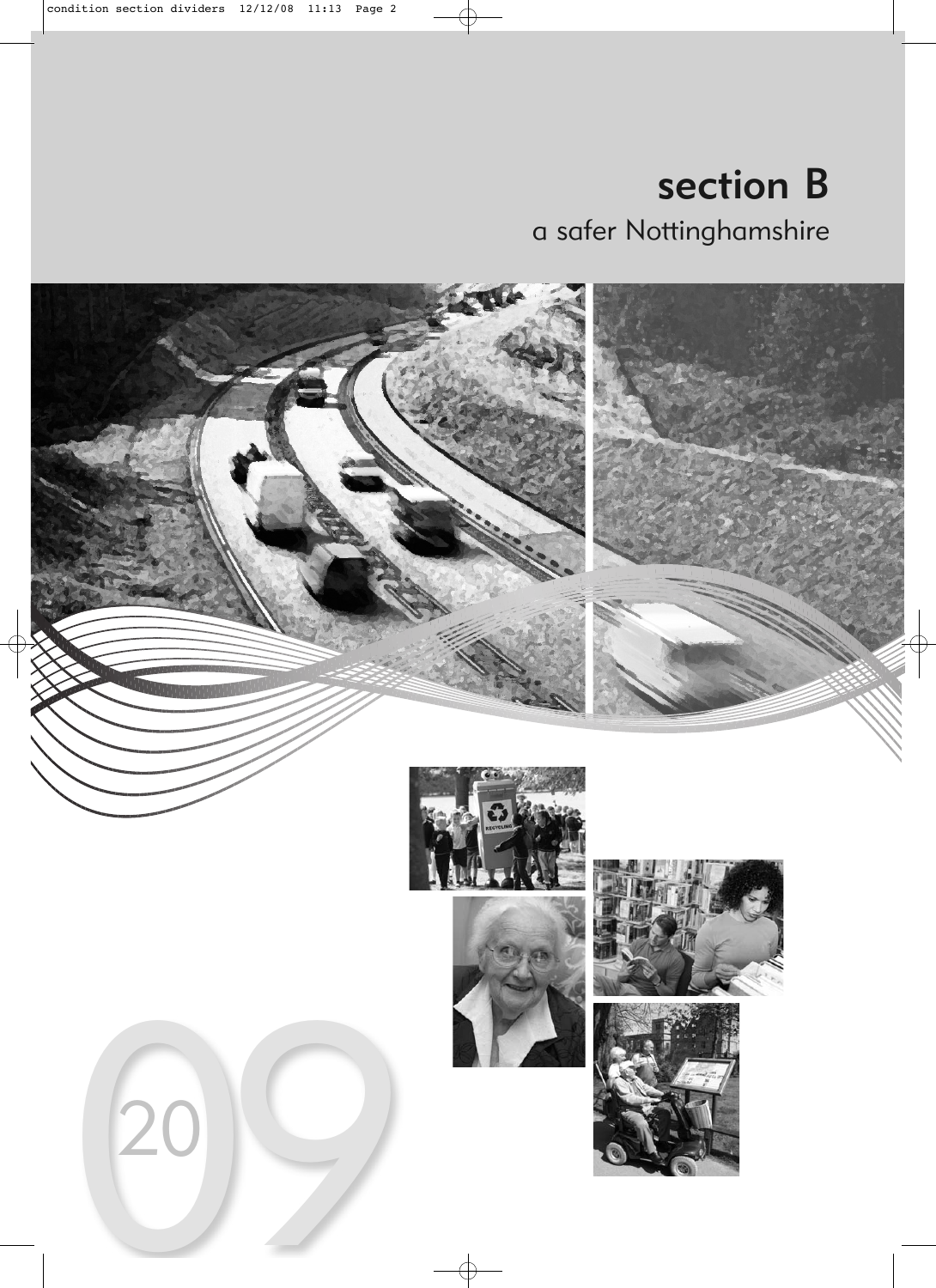| . ש                                                                |                                     |                |       |                |                 |                |                   |                |                    |                |       |                |
|--------------------------------------------------------------------|-------------------------------------|----------------|-------|----------------|-----------------|----------------|-------------------|----------------|--------------------|----------------|-------|----------------|
|                                                                    | Total<br>Recorded<br>Crime<br>Rate* | Rank           | Arson | Rate* Rank     | <b>Burglary</b> | Rate* Rank     | Common<br>assault | Rate* Rank     | Criminal<br>damage | Rate* Rank     | Drugs | Rate* Rank     |
| <b>Local Authority District</b>                                    |                                     |                |       |                |                 |                |                   |                |                    |                |       |                |
| <b>Ashfield</b>                                                    | 101.7                               | 5              | 0.9   | 3              | 22.0            | 7              | 4.1               | 6              | 27.7               | 7              | 2.3   | 5              |
| <b>Bassetlaw</b>                                                   | 116.4                               | 6              | 1.1   | 7              | 13.6            | $\overline{c}$ | 3.1               | 5              | 25.4               | 5              | 1.8   | 1              |
| <b>Broxtowe</b>                                                    | 74.8                                | $\overline{c}$ | 0.6   | 2              | 17.1            | 4              | 2.5               | 4              | 16.0               | 2              | 2.6   | 6              |
| Gedling                                                            | 76.3                                | 3              | 0.9   | 4              | 18.3            | 6              | 2.2               | 3              | 19.7               | 3              | 2.2   | 4              |
| Mansfield                                                          | 129.3                               | $\overline{7}$ | 1.0   | 6              | 17.5            | 5              | 4.4               | $\overline{7}$ | 26.2               | 6              | 4.8   | $\overline{7}$ |
| Newark & Sherwood                                                  | 78.6                                | 4              | 1.0   | 5              | 8.8             | 1              | 2.1               | $\overline{c}$ | 20.2               | 4              | 1.9   | 2              |
| Rushcliffe                                                         | 62.2                                | $\mathbf{1}$   | 0.4   | 1              | 13.7            | 3              | 2.1               | $\mathbf{1}$   | 13.2               | $\mathbf{1}$   | 2.0   | 3              |
| <b>County (Notts less City)</b><br><b>East Midlands</b><br>Country | 90.9                                |                | 0.9   |                | 15.9            |                | 2.9               |                | 21.2               |                | 2.5   |                |
| <b>Ward Name</b>                                                   |                                     |                |       |                |                 |                |                   |                |                    |                |       |                |
| <b>Hucknall Central</b>                                            | 83.7                                | 6              | 0.7   | 7              | 21.8            | 11             | 4.9               | 11             | 27.2               | 9              | 0.9   | 5              |
| <b>Hucknall East</b>                                               | 157.3                               | 14             | 0.8   | 9              | 46.6            | 15             | 3.0               | 8              | 38.0               | 14             | 2.1   | 10             |
| <b>Hucknall North</b>                                              | 75.0                                | 5              | 0.7   | 8              | 28.4            | 13             | 2.5               | 5              | 17.8               | 4              | 0.6   | 3              |
| <b>Hucknall West</b>                                               | 83.9                                | $\overline{7}$ | 0.6   | 6              | 19.0            | 8              | 2.6               | 6              | 23.9               | $\overline{7}$ | 1.2   | 6              |
| Jacksdale                                                          | 38.7                                | $\mathbf{1}$   | 1.6   | 13             | 16.6            | 4              | 1.6               | $\mathbf{1}$   | 12.2               | $\mathbf{1}$   | 0.3   | 2              |
| Kirkby in Ashfield Central                                         | 88.2                                | 9              | 0.5   | 4              | 16.3            | 3              | 1.7               | $\overline{c}$ | 23.4               | 6              | 1.4   | 8              |
| Kirkby in Ashfield East                                            | 163.4                               | 15             | 3.5   | 15             | 24.9            | 12             | 6.4               | 14             | 54.5               | 15             | 1.8   | 9              |
| Kirkby in Ashfield West                                            | 99.3                                | 10             | 0.4   | $\overline{c}$ | 34.3            | 14             | 3.4               | 9              | 29.9               | 11             | 2.3   | 11             |
| Selston                                                            | 59.0                                | 3              | 1.8   | 14             | 18.3            | $\overline{7}$ | 2.0               | 3              | 24.4               | 8              | 0.3   | $\mathbf{1}$   |
| Sutton in Ashfield Central                                         | 140.0                               | 13             | 0.8   | 10             | 17.7            | 6              | 6.0               | 13             | 33.1               | 13             | 6.4   | 15             |
| Sutton in Ashfield East                                            | 122.7                               | 12             | 1.3   | 12             | 21.5            | 9              | 7.3               | 15             | 31.7               | 12             | 3.5   | 14             |
| Sutton in Ashfield North                                           | 121.7                               | 11             | 0.5   | 3              | 16.9            | 5              | 5.4               | 12             | 28.1               | 10             | 3.4   | 13             |
| Sutton in Ashfield West                                            | 84.2                                | 8              | 0.5   | 5              | 21.8            | 10             | 3.7               | 10             | 23.3               | 5              | 1.3   | $\overline{7}$ |
| Underwood                                                          | 51.9                                | 2              | 0.0   | $\mathbf{1}$   | 16.0            | $\overline{c}$ | 2.4               | 4              | 12.8               | 2              | 0.7   | 4              |
| Woodhouse                                                          | 63.2                                | 4              | 0.9   | 11             | 11.0            | 1              | 2.9               | $\overline{7}$ | 17.1               | 3              | 2.4   | 12             |

\* Rate per thousand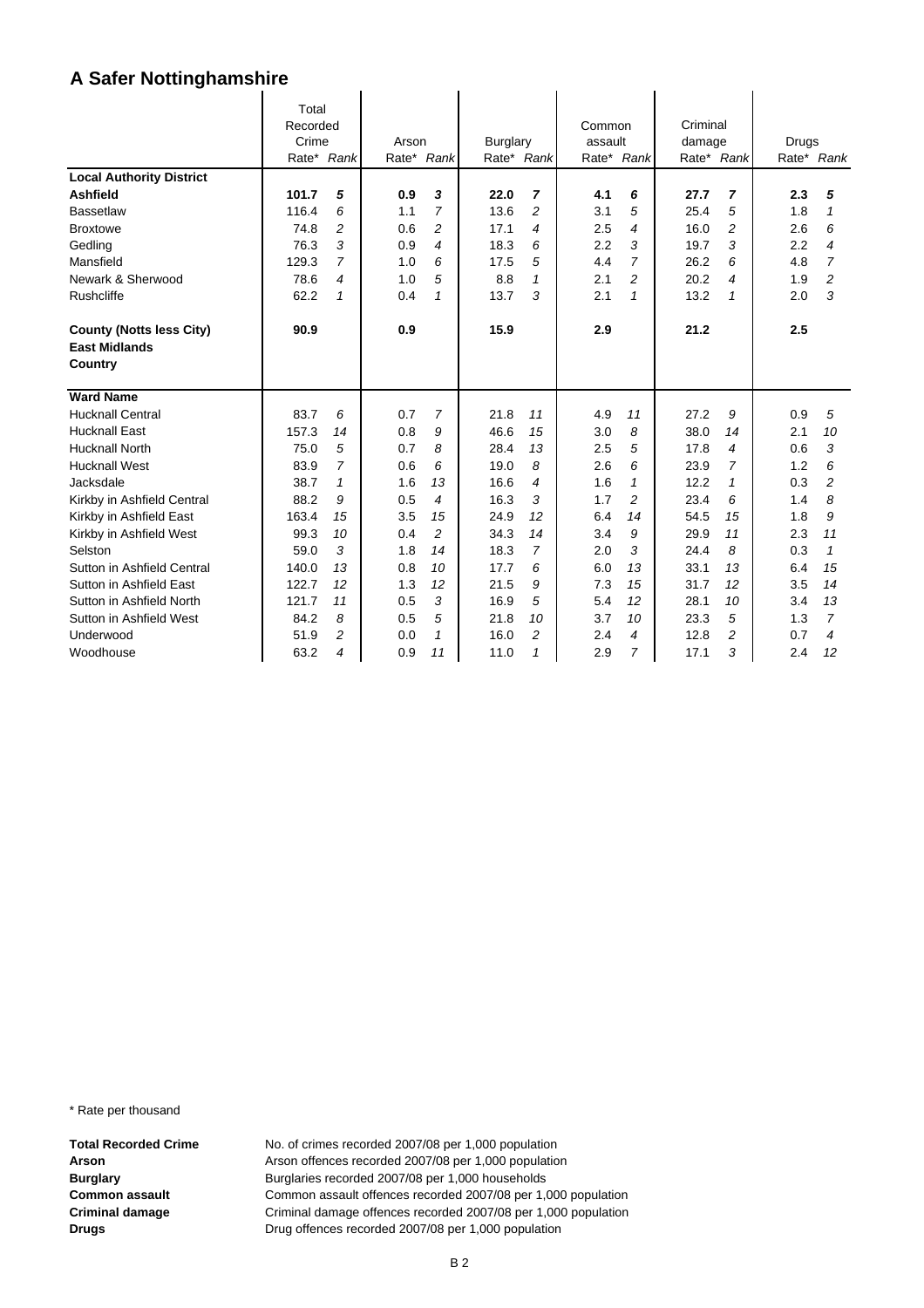| . .<br>. פ                                              |                      |                |         |                |                                  |                |                |                |                                |                |                     |                |
|---------------------------------------------------------|----------------------|----------------|---------|----------------|----------------------------------|----------------|----------------|----------------|--------------------------------|----------------|---------------------|----------------|
| <b>Local Authority District</b>                         | Fraud and<br>forgery | Rate* Rank     | Robbery | Rate* Rank     | Sexual<br>offences<br>Rate* Rank |                | Theft<br>Rate* | Rank           | Theft from<br>vehicle<br>Rate* | Rank           | Theft of<br>vehicle | Rate* Rank     |
| <b>Ashfield</b>                                         | 1.5                  | $\mathbf 2$    | 0.8     | 3              | 0.6                              | 6              | 20.6           | 5              | 10.3                           | 4              | 3.8                 | 5              |
| <b>Bassetlaw</b>                                        | 2.0                  | 6              | 0.4     | $\overline{2}$ | 0.5                              | 4              | 25.5           | 6              | 13.3                           | 6              | 6.7                 | $\overline{7}$ |
| <b>Broxtowe</b>                                         | 1.8                  | 5              | 1.1     | 6              | 0.6                              | 5              | 12.0           | $\overline{c}$ | 10.7                           | 5              | 2.6                 | $\overline{c}$ |
| Gedling                                                 | 1.3                  | $\mathbf{1}$   | 1.6     | $\overline{7}$ | 0.5                              | 3              | 14.6           | 3              | 7.0                            | $\mathbf{1}$   | 2.6                 | 3              |
| Mansfield                                               | 2.4                  | $\overline{7}$ | 1.0     | 4              | 1.0                              | $\overline{7}$ | 28.3           | $\overline{7}$ | 16.4                           | 7              | 4.0                 | 6              |
| Newark & Sherwood                                       | 1.6                  | 3              | 0.3     | $\mathbf{1}$   | 0.4                              | $\overline{c}$ | 19.2           | 4              | 7.4                            | 2              | 2.7                 | 4              |
| Rushcliffe                                              | 1.8                  | 4              | 1.0     | 5              | 0.3                              | $\mathbf{1}$   | 11.8           | $\mathbf{1}$   | 9.8                            | 3              | 1.4                 | 1              |
|                                                         |                      |                |         |                |                                  |                |                |                |                                |                |                     |                |
| <b>County (Notts less City)</b><br><b>East Midlands</b> | 1.8                  |                | 0.9     |                | 0.6                              |                | 18.7           |                | 10.6                           |                | 3.4                 |                |
| Country                                                 |                      |                |         |                |                                  |                |                |                |                                |                |                     |                |
| <b>Ward Name</b>                                        |                      |                |         |                |                                  |                |                |                |                                |                |                     |                |
| <b>Hucknall Central</b>                                 | 0.6                  | 4              | 1.0     | 12             | 0.4                              | 8              | 13.7           | 6              | 5.4                            | 3              | 2.9                 | 5              |
| <b>Hucknall East</b>                                    | 3.2                  | 14             | 2.9     | 15             | 1.2                              | 13             | 29.6           | 13             | 16.2                           | 14             | 6.7                 | 15             |
| <b>Hucknall North</b>                                   | 0.6                  | 5              | 0.9     | 10             | 0.3                              | 5              | 19.8           | 10             | 5.8                            | 4              | 1.6                 | $\overline{a}$ |
| <b>Hucknall West</b>                                    | 2.5                  | 13             | 1.2     | 13             | 0.1                              | 4              | 16.7           | $\overline{7}$ | 7.0                            | $\overline{7}$ | 3.1                 | 6              |
| Jacksdale                                               | 0.3                  | 2              | 0.6     | 7              | 0.0                              | 1              | 3.7            | $\mathbf{1}$   | 3.1                            | $\mathbf{1}$   | 1.6                 | 1              |
| Kirkby in Ashfield Central                              | 0.3                  | 3              | 0.3     | 3              | 0.5                              | 9              | 19.6           | 9              | 9.0                            | 9              | 3.6                 | 8              |
| Kirkby in Ashfield East                                 | 2.3                  | 12             | 0.6     | 6              | 1.5                              | 15             | 33.0           | 14             | 11.5                           | 11             | 4.0                 | 11             |
| Kirkby in Ashfield West                                 | 0.9                  | 8              | 0.0     | $\mathbf{1}$   | 0.4                              | 6              | 17.9           | 8              | 7.0                            | 8              | 3.3                 | $\overline{7}$ |
| Selston                                                 | 0.8                  | $\overline{7}$ | 0.8     | 8              | 0.0                              | $\mathbf{1}$   | 6.2            | $\overline{c}$ | 3.2                            | $\overline{c}$ | 2.4                 | 3              |
| Sutton in Ashfield Central                              | 1.6                  | 11             | 0.9     | 9              | 1.1                              | 12             | 35.7           | 15             | 14.8                           | 13             | 5.1                 | 14             |
| Sutton in Ashfield East                                 | 0.8                  | 6              | 1.0     | 11             | 1.3                              | 14             | 26.4           | 11             | 10.8                           | 10             | 4.3                 | 12             |
| Sutton in Ashfield North                                | 4.4                  | 15             | 0.2     | $\overline{c}$ | 0.6                              | 11             | 27.3           | 12             | 19.0                           | 15             | 4.7                 | 13             |
| Sutton in Ashfield West                                 | 1.0                  | 10             | 0.4     | 4              | 0.5                              | 10             | 12.8           | 5              | 13.5                           | 12             | 3.9                 | 10             |
| Underwood                                               | 0.0                  | $\mathbf{1}$   | 1.7     | 14             | 0.0                              | $\mathbf{1}$   | 9.0            | 3              | 5.9                            | 5              | 3.8                 | 9              |
| Woodhouse                                               | 0.9                  | 9              | 0.6     | 5              | 0.4                              | $\overline{7}$ | 10.4           | 4              | 6.0                            | 6              | 2.9                 | 4              |

\* Rate per thousand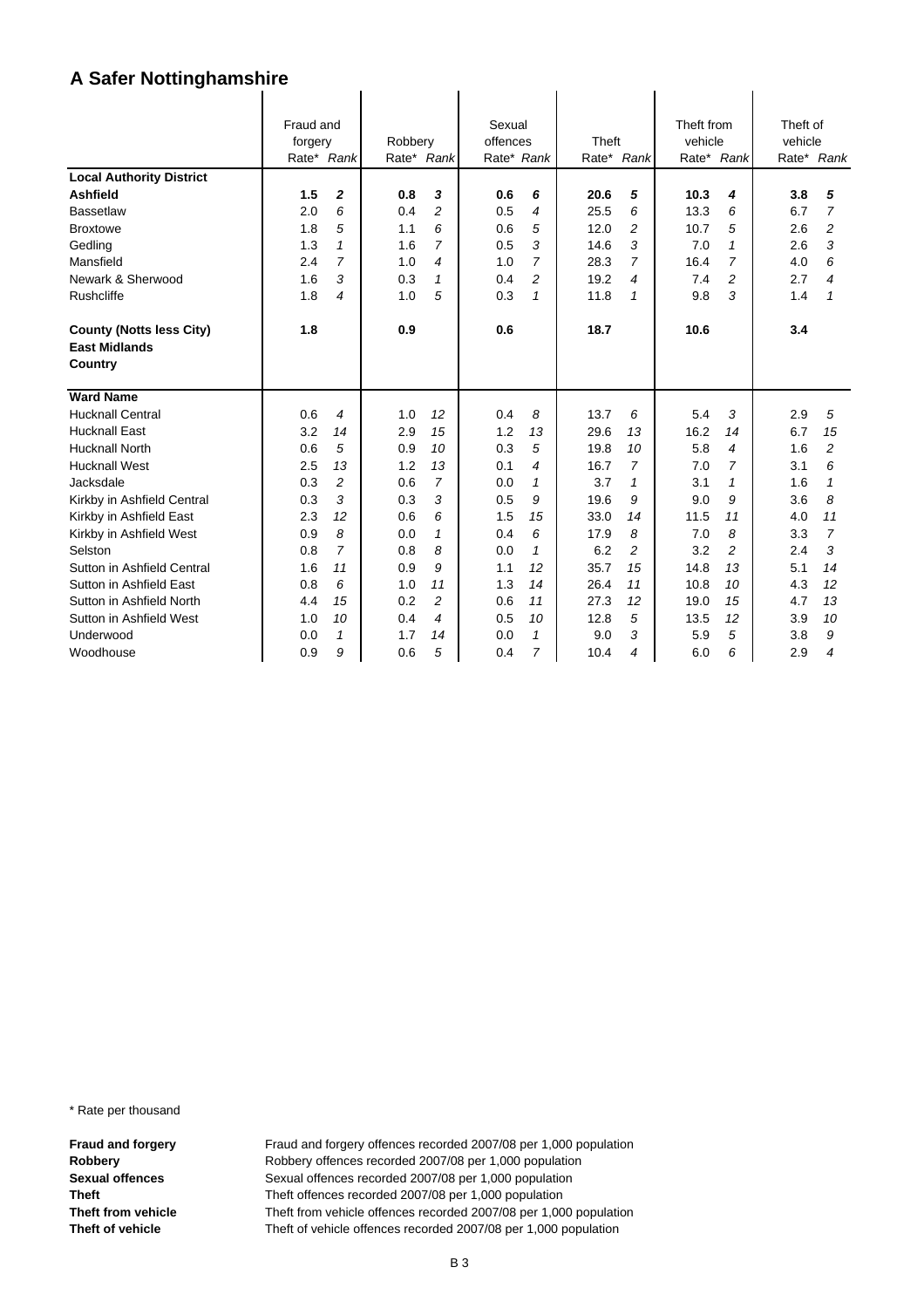| <br>ישי                         |                         |                |         |                          |            |                |                         |                |            |              |                     |                |
|---------------------------------|-------------------------|----------------|---------|--------------------------|------------|----------------|-------------------------|----------------|------------|--------------|---------------------|----------------|
|                                 | Violence<br>against the |                |         |                          | <b>ASB</b> |                | <b>ASB</b><br>Abandoned |                | <b>ASB</b> |              | <b>ASB</b><br>Rowdy |                |
|                                 | person                  |                | Weapons |                          | Total      |                | cars                    |                | Hoax calls |              | behaviour           |                |
|                                 | Rate* Rank              |                |         | Rate* Rank               |            | Rate* Rank     | Rate*                   | Rank           |            | Rate* Rank   |                     | Rate* Rank     |
| <b>Local Authority District</b> |                         |                |         |                          |            |                |                         |                |            |              |                     |                |
| <b>Ashfield</b>                 | 14.2                    | 5              | 1.9     | $\overline{7}$           | 84.1       | 5              | 3.9                     | $\mathbf{2}$   | 5.2        | 4            | 53.5                | 5              |
| <b>Bassetlaw</b>                | 18.3                    | 6              | 1.3     | $\overline{\mathcal{A}}$ | 93.7       | 6              | 4.4                     | 4              | 5.2        | 3            | 59.2                | 6              |
| <b>Broxtowe</b>                 | 12.2                    | 4              | 1.3     | 3                        | 53.0       | $\overline{c}$ | 4.6                     | 6              | 4.5        | $\mathbf{1}$ | 31.3                | $\overline{c}$ |
|                                 | 10.6                    | $\overline{c}$ | 1.7     | 5                        | 59.3       | 3              | 4.4                     | 3              | 6.9        | 6            | 34.7                | 3              |
| Gedling<br>Mansfield            | 23.8                    | $\overline{7}$ | 1.9     | 6                        | 96.0       | $\overline{7}$ | 4.7                     | $\overline{7}$ | 7.1        | 7            | 60.6                | $\overline{7}$ |
| Newark & Sherwood               | 11.7                    | 3              | 0.9     | $\mathbf{1}$             | 73.3       | 4              | 4.6                     | 5              | 4.9        | 2            | 44.8                | 4              |
| Rushcliffe                      | 8.6                     | $\mathbf{1}$   | 1.0     | $\overline{c}$           | 45.1       | $\mathbf{1}$   | 3.5                     | $\mathbf{1}$   | 5.7        | 5            | 24.6                | 1              |
|                                 |                         |                |         |                          |            |                |                         |                |            |              |                     |                |
| <b>County (Notts less City)</b> | 14.1                    |                | 1.4     |                          | 71.9       |                | 4.3                     |                | 5.6        |              | 44.0                |                |
| <b>East Midlands</b>            |                         |                |         |                          |            |                |                         |                |            |              |                     |                |
| Country                         |                         |                |         |                          |            |                |                         |                |            |              |                     |                |
|                                 |                         |                |         |                          |            |                |                         |                |            |              |                     |                |
| <b>Ward Name</b>                |                         |                |         |                          |            |                |                         |                |            |              |                     |                |
| <b>Hucknall Central</b>         | 14.5                    | 9              | 1.6     | 9                        | 66.9       | 7              | 3.2                     | 5              | 3.8        | 8            | 46.4                | 8              |
| <b>Hucknall East</b>            | 16.2                    | 12             | 2.7     | 12                       | 107.9      | 13             | 4.7                     | 12             | 8.4        | 14           | 74.2                | 15             |
| <b>Hucknall North</b>           | 9.2                     | 5              | 0.7     | 4                        | 47.0       | $\overline{c}$ | 3.5                     | 8              | 2.5        | 4            | 28.8                | $\overline{a}$ |
| <b>Hucknall West</b>            | 9.1                     | 4              | 1.3     | 6                        | 76.6       | 8              | 3.4                     | 6              | 2.5        | 5            | 46.3                | $\overline{7}$ |
| Jacksdale                       | 4.4                     | 1              | 0.3     | 1                        | 45.6       | 1              | 2.5                     | 2              | 2.5        | 6            | 29.3                | 3              |
| Kirkby in Ashfield Central      | 9.7                     | 6              | 2.4     | 11                       | 61.8       | 5              | 5.2                     | 14             | 3.6        | 7            | 36.6                | 5              |
| Kirkby in Ashfield East         | 23.7                    | 15             | 4.3     | 15                       | 87.9       | 10             | 4.7                     | 13             | 7.5        | 12           | 52.8                | 9              |
| Kirkby in Ashfield West         | 16.0                    | 11             | 1.9     | 10                       | 96.3       | 11             | 2.9                     | 3              | 4.6        | 9            | 69.4                | 12             |
| Selston                         | 8.8                     | 3              | 0.6     | $\overline{c}$           | 62.4       | 6              | 1.7                     | 1              | 2.3        | 3            | 41.6                | 6              |
| Sutton in Ashfield Central      | 22.7                    | 14             | 3.6     | 14                       | 112.2      | 15             | 4.5                     | 11             | 9.3        | 15           | 72.5                | 13             |
| Sutton in Ashfield East         | 20.1                    | 13             | 2.9     | 13                       | 109.5      | 14             | 4.2                     | 9              | 7.3        | 11           | 72.9                | 14             |
| Sutton in Ashfield North        | 15.5                    | 10             | 1.3     | 5                        | 103.4      | 12             | 5.4                     | 15             | 7.9        | 13           | 61.6                | 11             |
| Sutton in Ashfield West         | 10.3                    | $\overline{7}$ | 0.7     | 3                        | 84.2       | 9              | 3.2                     | $\overline{4}$ | 4.8        | 10           | 54.3                | 10             |
| Underwood                       | 5.5                     | 2              | 1.4     | $\overline{7}$           | 54.3       | 3              | 3.5                     | $\overline{7}$ | 1.7        | $\mathbf{1}$ | 27.0                | $\mathbf{1}$   |
| Woodhouse                       | 10.4                    | 8              | 1.6     | 8                        | 61.2       | 4              | 4.3                     | 10             | 2.2        | 2            | 29.7                | 4              |

\* Rate per thousand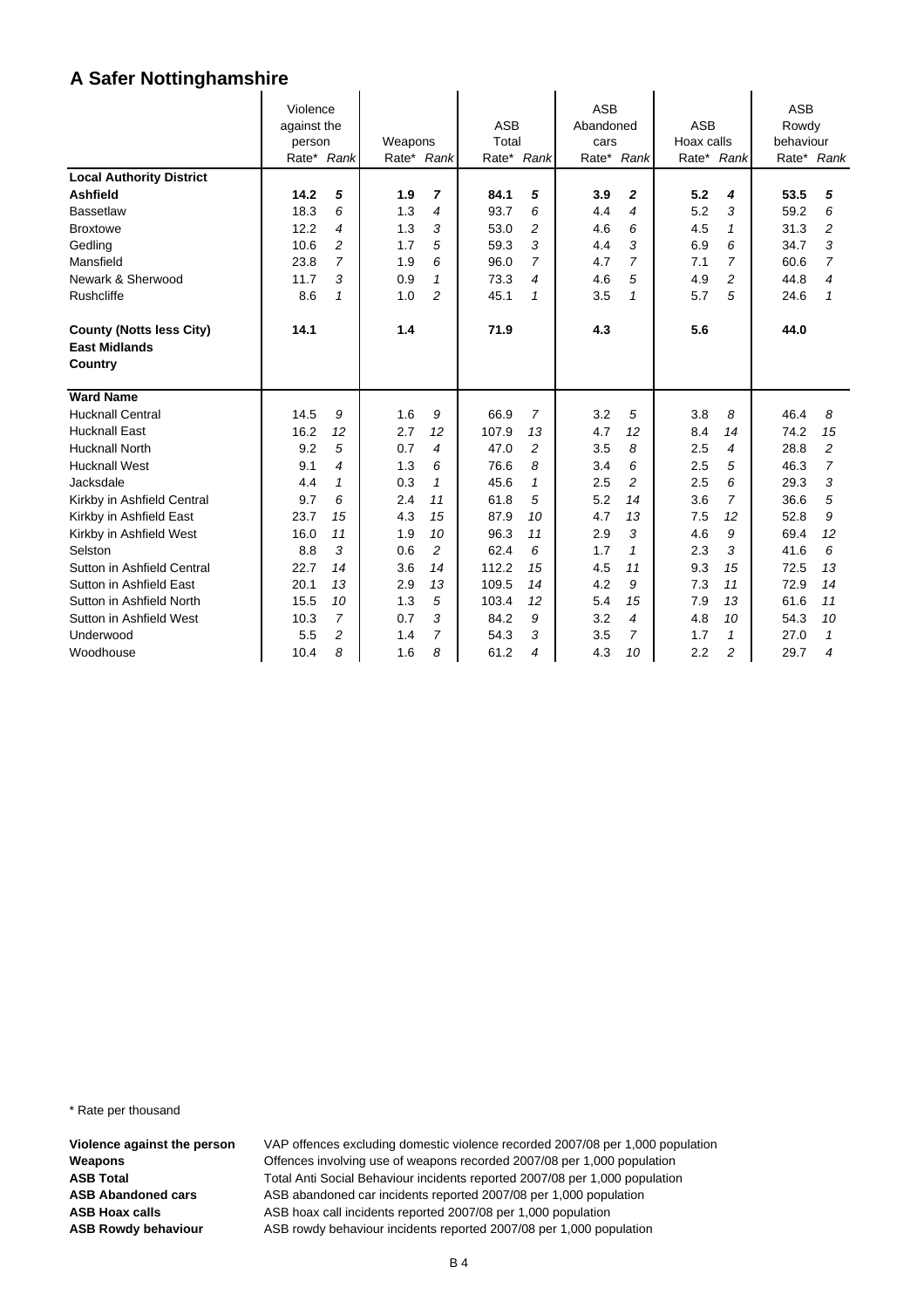|                                                         | <b>ASB</b><br>Vehicle<br>nuisance |                | <b>RTA Children</b><br>KSI |                | <b>RTA Children</b><br>Total |                          | <b>RTA AII</b><br>KSI |                | <b>RTA AII</b><br>Total |                |
|---------------------------------------------------------|-----------------------------------|----------------|----------------------------|----------------|------------------------------|--------------------------|-----------------------|----------------|-------------------------|----------------|
|                                                         |                                   | Rate* Rank     |                            | Rate* Rank     |                              | Rate* Rank               |                       | Rate* Rank     |                         | Rate* Rank     |
| <b>Local Authority District</b>                         |                                   |                |                            |                |                              |                          |                       |                |                         |                |
| <b>Ashfield</b>                                         | 10.9                              | 5              | 0.3                        | 3              | 2.7                          | 6                        | 0.5                   | 4              | 3.5                     | 5              |
| <b>Bassetlaw</b>                                        | 13.0                              | $\overline{7}$ | 0.4                        | 6              | 2.4                          | 5                        | 0.7                   | 6              | 4.1                     | 6              |
| <b>Broxtowe</b>                                         | 5.0                               | 2              | 0.3                        | 4              | 2.0                          | $\overline{c}$           | 0.5                   | 3              | 3.2                     | $\overline{c}$ |
| Gedling                                                 | 6.0                               | 3              | 0.4                        | 5              | 2.2                          | 3                        | 0.4                   | $\mathbf{1}$   | 2.7                     | 1              |
| Mansfield                                               | 11.2                              | 6              | 0.2                        | $\overline{c}$ | 2.4                          | $\overline{\mathcal{A}}$ | 0.4                   | $\overline{a}$ | 3.3                     | 3              |
| Newark & Sherwood                                       | 9.0                               | $\overline{4}$ | 0.6                        | $\overline{7}$ | 3.0                          | $\overline{7}$           | 1.0                   | $\overline{7}$ | 4.4                     | $\overline{7}$ |
| <b>Rushcliffe</b>                                       | 3.9                               | 1              | 0.2                        | 1              | 1.8                          | 1                        | 0.6                   | 5              | 3.4                     | 4              |
| <b>County (Notts less City)</b><br><b>East Midlands</b> | 8.4                               |                | 0.3                        |                | 2.4                          |                          | 0.6                   |                | 3.5                     |                |
| Country                                                 |                                   |                |                            |                |                              |                          |                       |                |                         |                |
| <b>Ward Name</b>                                        |                                   |                |                            |                |                              |                          |                       |                |                         |                |
| <b>Hucknall Central</b>                                 | 6.7                               | 3              |                            |                |                              |                          |                       |                |                         |                |
| <b>Hucknall East</b>                                    | 9.0                               | 6              |                            |                |                              |                          |                       |                |                         |                |
| <b>Hucknall North</b>                                   | 4.5                               | $\mathbf{1}$   |                            |                |                              |                          |                       |                |                         |                |
| <b>Hucknall West</b>                                    | 16.4                              | 15             |                            |                |                              |                          |                       |                |                         |                |
| Jacksdale                                               | 5.3                               | $\overline{c}$ |                            |                |                              |                          |                       |                |                         |                |
| Kirkby in Ashfield Central                              | 8.4                               | 5              |                            |                |                              |                          |                       |                |                         |                |
| Kirkby in Ashfield East                                 | 9.5                               | $\overline{7}$ |                            |                |                              |                          |                       |                |                         |                |
| Kirkby in Ashfield West                                 | 9.7                               | 9              |                            |                |                              |                          |                       |                |                         |                |
| Selston                                                 | 7.6                               | $\overline{4}$ |                            |                |                              |                          |                       |                |                         |                |
| Sutton in Ashfield Central                              | 12.6                              | 12             |                            |                |                              |                          |                       |                |                         |                |
| Sutton in Ashfield East                                 | 11.5                              | 11             |                            |                |                              |                          |                       |                |                         |                |
| Sutton in Ashfield North                                | 16.2                              | 14             |                            |                |                              |                          |                       |                |                         |                |
| Sutton in Ashfield West                                 | 10.6                              | 10             |                            |                |                              |                          |                       |                |                         |                |
| Underwood                                               | 9.7                               | 8              |                            |                |                              |                          |                       |                |                         |                |
| Woodhouse                                               | 14.4                              | 13             |                            |                |                              |                          |                       |                |                         |                |

\* Rate per thousand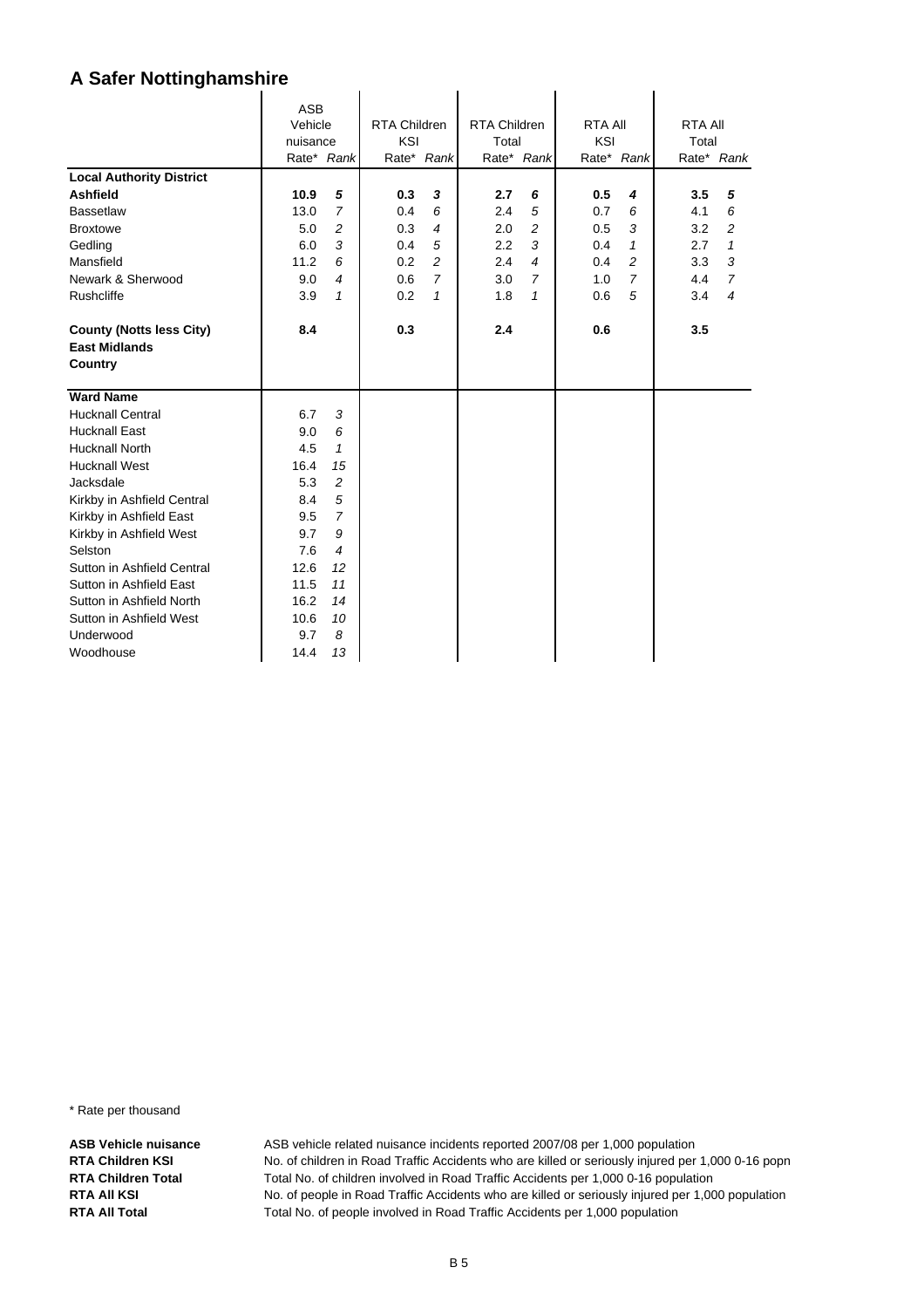|                                 | Total      |                |       |                |          |                |         |                |          |                |       |                |
|---------------------------------|------------|----------------|-------|----------------|----------|----------------|---------|----------------|----------|----------------|-------|----------------|
|                                 | Recorded   |                |       |                |          |                | Common  |                | Criminal |                |       |                |
|                                 | Crime      |                | Arson |                | Burglary |                | assault |                | damage   |                | Drugs |                |
|                                 | Rate* Rank |                |       | Rate* Rank     |          | Rate* Rank     |         | Rate* Rank     |          | Rate* Rank     |       | Rate* Rank     |
| <b>Local Authority District</b> |            |                |       |                |          |                |         |                |          |                |       |                |
| Ashfield                        | 101.7      | 5              | 0.9   | 3              | 22.0     | $\overline{7}$ | 4.1     | 6              | 27.7     | 7              | 2.3   | 5              |
| <b>Bassetlaw</b>                | 116.4      | 6              | 1.1   | $\overline{7}$ | 13.6     | $\overline{2}$ | 3.1     | 5              | 25.4     | 5              | 1.8   | 1              |
| <b>Broxtowe</b>                 | 74.8       | $\overline{c}$ | 0.6   | $\overline{c}$ | 17.1     | 4              | 2.5     | 4              | 16.0     | 2              | 2.6   | 6              |
| Gedling                         | 76.3       | 3              | 0.9   | 4              | 18.3     | 6              | 2.2     | 3              | 19.7     | 3              | 2.2   | 4              |
| Mansfield                       | 129.3      | $\overline{7}$ | 1.0   | 6              | 17.5     | 5              | 4.4     | $\overline{7}$ | 26.2     | 6              | 4.8   | $\overline{7}$ |
| Newark & Sherwood               | 78.6       | 4              | 1.0   | 5              | 8.8      | $\mathbf{1}$   | 2.1     | $\overline{c}$ | 20.2     | 4              | 1.9   | 2              |
| <b>Rushcliffe</b>               | 62.2       | $\mathbf{1}$   | 0.4   | 1              | 13.7     | 3              | 2.1     | $\mathbf{1}$   | 13.2     | $\mathbf{1}$   | 2.0   | 3              |
| <b>County (Notts less City)</b> | 90.9       |                | 0.9   |                | 15.9     |                | 2.9     |                | 21.2     |                | 2.5   |                |
| <b>East Midlands</b>            |            |                |       |                |          |                |         |                |          |                |       |                |
| Country                         |            |                |       |                |          |                |         |                |          |                |       |                |
| <b>Ward Name</b>                |            |                |       |                |          |                |         |                |          |                |       |                |
| Beckingham                      | 56.4       | 5              | 0.0   | $\mathbf{1}$   | 6.5      | 6              | 3.8     | 19             | 14.1     | 12             | 0.9   | 14             |
| <b>Blyth</b>                    | 137.4      | 19             | 0.9   | 18             | 19.9     | 22             | 0.9     | 2              | 8.8      | 5              | 0.0   | $\mathbf{1}$   |
| Carlton                         | 109.3      | 16             | 1.2   | 19             | 15.7     | 16             | 2.2     | 11             | 30.5     | 20             | 1.0   | 15             |
| Clayworth                       | 44.6       | $\overline{c}$ | 0.5   | 9              | 18.8     | 20             | 1.0     | 4              | 5.6      | $\overline{c}$ | 0.0   | $\mathbf{1}$   |
| East Markham                    | 86.3       | 12             | 0.0   | $\mathbf{1}$   | 11.9     | 13             | 1.6     | $\overline{7}$ | 9.5      | 6              | 0.4   | $\overline{7}$ |
| <b>East Retford East</b>        | 95.6       | 15             | 0.1   | 3              | 6.5      | 4              | 2.8     | 14             | 18.2     | 16             | 2.4   | 19             |
| <b>East Retford North</b>       | 67.1       | 10             | 0.7   | 12             | 6.5      | 5              | 2.1     | 10             | 13.8     | 10             | 0.8   | 12             |
| <b>East Retford South</b>       | 49.4       | 3              | 0.2   | 4              | 7.6      | $\overline{7}$ | 1.8     | 8              | 16.6     | 15             | 1.4   | 16             |
| <b>East Retford West</b>        | 160.5      | 21             | 0.7   | 13             | 9.4      | 9              | 6.8     | 25             | 34.2     | 22             | 4.2   | 23             |
| Everton                         | 91.0       | 13             | 1.3   | 20             | 36.8     | 25             | 4.0     | 20             | 14.7     | 13             | 0.9   | 13             |
| Harworth                        | 167.2      | 22             | 2.6   | 23             | 21.7     | 23             | 3.1     | 16             | 42.1     | 24             | 2.9   | 22             |
| Langold                         | 126.6      | 18             | 3.1   | 24             | 11.7     | 12             | 5.0     | 22             | 27.4     | 18             | 0.8   | 10             |
| Misterton                       | 50.7       | 4              | 0.8   | 15             | 10.2     | 10             | 0.4     | $\mathbf{1}$   | 13.1     | 8              | 0.8   | 11             |
| Rampton                         | 71.5       | 11             | 0.4   | 6              | 4.8      | 2              | 4.7     | 21             | 2.6      | 1              | 0.0   | $\mathbf{1}$   |
| Ranskill                        | 59.2       | 6              | 0.4   | $\overline{7}$ | 12.2     | 14             | 1.3     | 6              | 10.9     | 7              | 0.4   | 8              |
| Sturton                         | 37.9       | $\mathcal I$   | 0.5   | 8              | 5.8      | 3              | 0.9     | 3              | 8.0      | 4              | 0.5   | 9              |
| Sutton                          | 66.2       | 9              | 0.6   | 11             | 22.0     | 24             | 2.2     | 12             | 6.4      | 3              | 6.4   | 25             |
| <b>Tuxford and Trent</b>        | 59.6       | $\overline{7}$ | 0.7   | 14             | 8.9      | 8              | 1.2     | 5              | 13.9     | 11             | 1.4   | 18             |
| Welbeck                         | 144.8      | 20             | 0.9   | 16             | 4.5      | $\mathbf{1}$   | 3.4     | 18             | 13.7     | 9              | 0.0   | $\mathbf{1}$   |
| <b>Worksop East</b>             | 113.2      | 17             | 0.9   | 17             | 12.8     | 15             | 3.1     | 15             | 35.9     | 23             | 1.4   | 17             |
| <b>Worksop North</b>            | 64.3       | 8              | 0.6   | 10             | 11.0     | 11             | 2.3     | 13             | 16.6     | 14             | 0.0   | $\mathbf{1}$   |
| <b>Worksop North East</b>       | 93.3       | 14             | 0.3   | 5              | 17.4     | 19             | 1.9     | 9              | 19.9     | 17             | 0.3   | 6              |
| <b>Worksop North West</b>       | 171.4      | 23             | 1.6   | 22             | 16.9     | 18             | 3.4     | 17             | 32.7     | 21             | 2.6   | 21             |
| <b>Worksop South</b>            | 207.6      | 24             | 1.5   | 21             | 15.9     | 17             | 5.5     | 23             | 28.9     | 19             | 2.6   | 20             |
| Worksop South East              | 243.9      | 25             | 3.8   | 25             | 19.8     | 21             | 5.8     | 24             | 72.5     | 25             | 5.8   | 24             |

\* Rate per thousand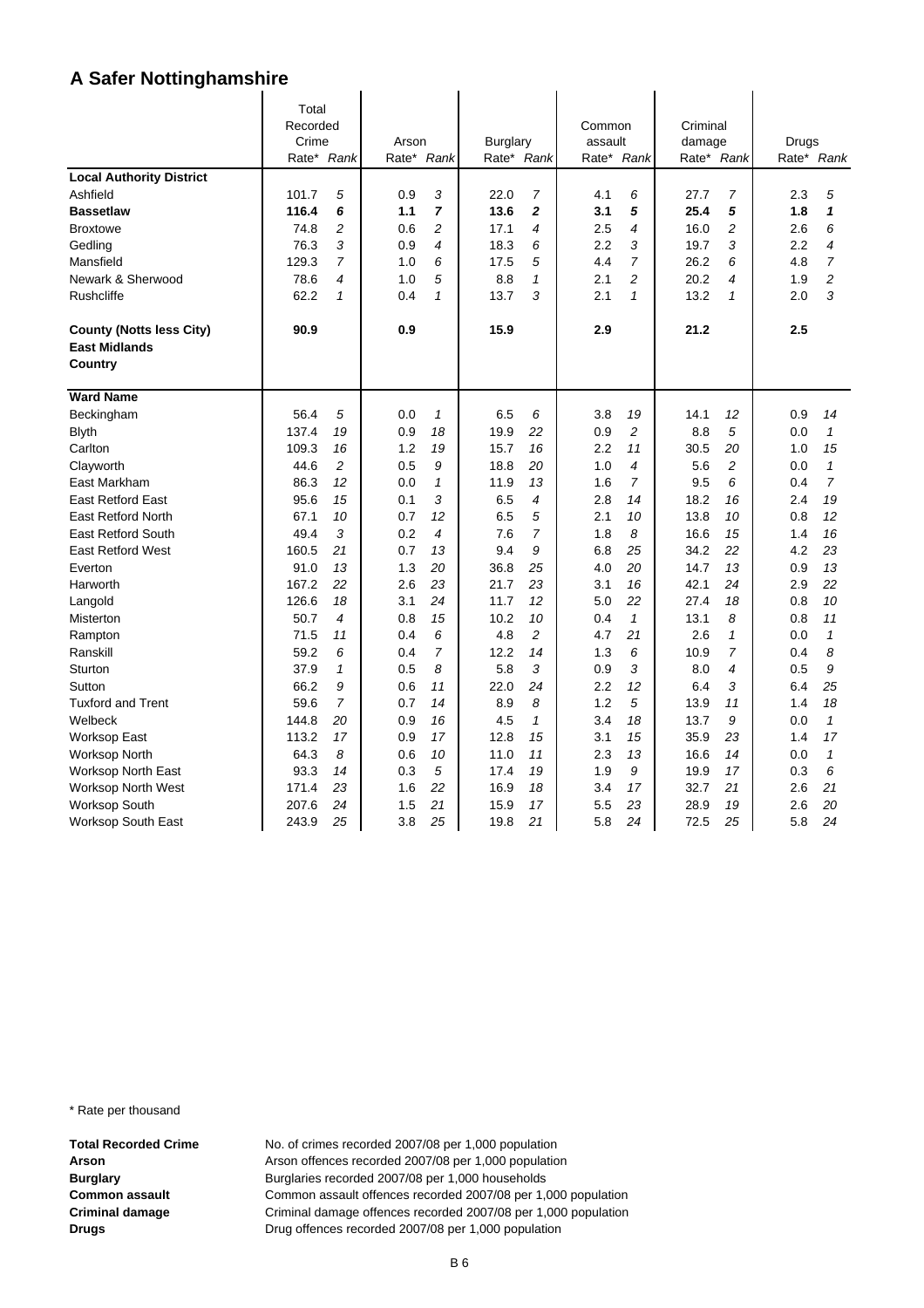|                                 | Fraud and  |                          |            |              | Sexual     |              |            |                | Theft from |                | Theft of |                |
|---------------------------------|------------|--------------------------|------------|--------------|------------|--------------|------------|----------------|------------|----------------|----------|----------------|
|                                 | forgery    |                          | Robbery    |              | offences   |              | Theft      |                | vehicle    |                | vehicle  |                |
|                                 | Rate* Rank |                          | Rate* Rank |              | Rate* Rank |              | Rate* Rank |                |            | Rate* Rank     |          | Rate* Rank     |
| <b>Local Authority District</b> |            |                          |            |              |            |              |            |                |            |                |          |                |
| Ashfield                        | 1.5        | 2                        | 0.8        | 3            | 0.6        | 6            | 20.6       | 5              | 10.3       | 4              | 3.8      | 5              |
| <b>Bassetlaw</b>                | 2.0        | 6                        | 0.4        | $\mathbf 2$  | 0.5        | 4            | 25.5       | 6              | 13.3       | 6              | 6.7      | $\overline{7}$ |
| <b>Broxtowe</b>                 | 1.8        | 5                        | 1.1        | 6            | 0.6        | 5            | 12.0       | $\overline{c}$ | 10.7       | 5              | 2.6      | 2              |
| Gedling                         | 1.3        | $\mathcal I$             | 1.6        | 7            | 0.5        | 3            | 14.6       | 3              | 7.0        | $\mathcal I$   | 2.6      | 3              |
| Mansfield                       | 2.4        | $\overline{7}$           | 1.0        | 4            | 1.0        | 7            | 28.3       | $\overline{7}$ | 16.4       | $\overline{7}$ | 4.0      | 6              |
| Newark & Sherwood               | 1.6        | 3                        | 0.3        | $\mathbf{1}$ | 0.4        | 2            | 19.2       | 4              | 7.4        | 2              | 2.7      | 4              |
| Rushcliffe                      | 1.8        | $\overline{\mathcal{A}}$ | 1.0        | 5            | 0.3        | $\mathbf{1}$ | 11.8       | $\mathcal I$   | 9.8        | 3              | 1.4      | $\mathbf{1}$   |
| <b>County (Notts less City)</b> | 1.8        |                          | 0.9        |              | 0.6        |              | 18.7       |                | 10.6       |                | 3.4      |                |
| <b>East Midlands</b>            |            |                          |            |              |            |              |            |                |            |                |          |                |
| Country                         |            |                          |            |              |            |              |            |                |            |                |          |                |
| <b>Ward Name</b>                |            |                          |            |              |            |              |            |                |            |                |          |                |
| Beckingham                      | 0.5        | 12                       | 0.0        | $\mathbf{1}$ | 0.9        | 22           | 10.8       | 8              | 6.1        | $\overline{7}$ | 5.2      | 14             |
| <b>Blyth</b>                    | 13.9       | 24                       | 0.5        | 18           | 0.5        | 16           | 28.7       | 20             | 24.1       | 23             | 12.0     | 22             |
| Carlton                         | 0.0        | $\mathbf{1}$             | 0.3        | 13           | 0.5        | 17           | 23.4       | 17             | 11.6       | 13             | 6.6      | 17             |
| Clayworth                       | 0.5        | 14                       | 0.5        | 19           | 0.0        | $\mathbf{1}$ | 7.2        | 2              | 6.1        | 8              | 4.1      | 8              |
| East Markham                    | 15.8       | 25                       | 0.4        | 15           | 0.0        | $\mathbf{1}$ | 16.6       | 14             | 13.1       | 17             | 5.5      | 15             |
| <b>East Retford East</b>        | 1.3        | 17                       | 0.3        | 11           | 0.6        | 18           | 24.5       | 18             | 11.0       | 12             | 4.6      | 10             |
| <b>East Retford North</b>       | 2.5        | 20                       | 0.0        | $\mathbf{1}$ | 0.0        | $\mathbf{1}$ | 15.4       | 12             | 12.1       | 15             | 3.0      | 4              |
| <b>East Retford South</b>       | 0.0        | $\mathbf{1}$             | 0.0        | $\mathbf{1}$ | 0.0        | $\mathbf{1}$ | 5.3        | $\mathbf{1}$   | 3.9        | $\overline{c}$ | 1.6      | $\mathbf{1}$   |
| <b>East Retford West</b>        | 3.3        | 21                       | 0.9        | 24           | 1.6        | 25           | 41.2       | 21             | 15.9       | 19             | 4.2      | 9              |
| Everton                         | 0.0        | $\mathbf{1}$             | 0.4        | 17           | 0.0        | $\mathbf{1}$ | 13.8       | 10             | 9.8        | 10             | 6.7      | 18             |
| Harworth                        | 0.1        | $\overline{7}$           | 0.1        | 9            | 0.1        | 9            | 25.3       | 19             | 17.9       | 20             | 12.7     | 23             |
| Langold                         | 2.3        | 19                       | 0.0        | $\mathcal I$ | 0.8        | 20           | 20.1       | 15             | 10.8       | 11             | 13.1     | 24             |
| Misterton                       | 0.0        | $\mathbf{1}$             | 0.0        | $\mathcal I$ | 0.0        | $\mathbf{1}$ | 9.0        | 5              | 5.3        | 5              | 4.1      | $\overline{7}$ |
| Rampton                         | 0.4        | 8                        | 0.0        | $\mathbf{1}$ | 0.4        | 14           | 10.3       | 6              | 4.3        | 3              | 2.6      | 3              |
| Ranskill                        | 0.4        | 10                       | 0.0        | $\mathcal I$ | 0.4        | 15           | 8.7        | 3              | 6.1        | 6              | 4.8      | 12             |
| Sturton                         | 0.0        | $\mathcal I$             | 0.0        | $\mathcal I$ | 0.0        | $\mathbf{1}$ | 10.4       | $\overline{7}$ | 0.9        | $\mathcal I$   | 3.8      | 6              |
| Sutton                          | 0.6        | 16                       | 1.0        | 25           | 0.3        | 12           | 9.0        | 4              | 14.4       | 18             | 5.1      | 13             |
| <b>Tuxford and Trent</b>        | 0.5        | 13                       | 0.2        | 10           | 0.2        | 11           | 14.1       | 11             | 5.0        | $\overline{4}$ | 2.2      | $\overline{c}$ |
| Welbeck                         | 0.4        | 9                        | 0.4        | 16           | 0.0        | $\mathbf{1}$ | 49.7       | 23             | 41.1       | 25             | 10.3     | 21             |
| <b>Worksop East</b>             | 0.5        | 11                       | 0.6        | 22           | 0.6        | 19           | 15.9       | 13             | 12.3       | 16             | 8.0      | 20             |
| <b>Worksop North</b>            | 0.0        | $\mathcal I$             | 0.3        | 14           | 0.3        | 13           | 10.8       | 9              | 6.3        | 9              | 3.3      | 5              |
| <b>Worksop North East</b>       | 0.6        | 15                       | 0.8        | 23           | 0.2        | 10           | 20.7       | 16             | 12.1       | 14             | 4.6      | 11             |
| <b>Worksop North West</b>       | 3.8        | 22                       | 0.5        | 21           | 1.3        | 24           | 45.5       | 22             | 18.8       | 21             | 7.8      | 19             |
| <b>Worksop South</b>            | 7.1        | 23                       | 0.3        | 12           | 0.9        | 21           | 66.8       | 25             | 24.9       | 24             | 6.3      | 16             |
| Worksop South East              | 2.3        | 18                       | 0.5        | 19           | 1.2        | 23           | 50.5       | 24             | 20.0       | 22             | 16.3     | 25             |

\* Rate per thousand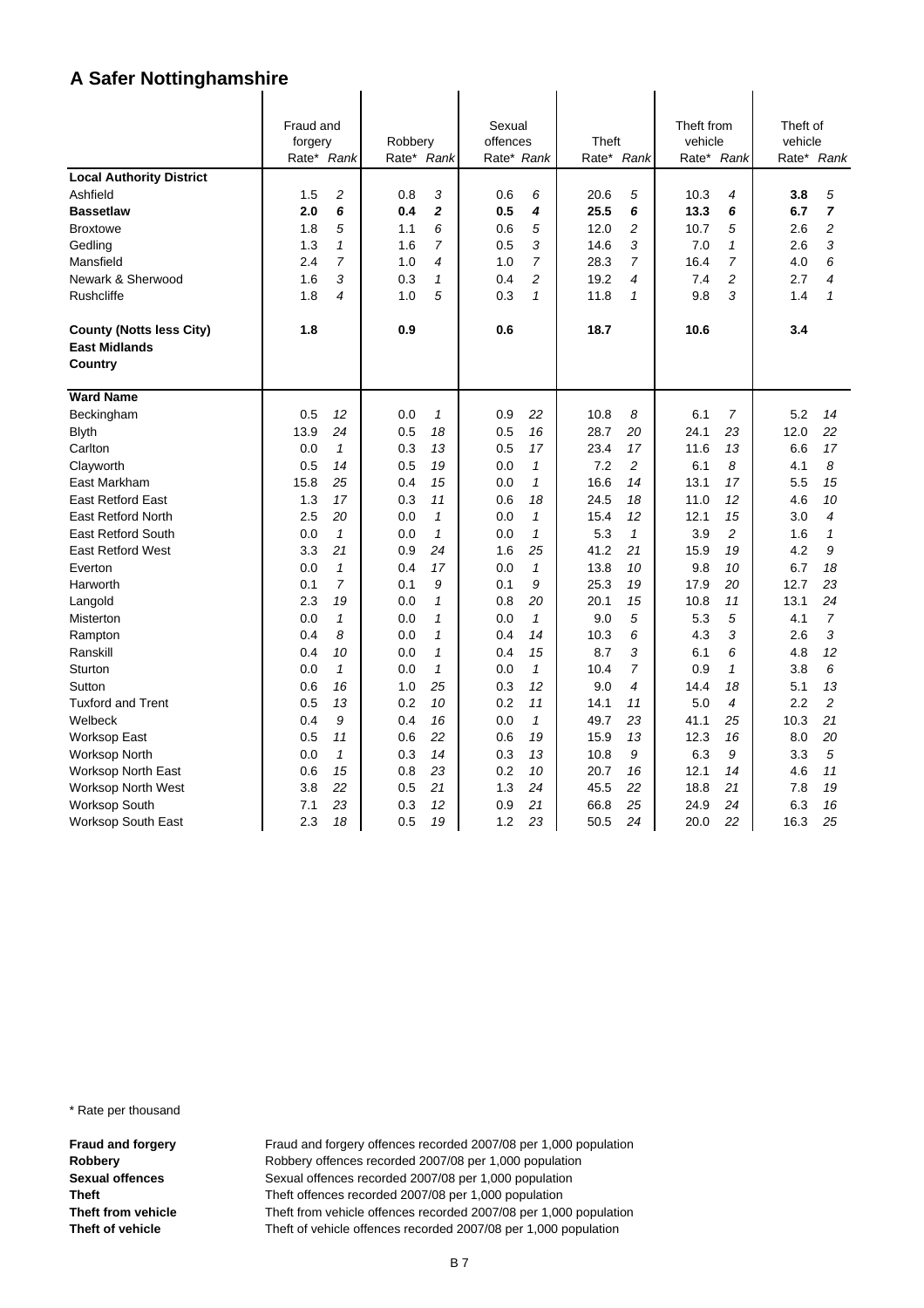|                                 | Violence    |                |         |                |            |                | <b>ASB</b> |                  |            |                | <b>ASB</b> |                         |
|---------------------------------|-------------|----------------|---------|----------------|------------|----------------|------------|------------------|------------|----------------|------------|-------------------------|
|                                 | against the |                |         |                | <b>ASB</b> |                | Abandoned  |                  | <b>ASB</b> |                | Rowdy      |                         |
|                                 | person      |                | Weapons |                | Total      |                | cars       |                  | Hoax calls |                | behaviour  |                         |
|                                 | Rate* Rank  |                |         | Rate* Rank     | Rate* Rank |                | Rate*      | Rank             | Rate* Rank |                |            | Rate* Rank              |
| <b>Local Authority District</b> |             |                |         |                |            |                |            |                  |            |                |            |                         |
| Ashfield                        | 14.2        | 5              | 1.9     | $\overline{7}$ | 84.1       | 5              | 3.9        | $\overline{2}$   | 5.2        | 4              | 53.5       | 5                       |
| <b>Bassetlaw</b>                | 18.3        | 6              | 1.3     | 4              | 93.7       | 6              | 4.4        | $\boldsymbol{4}$ | 5.2        | 3              | 59.2       | 6                       |
| <b>Broxtowe</b>                 | 12.2        | 4              | 1.3     | 3              | 53.0       | 2              | 4.6        | 6                | 4.5        | 1              | 31.3       | $\overline{\mathbf{c}}$ |
| Gedling                         | 10.6        | 2              | 1.7     | 5              | 59.3       | 3              | 4.4        | 3                | 6.9        | 6              | 34.7       | 3                       |
| Mansfield                       | 23.8        | $\overline{7}$ | 1.9     | 6              | 96.0       | $\overline{7}$ | 4.7        | $\overline{7}$   | 7.1        | $\overline{7}$ | 60.6       | $\overline{7}$          |
| Newark & Sherwood               | 11.7        | 3              | 0.9     | $\mathbf{1}$   | 73.3       | 4              | 4.6        | 5                | 4.9        | 2              | 44.8       | 4                       |
| <b>Rushcliffe</b>               | 8.6         | $\mathbf{1}$   | 1.0     | $\overline{c}$ | 45.1       | $\mathbf{1}$   | 3.5        | $\mathbf{1}$     | 5.7        | 5              | 24.6       | $\mathbf{1}$            |
| <b>County (Notts less City)</b> | 14.1        |                | 1.4     |                | 71.9       |                | 4.3        |                  | 5.6        |                | 44.0       |                         |
| <b>East Midlands</b>            |             |                |         |                |            |                |            |                  |            |                |            |                         |
| Country                         |             |                |         |                |            |                |            |                  |            |                |            |                         |
| <b>Ward Name</b>                |             |                |         |                |            |                |            |                  |            |                |            |                         |
| Beckingham                      | 6.1         | 5              | 0.9     | 14             | 42.3       | 8              | 3.3        | $\overline{7}$   | 1.9        | 9              | 22.1       | 11                      |
| <b>Blyth</b>                    | 4.2         | 4              | 0.5     | 6              | 54.1       | 11             | 12.5       | 25               | 5.6        | 19             | 18.0       | 9                       |
| Carlton                         | 9.6         | 11             | 0.3     | 5              | 77.1       | 16             | 3.9        | 11               | 7.8        | 22             | 41.8       | 15                      |
| Clayworth                       | 3.1         | $\mathbf{1}$   | 0.5     | 9              | 26.6       | 3              | 4.6        | 17               | 0.5        | 5              | 10.8       | 4                       |
| East Markham                    | 7.1         | $\overline{7}$ | 0.0     | $\mathbf{1}$   | 32.9       | 6              | 4.4        | 14               | 2.0        | 10             | 10.3       | 3                       |
| <b>East Retford East</b>        | 24.1        | 19             | 1.1     | 15             | 92.1       | 19             | 5.6        | 21               | 5.4        | 18             | 59.1       | 19                      |
| <b>East Retford North</b>       | 9.2         | 10             | 0.7     | 10             | 62.2       | 13             | 2.8        | 5                | 3.4        | 14             | 37.8       | 13                      |
| <b>East Retford South</b>       | 12.0        | 15             | 1.4     | 16             | 60.9       | 12             | 2.8        | 4                | 2.3        | 11             | 34.8       | 12                      |
| <b>East Retford West</b>        | 39.4        | 23             | 2.1     | 19             | 126.5      | 21             | 4.7        | 18               | 8.9        | 23             | 88.6       | 21                      |
| Everton                         | 14.2        | 16             | 2.2     | 20             | 49.3       | 10             | 4.4        | 15               | 1.3        | $\overline{7}$ | 21.3       | 10                      |
| Harworth                        | 16.0        | 17             | 2.5     | 22             | 91.1       | 18             | 3.7        | 10               | 4.4        | 16             | 52.3       | 17                      |
| Langold                         | 24.7        | 20             | 3.1     | 25             | 92.3       | 20             | 3.5        | 9                | 3.5        | 15             | 61.8       | 20                      |
| Misterton                       | 4.1         | 3              | 0.0     | $\mathbf{1}$   | 29.9       | 4              | 1.2        | 1                | 0.4        | 4              | 16.8       | $\overline{7}$          |
| Rampton                         | 46.2        | 25             | 3.0     | 24             | 14.1       | $\mathbf{1}$   | 2.1        | $\overline{a}$   | 0.0        | $\mathbf{1}$   | 5.6        | $\mathbf{1}$            |
| Ranskill                        | 7.0         | 6              | 0.0     | $\mathbf{1}$   | 33.9       | $\overline{7}$ | 3.9        | 12               | 0.9        | 6              | 17.0       | 8                       |
| Sturton                         | 3.8         | $\overline{c}$ | 0.5     | $\overline{7}$ | 32.2       | 5              | 4.7        | 19               | 1.4        | 8              | 14.7       | 5                       |
| Sutton                          | 7.7         | 9              | 1.9     | 18             | 22.7       | 2              | 4.8        | 20               | 0.3        | 3              | 7.7        | $\overline{c}$          |
| <b>Tuxford and Trent</b>        | 7.7         | 8              | 0.5     | 8              | 67.0       | 14             | 4.1        | 13               | 3.4        | 13             | 40.0       | 14                      |
| Welbeck                         | 11.6        | 14             | 0.9     | 12             | 44.1       | 9              | 8.1        | 24               | 0.0        | $\mathbf{1}$   | 16.3       | 6                       |
| Worksop East                    | 18.0        | 18             | 0.9     | 13             | 126.7      | 22             | 3.1        | 6                | 6.0        | 20             | 89.8       | 22                      |
| <b>Worksop North</b>            | 10.7        | 12             | 0.2     | 4              | 69.6       | 15             | 2.2        | 3                | 3.2        | 12             | 48.6       | 16                      |
| <b>Worksop North East</b>       | 11.5        | 13             | 0.8     | 11             | 83.4       | 17             | 3.3        | 8                | 5.1        | 17             | 58.1       | 18                      |
| <b>Worksop North West</b>       | 25.6        | 21             | 1.7     | 17             | 150.6      | 24             | 6.6        | 22               | 9.4        | 24             | 103.8      | 24                      |
| <b>Worksop South</b>            | 39.5        | 24             | 2.5     | 21             | 132.7      | 23             | 4.5        | 16               | 6.3        | 21             | 94.4       | 23                      |
| <b>Worksop South East</b>       | 39.2        | 22             | 2.9     | 23             | 262.7      | 25             | 8.1        | 23               | 15.9       | 25             | 163.0      | 25                      |

\* Rate per thousand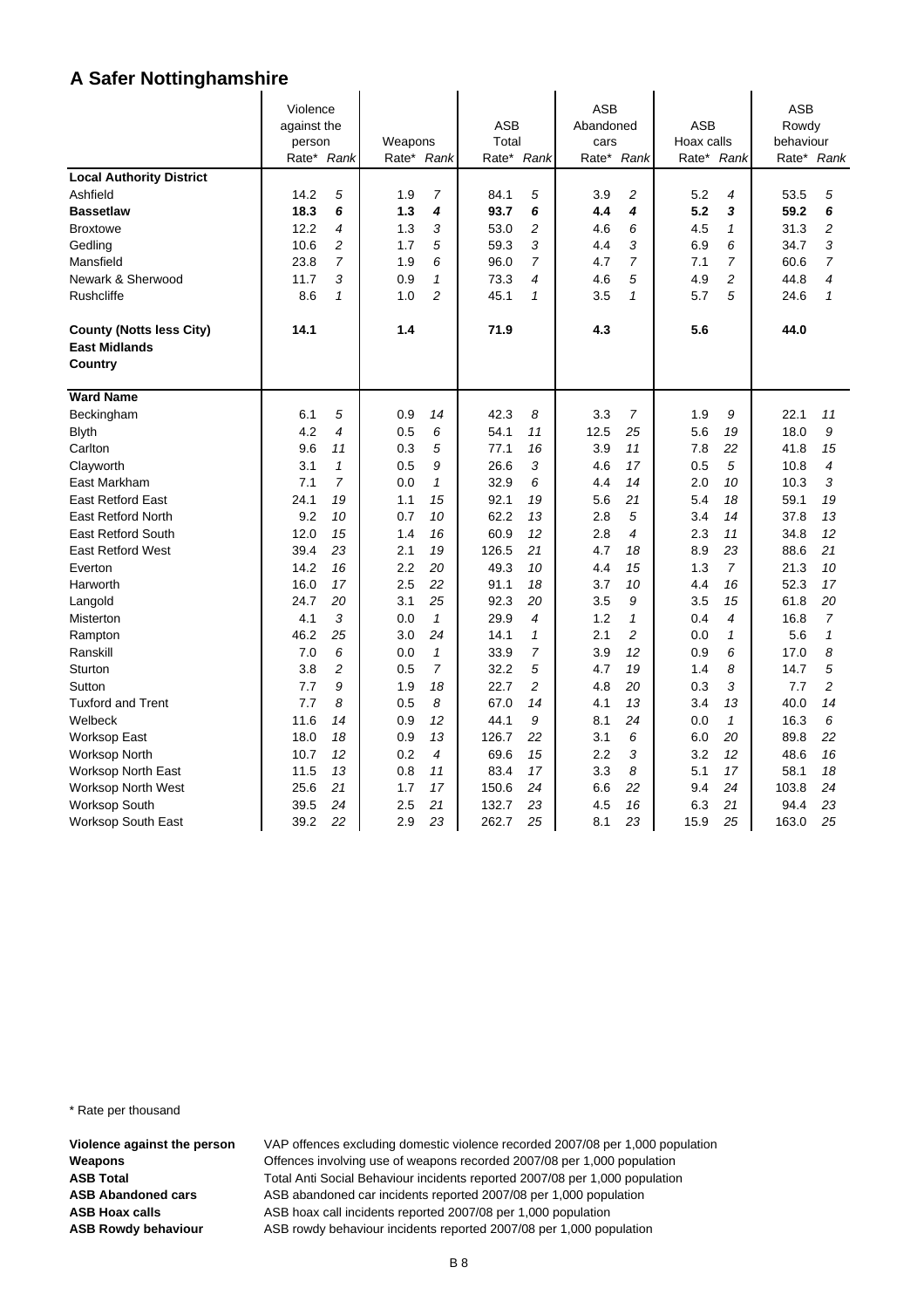| <b>ASB</b><br>RTA Children<br>Vehicle<br>RTA Children<br><b>RTA All</b><br><b>RTA All</b><br>KSI<br>KSI<br>nuisance<br>Total<br>Total<br>Rate* Rank<br>Rate* Rank<br>Rate* Rank<br>Rate* Rank<br>Rate* Rank<br><b>Local Authority District</b><br>Ashfield<br>10.9<br>5<br>0.3<br>3<br>2.7<br>6<br>0.5<br>4<br>3.5<br>5<br>$\overline{7}$<br>6<br>5<br>6<br><b>Bassetlaw</b><br>13.0<br>0.4<br>2.4<br>0.7<br>6<br>4.1<br>2.0<br>3<br>5.0<br>$\overline{c}$<br>0.3<br>$\overline{4}$<br>2<br>3.2<br>2<br><b>Broxtowe</b><br>0.5<br>3<br>5<br>$\sqrt{3}$<br>6.0<br>2.2<br>$\mathbf{1}$<br>2.7<br>$\mathbf{1}$<br>Gedling<br>0.4<br>0.4<br>$\overline{c}$<br>2<br>Mansfield<br>11.2<br>6<br>0.2<br>2.4<br>$\overline{4}$<br>3.3<br>3<br>0.4<br>$\overline{7}$<br>$\boldsymbol{7}$<br>Newark & Sherwood<br>9.0<br>4<br>0.6<br>3.0<br>$\overline{7}$<br>1.0<br>4.4<br>$\overline{7}$<br>5<br><b>Rushcliffe</b><br>$\mathbf{1}$<br>0.2<br>$\mathbf{1}$<br>3.4<br>4<br>3.9<br>1.8<br>$\mathbf{1}$<br>0.6<br>0.3<br>2.4<br>3.5<br><b>County (Notts less City)</b><br>8.4<br>0.6<br><b>East Midlands</b><br><b>Country</b><br><b>Ward Name</b><br>Beckingham<br>8.0<br>11<br><b>Blyth</b><br>7.9<br>10<br>Carlton<br>10.0<br>17<br>Clayworth<br>2.0<br>$\mathbf{1}$<br>$\overline{7}$<br>East Markham<br>7.5<br><b>East Retford East</b><br>8.5<br>13<br>8.5<br>12<br><b>East Retford North</b><br><b>East Retford South</b><br>9.2<br>15<br>13.4<br>21<br><b>East Retford West</b><br>7.1<br>5<br>Everton<br>19.6<br>24<br>Harworth<br>7.7<br>9<br>Langold<br>9.4<br>Misterton<br>16<br>$\overline{c}$<br>Rampton<br>3.0<br>6<br>7.4<br>Ranskill<br>4.7<br>3<br>Sturton<br>$\overline{4}$<br>Sutton<br>5.8<br><b>Tuxford and Trent</b><br>18<br>11.0<br>Welbeck<br>11.6<br>19<br>17.1<br>23<br><b>Worksop East</b><br>7.7<br>8<br>Worksop North<br>8.8<br>14<br>Worksop North East<br>13.7<br>22<br>Worksop North West<br>20<br>Worksop South<br>12.7 |                    |      |    |  |  |  |  |
|-----------------------------------------------------------------------------------------------------------------------------------------------------------------------------------------------------------------------------------------------------------------------------------------------------------------------------------------------------------------------------------------------------------------------------------------------------------------------------------------------------------------------------------------------------------------------------------------------------------------------------------------------------------------------------------------------------------------------------------------------------------------------------------------------------------------------------------------------------------------------------------------------------------------------------------------------------------------------------------------------------------------------------------------------------------------------------------------------------------------------------------------------------------------------------------------------------------------------------------------------------------------------------------------------------------------------------------------------------------------------------------------------------------------------------------------------------------------------------------------------------------------------------------------------------------------------------------------------------------------------------------------------------------------------------------------------------------------------------------------------------------------------------------------------------------------------------------------------------------------------------------------------------------------------------------------------|--------------------|------|----|--|--|--|--|
|                                                                                                                                                                                                                                                                                                                                                                                                                                                                                                                                                                                                                                                                                                                                                                                                                                                                                                                                                                                                                                                                                                                                                                                                                                                                                                                                                                                                                                                                                                                                                                                                                                                                                                                                                                                                                                                                                                                                               |                    |      |    |  |  |  |  |
|                                                                                                                                                                                                                                                                                                                                                                                                                                                                                                                                                                                                                                                                                                                                                                                                                                                                                                                                                                                                                                                                                                                                                                                                                                                                                                                                                                                                                                                                                                                                                                                                                                                                                                                                                                                                                                                                                                                                               |                    |      |    |  |  |  |  |
|                                                                                                                                                                                                                                                                                                                                                                                                                                                                                                                                                                                                                                                                                                                                                                                                                                                                                                                                                                                                                                                                                                                                                                                                                                                                                                                                                                                                                                                                                                                                                                                                                                                                                                                                                                                                                                                                                                                                               |                    |      |    |  |  |  |  |
|                                                                                                                                                                                                                                                                                                                                                                                                                                                                                                                                                                                                                                                                                                                                                                                                                                                                                                                                                                                                                                                                                                                                                                                                                                                                                                                                                                                                                                                                                                                                                                                                                                                                                                                                                                                                                                                                                                                                               |                    |      |    |  |  |  |  |
|                                                                                                                                                                                                                                                                                                                                                                                                                                                                                                                                                                                                                                                                                                                                                                                                                                                                                                                                                                                                                                                                                                                                                                                                                                                                                                                                                                                                                                                                                                                                                                                                                                                                                                                                                                                                                                                                                                                                               |                    |      |    |  |  |  |  |
|                                                                                                                                                                                                                                                                                                                                                                                                                                                                                                                                                                                                                                                                                                                                                                                                                                                                                                                                                                                                                                                                                                                                                                                                                                                                                                                                                                                                                                                                                                                                                                                                                                                                                                                                                                                                                                                                                                                                               |                    |      |    |  |  |  |  |
|                                                                                                                                                                                                                                                                                                                                                                                                                                                                                                                                                                                                                                                                                                                                                                                                                                                                                                                                                                                                                                                                                                                                                                                                                                                                                                                                                                                                                                                                                                                                                                                                                                                                                                                                                                                                                                                                                                                                               |                    |      |    |  |  |  |  |
|                                                                                                                                                                                                                                                                                                                                                                                                                                                                                                                                                                                                                                                                                                                                                                                                                                                                                                                                                                                                                                                                                                                                                                                                                                                                                                                                                                                                                                                                                                                                                                                                                                                                                                                                                                                                                                                                                                                                               |                    |      |    |  |  |  |  |
|                                                                                                                                                                                                                                                                                                                                                                                                                                                                                                                                                                                                                                                                                                                                                                                                                                                                                                                                                                                                                                                                                                                                                                                                                                                                                                                                                                                                                                                                                                                                                                                                                                                                                                                                                                                                                                                                                                                                               |                    |      |    |  |  |  |  |
|                                                                                                                                                                                                                                                                                                                                                                                                                                                                                                                                                                                                                                                                                                                                                                                                                                                                                                                                                                                                                                                                                                                                                                                                                                                                                                                                                                                                                                                                                                                                                                                                                                                                                                                                                                                                                                                                                                                                               |                    |      |    |  |  |  |  |
|                                                                                                                                                                                                                                                                                                                                                                                                                                                                                                                                                                                                                                                                                                                                                                                                                                                                                                                                                                                                                                                                                                                                                                                                                                                                                                                                                                                                                                                                                                                                                                                                                                                                                                                                                                                                                                                                                                                                               |                    |      |    |  |  |  |  |
|                                                                                                                                                                                                                                                                                                                                                                                                                                                                                                                                                                                                                                                                                                                                                                                                                                                                                                                                                                                                                                                                                                                                                                                                                                                                                                                                                                                                                                                                                                                                                                                                                                                                                                                                                                                                                                                                                                                                               |                    |      |    |  |  |  |  |
|                                                                                                                                                                                                                                                                                                                                                                                                                                                                                                                                                                                                                                                                                                                                                                                                                                                                                                                                                                                                                                                                                                                                                                                                                                                                                                                                                                                                                                                                                                                                                                                                                                                                                                                                                                                                                                                                                                                                               |                    |      |    |  |  |  |  |
|                                                                                                                                                                                                                                                                                                                                                                                                                                                                                                                                                                                                                                                                                                                                                                                                                                                                                                                                                                                                                                                                                                                                                                                                                                                                                                                                                                                                                                                                                                                                                                                                                                                                                                                                                                                                                                                                                                                                               |                    |      |    |  |  |  |  |
|                                                                                                                                                                                                                                                                                                                                                                                                                                                                                                                                                                                                                                                                                                                                                                                                                                                                                                                                                                                                                                                                                                                                                                                                                                                                                                                                                                                                                                                                                                                                                                                                                                                                                                                                                                                                                                                                                                                                               |                    |      |    |  |  |  |  |
|                                                                                                                                                                                                                                                                                                                                                                                                                                                                                                                                                                                                                                                                                                                                                                                                                                                                                                                                                                                                                                                                                                                                                                                                                                                                                                                                                                                                                                                                                                                                                                                                                                                                                                                                                                                                                                                                                                                                               |                    |      |    |  |  |  |  |
|                                                                                                                                                                                                                                                                                                                                                                                                                                                                                                                                                                                                                                                                                                                                                                                                                                                                                                                                                                                                                                                                                                                                                                                                                                                                                                                                                                                                                                                                                                                                                                                                                                                                                                                                                                                                                                                                                                                                               |                    |      |    |  |  |  |  |
|                                                                                                                                                                                                                                                                                                                                                                                                                                                                                                                                                                                                                                                                                                                                                                                                                                                                                                                                                                                                                                                                                                                                                                                                                                                                                                                                                                                                                                                                                                                                                                                                                                                                                                                                                                                                                                                                                                                                               |                    |      |    |  |  |  |  |
|                                                                                                                                                                                                                                                                                                                                                                                                                                                                                                                                                                                                                                                                                                                                                                                                                                                                                                                                                                                                                                                                                                                                                                                                                                                                                                                                                                                                                                                                                                                                                                                                                                                                                                                                                                                                                                                                                                                                               |                    |      |    |  |  |  |  |
|                                                                                                                                                                                                                                                                                                                                                                                                                                                                                                                                                                                                                                                                                                                                                                                                                                                                                                                                                                                                                                                                                                                                                                                                                                                                                                                                                                                                                                                                                                                                                                                                                                                                                                                                                                                                                                                                                                                                               |                    |      |    |  |  |  |  |
|                                                                                                                                                                                                                                                                                                                                                                                                                                                                                                                                                                                                                                                                                                                                                                                                                                                                                                                                                                                                                                                                                                                                                                                                                                                                                                                                                                                                                                                                                                                                                                                                                                                                                                                                                                                                                                                                                                                                               |                    |      |    |  |  |  |  |
|                                                                                                                                                                                                                                                                                                                                                                                                                                                                                                                                                                                                                                                                                                                                                                                                                                                                                                                                                                                                                                                                                                                                                                                                                                                                                                                                                                                                                                                                                                                                                                                                                                                                                                                                                                                                                                                                                                                                               |                    |      |    |  |  |  |  |
|                                                                                                                                                                                                                                                                                                                                                                                                                                                                                                                                                                                                                                                                                                                                                                                                                                                                                                                                                                                                                                                                                                                                                                                                                                                                                                                                                                                                                                                                                                                                                                                                                                                                                                                                                                                                                                                                                                                                               |                    |      |    |  |  |  |  |
|                                                                                                                                                                                                                                                                                                                                                                                                                                                                                                                                                                                                                                                                                                                                                                                                                                                                                                                                                                                                                                                                                                                                                                                                                                                                                                                                                                                                                                                                                                                                                                                                                                                                                                                                                                                                                                                                                                                                               |                    |      |    |  |  |  |  |
|                                                                                                                                                                                                                                                                                                                                                                                                                                                                                                                                                                                                                                                                                                                                                                                                                                                                                                                                                                                                                                                                                                                                                                                                                                                                                                                                                                                                                                                                                                                                                                                                                                                                                                                                                                                                                                                                                                                                               |                    |      |    |  |  |  |  |
|                                                                                                                                                                                                                                                                                                                                                                                                                                                                                                                                                                                                                                                                                                                                                                                                                                                                                                                                                                                                                                                                                                                                                                                                                                                                                                                                                                                                                                                                                                                                                                                                                                                                                                                                                                                                                                                                                                                                               |                    |      |    |  |  |  |  |
|                                                                                                                                                                                                                                                                                                                                                                                                                                                                                                                                                                                                                                                                                                                                                                                                                                                                                                                                                                                                                                                                                                                                                                                                                                                                                                                                                                                                                                                                                                                                                                                                                                                                                                                                                                                                                                                                                                                                               |                    |      |    |  |  |  |  |
|                                                                                                                                                                                                                                                                                                                                                                                                                                                                                                                                                                                                                                                                                                                                                                                                                                                                                                                                                                                                                                                                                                                                                                                                                                                                                                                                                                                                                                                                                                                                                                                                                                                                                                                                                                                                                                                                                                                                               |                    |      |    |  |  |  |  |
|                                                                                                                                                                                                                                                                                                                                                                                                                                                                                                                                                                                                                                                                                                                                                                                                                                                                                                                                                                                                                                                                                                                                                                                                                                                                                                                                                                                                                                                                                                                                                                                                                                                                                                                                                                                                                                                                                                                                               |                    |      |    |  |  |  |  |
|                                                                                                                                                                                                                                                                                                                                                                                                                                                                                                                                                                                                                                                                                                                                                                                                                                                                                                                                                                                                                                                                                                                                                                                                                                                                                                                                                                                                                                                                                                                                                                                                                                                                                                                                                                                                                                                                                                                                               |                    |      |    |  |  |  |  |
|                                                                                                                                                                                                                                                                                                                                                                                                                                                                                                                                                                                                                                                                                                                                                                                                                                                                                                                                                                                                                                                                                                                                                                                                                                                                                                                                                                                                                                                                                                                                                                                                                                                                                                                                                                                                                                                                                                                                               |                    |      |    |  |  |  |  |
|                                                                                                                                                                                                                                                                                                                                                                                                                                                                                                                                                                                                                                                                                                                                                                                                                                                                                                                                                                                                                                                                                                                                                                                                                                                                                                                                                                                                                                                                                                                                                                                                                                                                                                                                                                                                                                                                                                                                               |                    |      |    |  |  |  |  |
|                                                                                                                                                                                                                                                                                                                                                                                                                                                                                                                                                                                                                                                                                                                                                                                                                                                                                                                                                                                                                                                                                                                                                                                                                                                                                                                                                                                                                                                                                                                                                                                                                                                                                                                                                                                                                                                                                                                                               |                    |      |    |  |  |  |  |
|                                                                                                                                                                                                                                                                                                                                                                                                                                                                                                                                                                                                                                                                                                                                                                                                                                                                                                                                                                                                                                                                                                                                                                                                                                                                                                                                                                                                                                                                                                                                                                                                                                                                                                                                                                                                                                                                                                                                               |                    |      |    |  |  |  |  |
|                                                                                                                                                                                                                                                                                                                                                                                                                                                                                                                                                                                                                                                                                                                                                                                                                                                                                                                                                                                                                                                                                                                                                                                                                                                                                                                                                                                                                                                                                                                                                                                                                                                                                                                                                                                                                                                                                                                                               |                    |      |    |  |  |  |  |
|                                                                                                                                                                                                                                                                                                                                                                                                                                                                                                                                                                                                                                                                                                                                                                                                                                                                                                                                                                                                                                                                                                                                                                                                                                                                                                                                                                                                                                                                                                                                                                                                                                                                                                                                                                                                                                                                                                                                               |                    |      |    |  |  |  |  |
|                                                                                                                                                                                                                                                                                                                                                                                                                                                                                                                                                                                                                                                                                                                                                                                                                                                                                                                                                                                                                                                                                                                                                                                                                                                                                                                                                                                                                                                                                                                                                                                                                                                                                                                                                                                                                                                                                                                                               |                    |      |    |  |  |  |  |
|                                                                                                                                                                                                                                                                                                                                                                                                                                                                                                                                                                                                                                                                                                                                                                                                                                                                                                                                                                                                                                                                                                                                                                                                                                                                                                                                                                                                                                                                                                                                                                                                                                                                                                                                                                                                                                                                                                                                               |                    |      |    |  |  |  |  |
|                                                                                                                                                                                                                                                                                                                                                                                                                                                                                                                                                                                                                                                                                                                                                                                                                                                                                                                                                                                                                                                                                                                                                                                                                                                                                                                                                                                                                                                                                                                                                                                                                                                                                                                                                                                                                                                                                                                                               |                    |      |    |  |  |  |  |
|                                                                                                                                                                                                                                                                                                                                                                                                                                                                                                                                                                                                                                                                                                                                                                                                                                                                                                                                                                                                                                                                                                                                                                                                                                                                                                                                                                                                                                                                                                                                                                                                                                                                                                                                                                                                                                                                                                                                               |                    |      |    |  |  |  |  |
|                                                                                                                                                                                                                                                                                                                                                                                                                                                                                                                                                                                                                                                                                                                                                                                                                                                                                                                                                                                                                                                                                                                                                                                                                                                                                                                                                                                                                                                                                                                                                                                                                                                                                                                                                                                                                                                                                                                                               | Worksop South East | 46.5 | 25 |  |  |  |  |

\* Rate per thousand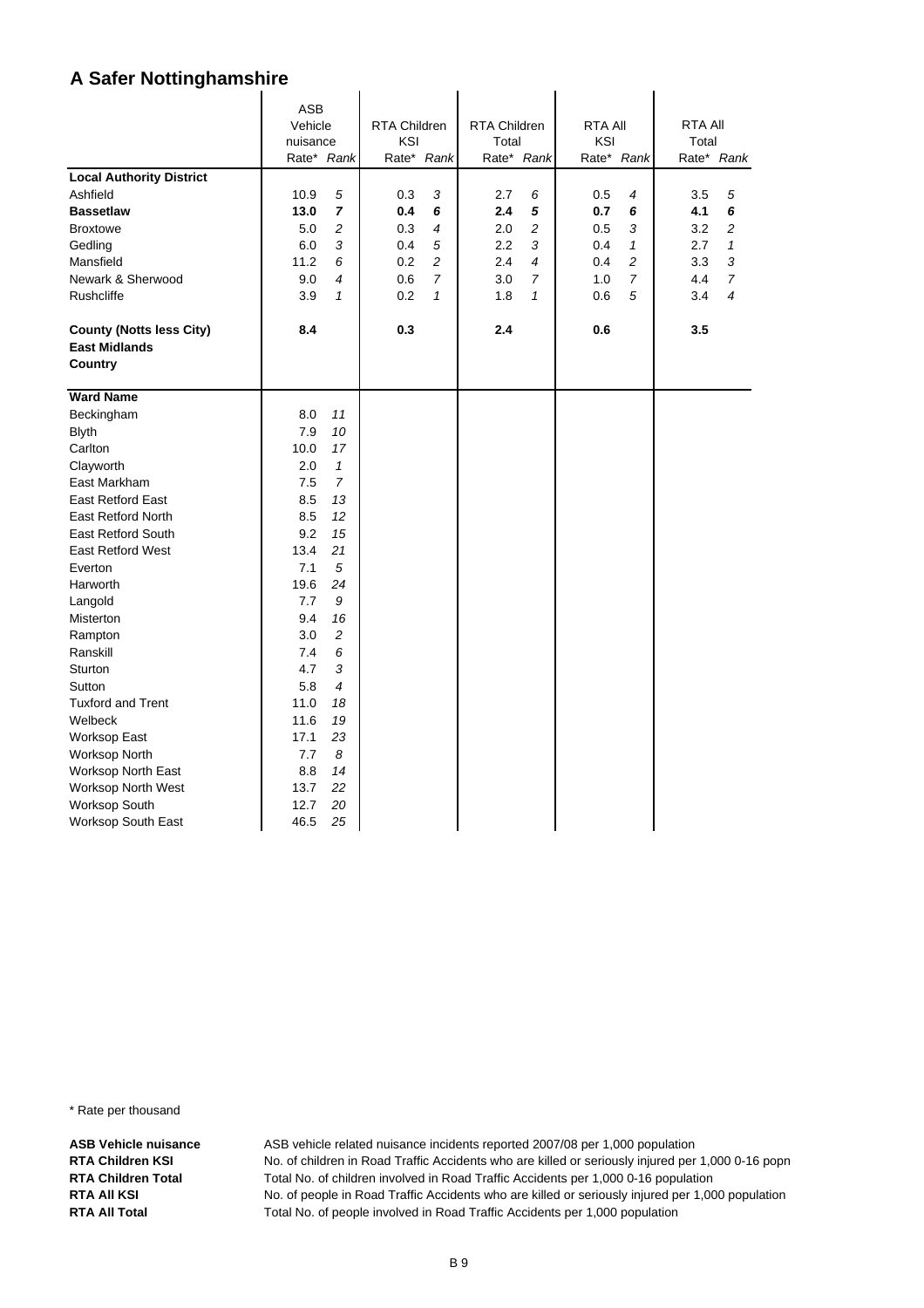|                                   | Total      |                |       |                  |          |                |         |                  |          |                |       |                |
|-----------------------------------|------------|----------------|-------|------------------|----------|----------------|---------|------------------|----------|----------------|-------|----------------|
|                                   | Recorded   |                |       |                  |          |                | Common  |                  | Criminal |                |       |                |
|                                   | Crime      |                | Arson |                  | Burglary |                | assault |                  | damage   |                | Drugs |                |
|                                   | Rate* Rank |                |       | Rate* Rank       |          | Rate* Rank     | Rate*   | Rank             |          | Rate* Rank     |       | Rate* Rank     |
| <b>Local Authority District</b>   |            |                |       |                  |          |                |         |                  |          |                |       |                |
| Ashfield                          | 101.7      | 5              | 0.9   | 3                | 22.0     | $\overline{7}$ | 4.1     | 6                | 27.7     | 7              | 2.3   | 5              |
| <b>Bassetlaw</b>                  | 116.4      | 6              | 1.1   | $\overline{7}$   | 13.6     | $\overline{c}$ | 3.1     | 5                | 25.4     | 5              | 1.8   | $\mathbf{1}$   |
| <b>Broxtowe</b>                   | 74.8       | $\overline{2}$ | 0.6   | $\overline{2}$   | 17.1     | 4              | 2.5     | $\boldsymbol{4}$ | 16.0     | $\overline{2}$ | 2.6   | 6              |
| Gedling                           | 76.3       | 3              | 0.9   | $\boldsymbol{4}$ | 18.3     | 6              | 2.2     | 3                | 19.7     | 3              | 2.2   | 4              |
| Mansfield                         | 129.3      | $\overline{7}$ | 1.0   | 6                | 17.5     | 5              | 4.4     | $\overline{7}$   | 26.2     | 6              | 4.8   | $\overline{7}$ |
| Newark & Sherwood                 | 78.6       | 4              | 1.0   | 5                | 8.8      | 1              | 2.1     | $\overline{c}$   | 20.2     | 4              | 1.9   | 2              |
| <b>Rushcliffe</b>                 | 62.2       | $\mathbf{1}$   | 0.4   | 1                | 13.7     | 3              | 2.1     | $\mathbf{1}$     | 13.2     | $\mathbf{1}$   | 2.0   | 3              |
| <b>County (Notts less City)</b>   | 90.9       |                | 0.9   |                  | 15.9     |                | 2.9     |                  | 21.2     |                | 2.5   |                |
| <b>East Midlands</b>              |            |                |       |                  |          |                |         |                  |          |                |       |                |
| Country                           |            |                |       |                  |          |                |         |                  |          |                |       |                |
| <b>Ward Name</b>                  |            |                |       |                  |          |                |         |                  |          |                |       |                |
| Attenborough                      | 126.4      | 21             | 0.4   | 11               | 9.0      | $\mathbf{1}$   | 3.5     | 16               | 11.5     | 9              | 5.7   | 21             |
| Awsworth                          | 65.5       | 10             | 0.0   | $\mathcal I$     | 17.5     | 12             | 0.4     | $\overline{c}$   | 21.4     | 17             | 1.7   | $\overline{7}$ |
| <b>Beeston Central</b>            | 68.6       | 13             | 0.0   | $\mathbf{1}$     | 14.5     | $\overline{7}$ | 2.0     | 12               | 10.8     | $\overline{7}$ | 1.5   | 6              |
| <b>Beeston North</b>              | 65.7       | 11             | 0.7   | 14               | 19.7     | 15             | 2.5     | 13               | 16.7     | 14             | 2.3   | 12             |
| <b>Beeston Rylands</b>            | 55.6       | 6              | 0.2   | $\overline{7}$   | 13.8     | 6              | 1.3     | $\overline{4}$   | 8.7      | $\overline{4}$ | 2.2   | 10             |
| <b>Beeston West</b>               | 125.6      | 20             | 0.4   | 10               | 18.9     | 13             | 4.5     | 19               | 15.5     | 13             | 2.4   | 13             |
| <b>Bramcote</b>                   | 61.4       | $\overline{7}$ | 0.8   | 17               | 17.4     | 11             | 1.8     | 10               | 9.3      | 5              | 5.6   | 20             |
| <b>Brinsley</b>                   | 61.7       | 8              | 0.0   | $\mathcal I$     | 15.5     | 10             | 1.7     | 9                | 20.0     | 16             | 0.0   | $\mathbf{1}$   |
| <b>Chilwell East</b>              | 37.9       | $\mathbf{1}$   | 0.2   | 9                | 19.6     | 14             | 1.5     | 8                | 6.0      | $\mathbf{1}$   | 0.4   | 2              |
| <b>Chilwell West</b>              | 51.2       | 5              | 0.6   | 12               | 12.2     | 5              | 2.9     | 15               | 14.8     | 12             | 1.8   | 8              |
| <b>Cossall and Kimberley</b>      | 96.4       | 17             | 0.7   | 15               | 25.2     | 20             | 4.5     | 20               | 24.4     | 19             | 4.1   | 18             |
| Eastwood N & Greasley (B'vale)    | 47.8       | 3              | 0.0   | $\mathbf{1}$     | 15.5     | 9              | 2.5     | 14               | 9.4      | 6              | 0.9   | 3              |
| Eastwood South                    | 121.1      | 19             | 1.4   | 20               | 23.2     | 19             | 4.1     | 18               | 37.3     | 21             | 3.2   | 16             |
| Greasley (Giltbrook & N'thorpe)   | 49.9       | 4              | 0.2   | 6                | 14.5     | 8              | 1.3     | 5                | 6.9      | 3              | 2.3   | 11             |
| <b>Nuthall East and Strelley</b>  | 104.6      | 18             | 0.6   | 13               | 27.2     | 21             | 1.9     | 11               | 14.4     | 11             | 2.1   | 9              |
| Nuthall W & Greasley (Watnall)    | 65.1       | 9              | 1.2   | 19               | 20.5     | 16             | 1.2     | 3                | 12.1     | 10             | 3.6   | 17             |
| Stapleford North                  | 81.8       | 14             | 1.0   | 18               | 21.6     | 18             | 3.6     | 17               | 21.6     | 18             | 4.2   | 19             |
| <b>Stapleford South East</b>      | 67.6       | 12             | 0.2   | 8                | 9.7      | 3              | 1.4     | 6                | 17.9     | 15             | 2.5   | 14             |
| <b>Stapleford South West</b>      | 93.2       | 16             | 1.8   | 21               | 9.9      | 4              | 4.6     | 21               | 28.3     | 20             | 1.5   | 5              |
| <b>Toton and Chilwell Meadows</b> | 44.2       | 2              | 0.1   | 5                | 9.6      | 2              | 1.4     | $\overline{7}$   | 6.1      | $\overline{c}$ | 1.4   | 4              |
| Trowell                           | 85.5       | 15             | 0.8   | 16               | 20.5     | 17             | 0.4     | 1                | 11.4     | 8              | 3.2   | 15             |

\* Rate per thousand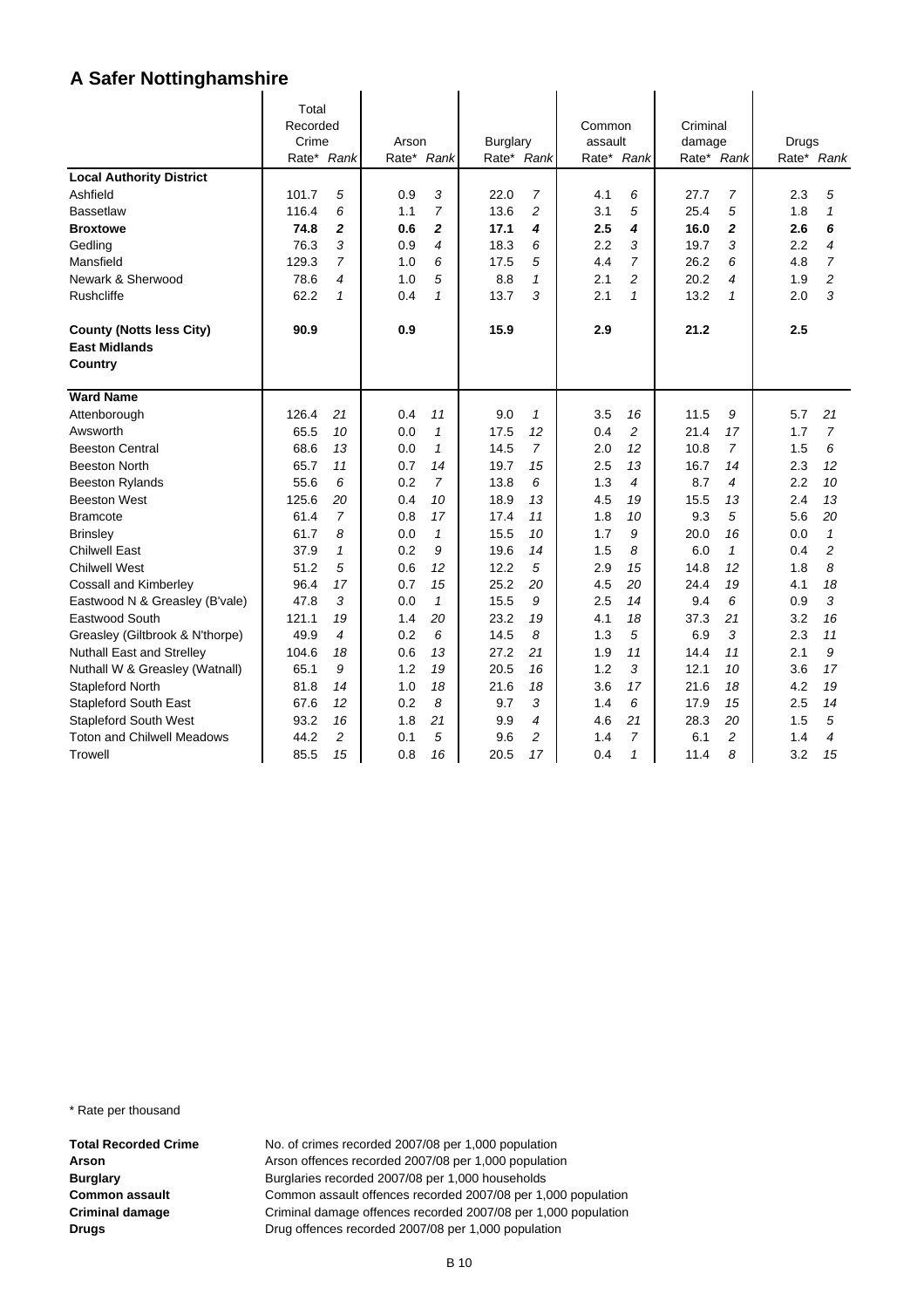|                                   | Fraud and |                |            |                | Sexual     |                |       |                | Theft from |                | Theft of |                |
|-----------------------------------|-----------|----------------|------------|----------------|------------|----------------|-------|----------------|------------|----------------|----------|----------------|
|                                   | forgery   |                | Robbery    |                | offences   |                | Theft |                | vehicle    |                | vehicle  |                |
|                                   |           | Rate* Rank     | Rate* Rank |                | Rate* Rank |                |       | Rate* Rank     |            | Rate* Rank     |          | Rate* Rank     |
| <b>Local Authority District</b>   |           |                |            |                |            |                |       |                |            |                |          |                |
| Ashfield                          | 1.5       | $\overline{c}$ | 0.8        | 3              | 0.6        | 6              | 20.6  | 5              | 10.3       | $\overline{4}$ | 3.8      | 5              |
| <b>Bassetlaw</b>                  | 2.0       | 6              | 0.4        | $\overline{c}$ | 0.5        | 4              | 25.5  | 6              | 13.3       | 6              | 6.7      | $\overline{7}$ |
| <b>Broxtowe</b>                   | 1.8       | 5              | 1.1        | 6              | 0.6        | 5              | 12.0  | $\overline{a}$ | 10.7       | 5              | 2.6      | $\overline{c}$ |
| Gedling                           | 1.3       | $\mathbf{1}$   | 1.6        | $\overline{7}$ | 0.5        | 3              | 14.6  | 3              | 7.0        | $\mathbf{1}$   | 2.6      | 3              |
| Mansfield                         | 2.4       | $\overline{7}$ | 1.0        | 4              | 1.0        | $\overline{7}$ | 28.3  | $\overline{7}$ | 16.4       | 7              | 4.0      | 6              |
| Newark & Sherwood                 | 1.6       | 3              | 0.3        | 1              | 0.4        | 2              | 19.2  | 4              | 7.4        | 2              | 2.7      | 4              |
| <b>Rushcliffe</b>                 | 1.8       | 4              | 1.0        | 5              | 0.3        | $\mathbf{1}$   | 11.8  | $\mathbf{1}$   | 9.8        | 3              | 1.4      | $\mathbf{1}$   |
| <b>County (Notts less City)</b>   | 1.8       |                | 0.9        |                | 0.6        |                | 18.7  |                | 10.6       |                | 3.4      |                |
| <b>East Midlands</b>              |           |                |            |                |            |                |       |                |            |                |          |                |
| Country                           |           |                |            |                |            |                |       |                |            |                |          |                |
|                                   |           |                |            |                |            |                |       |                |            |                |          |                |
| <b>Ward Name</b>                  |           |                |            |                |            |                |       |                |            |                |          |                |
| Attenborough                      | 1.8       | 15             | 0.0        | $\mathcal I$   | 0.0        | $\mathbf{1}$   | 33.6  | 20             | 40.2       | 21             | 0.9      | 2              |
| Awsworth                          | 0.9       | 12             | 1.3        | 17             | 0.4        | 12             | 7.0   | 5              | 4.4        | $\overline{c}$ | 2.2      | 9              |
| <b>Beeston Central</b>            | 1.5       | 13             | 0.9        | 8              | 0.4        | $\overline{7}$ | 13.9  | 17             | 8.3        | 10             | 2.2      | 10             |
| <b>Beeston North</b>              | 0.8       | 11             | 1.0        | 10             | 1.0        | 18             | 10.3  | 13             | 7.7        | 8              | 2.6      | 13             |
| <b>Beeston Rylands</b>            | 0.2       | 3              | 1.3        | 16             | 0.9        | 16             | 11.1  | 14             | 8.7        | 11             | 1.5      | 4              |
| <b>Beeston West</b>               | 1.9       | 16             | 2.1        | 19             | 1.1        | 19             | 42.1  | 21             | 14.2       | 18             | 2.4      | 11             |
| <b>Bramcote</b>                   | 0.4       | 6              | 2.1        | 20             | 1.2        | 20             | 8.7   | 11             | 10.4       | 15             | 0.4      | $\mathbf{1}$   |
| <b>Brinsley</b>                   | 0.0       | $\mathbf{1}$   | 0.0        | $\mathbf{1}$   | 0.0        | $\mathbf{1}$   | 5.1   | 3              | 6.4        | 5              | 2.6      | 12             |
| <b>Chilwell East</b>              | 0.6       | 8              | 1.0        | 13             | 0.4        | 10             | 4.6   | $\overline{c}$ | 6.4        | $\overline{7}$ | 2.1      | 8              |
| <b>Chilwell West</b>              | 0.4       | 5              | 0.9        | $\overline{7}$ | 0.4        | 8              | 4.5   | $\mathbf{1}$   | 4.5        | 3              | 1.9      | 5              |
| <b>Cossall and Kimberley</b>      | 3.5       | 18             | 1.0        | 12             | 0.4        | 11             | 13.9  | 16             | 5.7        | 4              | 3.8      | 19             |
| Eastwood N & Greasley (B'vale)    | 0.3       | 4              | 0.6        | 6              | 0.3        | 6              | 5.7   | 4              | 3.8        | $\mathbf{1}$   | 3.5      | 16             |
| Eastwood South                    | 2.5       | 17             | 1.0        | 9              | 1.3        | 21             | 17.8  | 19             | 10.4       | 14             | 3.9      | 20             |
| Greasley (Giltbrook & N'thorpe)   | 0.2       | $\overline{c}$ | 0.3        | 3              | 0.2        | 3              | 7.9   | 8              | 12.8       | 17             | 2.7      | 14             |
| Nuthall East and Strelley         | 4.8       | 19             | 1.3        | 15             | 0.6        | 14             | 12.3  | 15             | 37.0       | 20             | 3.8      | 18             |
| Nuthall W & Greasley (Watnall)    | 0.8       | 10             | 1.0        | 11             | 0.6        | 13             | 8.3   | 10             | 10.5       | 16             | 3.4      | 15             |
| Stapleford North                  | 0.6       | 9              | 2.3        | 21             | 0.2        | 5              | 7.3   | 6              | 9.2        | 13             | 5.0      | 21             |
| <b>Stapleford South East</b>      | 6.6       | 20             | 1.4        | 18             | 0.2        | 4              | 8.0   | 9              | 6.4        | 6              | 1.9      | 6              |
| <b>Stapleford South West</b>      | 0.5       | $\overline{7}$ | 1.1        | 14             | 0.9        | 17             | 14.8  | 18             | 8.0        | 9              | 3.5      | 17             |
| <b>Toton and Chilwell Meadows</b> | 1.5       | 14             | 0.5        | 5              | 0.4        | 9              | 9.1   | 12             | 9.0        | 12             | 1.3      | 3              |
| Trowell                           | 13.8      | 21             | 0.4        | 4              | 0.8        | 15             | 7.9   | $\overline{7}$ | 24.0       | 19             | 2.0      | 7              |

\* Rate per thousand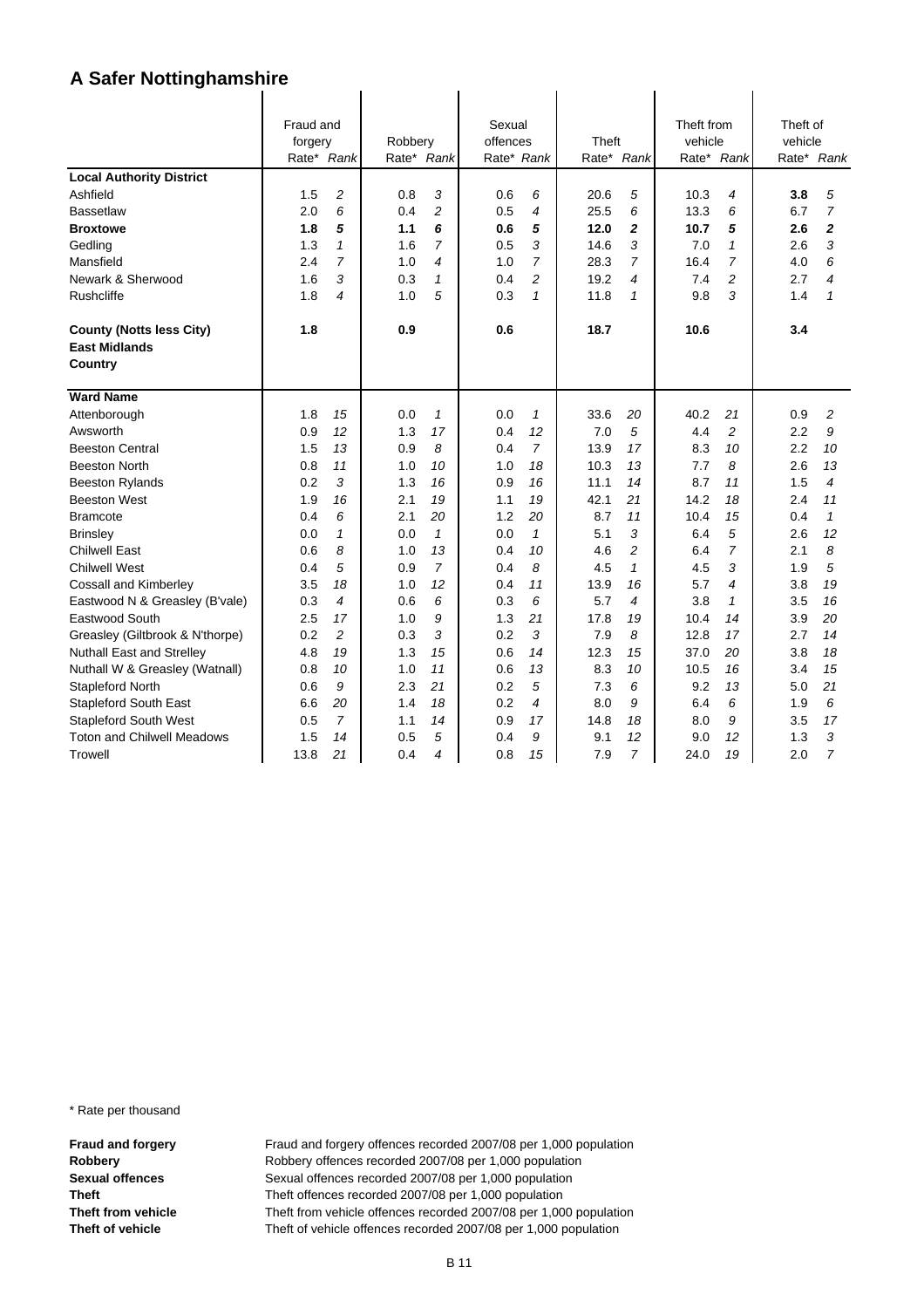|                                   | Violence    |                |            |                |            |                | <b>ASB</b> |                |            |                | ASB       |                |
|-----------------------------------|-------------|----------------|------------|----------------|------------|----------------|------------|----------------|------------|----------------|-----------|----------------|
|                                   | against the |                |            |                | ASB        |                | Abandoned  |                | <b>ASB</b> |                | Rowdy     |                |
|                                   | person      |                | Weapons    |                | Total      |                | cars       |                | Hoax calls |                | behaviour |                |
|                                   |             | Rate* Rank     | Rate* Rank |                | Rate* Rank |                |            | Rate* Rank     | Rate* Rank |                |           | Rate* Rank     |
| <b>Local Authority District</b>   |             |                |            |                |            |                |            |                |            |                |           |                |
| Ashfield                          | 14.2        | 5              | 1.9        | $\overline{7}$ | 84.1       | 5              | 3.9        | $\overline{c}$ | 5.2        | 4              | 53.5      | 5              |
| <b>Bassetlaw</b>                  | 18.3        | 6              | 1.3        | 4              | 93.7       | 6              | 4.4        | 4              | 5.2        | 3              | 59.2      | 6              |
| <b>Broxtowe</b>                   | 12.2        | 4              | 1.3        | 3              | 53.0       | 2              | 4.6        | 6              | 4.5        | 1              | 31.3      | $\overline{2}$ |
| Gedling                           | 10.6        | $\overline{c}$ | 1.7        | 5              | 59.3       | 3              | 4.4        | 3              | 6.9        | 6              | 34.7      | 3              |
| Mansfield                         | 23.8        | $\overline{7}$ | 1.9        | 6              | 96.0       | 7              | 4.7        | $\overline{7}$ | 7.1        | 7              | 60.6      | $\overline{7}$ |
| Newark & Sherwood                 | 11.7        | 3              | 0.9        | 1              | 73.3       | 4              | 4.6        | 5              | 4.9        | 2              | 44.8      | 4              |
| <b>Rushcliffe</b>                 | 8.6         | $\mathbf{1}$   | 1.0        | $\overline{a}$ | 45.1       | $\mathbf{1}$   | 3.5        | $\mathbf{1}$   | 5.7        | 5              | 24.6      | 1              |
| <b>County (Notts less City)</b>   | 14.1        |                | 1.4        |                | 71.9       |                | 4.3        |                | 5.6        |                | 44.0      |                |
| <b>East Midlands</b>              |             |                |            |                |            |                |            |                |            |                |           |                |
| Country                           |             |                |            |                |            |                |            |                |            |                |           |                |
| <b>Ward Name</b>                  |             |                |            |                |            |                |            |                |            |                |           |                |
| Attenborough                      | 13.3        | 16             | 0.9        | $\overline{7}$ | 35.8       | 5              | 6.6        | 19             | 2.7        | 10             | 20.3      | $\overline{7}$ |
| Awsworth                          | 10.0        | 9              | 2.2        | 19             | 43.2       | 8              | 2.6        | 4              | 1.7        | 6              | 26.6      | 10             |
| <b>Beeston Central</b>            | 11.7        | 14             | 0.9        | 9              | 49.9       | 13             | 2.0        | 1              | 5.9        | 18             | 32.8      | 17             |
| <b>Beeston North</b>              | 10.3        | 11             | 0.8        | 6              | 64.9       | 17             | 3.1        | $\overline{7}$ | 20.8       | 21             | 31.6      | 15             |
| <b>Beeston Rylands</b>            | 8.9         | 8              | 0.7        | 4              | 43.4       | 9              | 5.3        | 15             | 5.8        | 17             | 22.9      | 9              |
| <b>Beeston West</b>               | 23.6        | 20             | 2.8        | 20             | 81.4       | 20             | 3.6        | 8              | 8.8        | 20             | 56.2      | 20             |
| <b>Bramcote</b>                   | 7.7         | 6              | 1.4        | 15             | 37.6       | 7              | 5.6        | 16             | 1.5        | 4              | 20.6      | 8              |
| <b>Brinsley</b>                   | 11.5        | 13             | 3.8        | 21             | 44.3       | 10             | 3.0        | 6              | 1.7        | 5              | 30.6      | 14             |
| <b>Chilwell East</b>              | 4.4         | $\overline{c}$ | 0.6        | $\overline{c}$ | 25.6       | $\mathbf{1}$   | 4.6        | 11             | 1.5        | 3              | 15.2      | $\overline{a}$ |
| <b>Chilwell West</b>              | 13.1        | 15             | 1.6        | 16             | 48.1       | 12             | 2.9        | 5              | 5.8        | 16             | 28.2      | 12             |
| Cossall and Kimberley             | 19.6        | 19             | 1.2        | 10             | 64.7       | 16             | 5.7        | 17             | 3.3        | 14             | 41.9      | 18             |
| Eastwood N & Greasley (B'vale)    | 10.1        | 10             | 0.6        | 3              | 36.8       | 6              | 2.2        | $\overline{c}$ | 2.2        | 8              | 17.9      | 5              |
| Eastwood South                    | 24.6        | 21             | 1.8        | 17             | 102.4      | 21             | 5.9        | 18             | 5.4        | 15             | 70.7      | 21             |
| Greasley (Giltbrook & N'thorpe)   | 5.2         | 3              | 1.3        | 13             | 29.4       | $\overline{c}$ | 2.4        | 3              | 1.3        | $\overline{c}$ | 15.7      | 3              |
| <b>Nuthall East and Strelley</b>  | 7.7         | $\overline{7}$ | 0.4        | 1              | 51.7       | 14             | 10.5       | 21             | 2.1        | 7              | 19.5      | 6              |
| Nuthall W & Greasley (Watnall)    | 7.5         | 5              | 1.2        | 12             | 32.2       | 4              | 4.8        | 12             | 2.8        | 12             | 12.7      | $\mathbf{1}$   |
| Stapleford North                  | 14.5        | 17             | 1.9        | 18             | 65.4       | 18             | 5.0        | 13             | 5.9        | 19             | 32.1      | 16             |
| <b>Stapleford South East</b>      | 11.3        | 12             | 1.4        | 14             | 47.1       | 11             | 4.1        | 10             | 3.1        | 13             | 30.6      | 13             |
| <b>Stapleford South West</b>      | 19.3        | 18             | 0.7        | 5              | 75.4       | 19             | 7.1        | 20             | 2.4        | 9              | 48.9      | 19             |
| <b>Toton and Chilwell Meadows</b> | 5.5         | 4              | 0.9        | 8              | 31.8       | 3              | 3.7        | 9              | 0.8        | $\mathbf{1}$   | 16.6      | 4              |
| <b>Trowell</b>                    | 3.9         | $\mathbf{1}$   | 1.2        | 11             | 52.0       | 15             | 5.1        | 14             | 2.8        | 11             | 26.8      | 11             |

\* Rate per thousand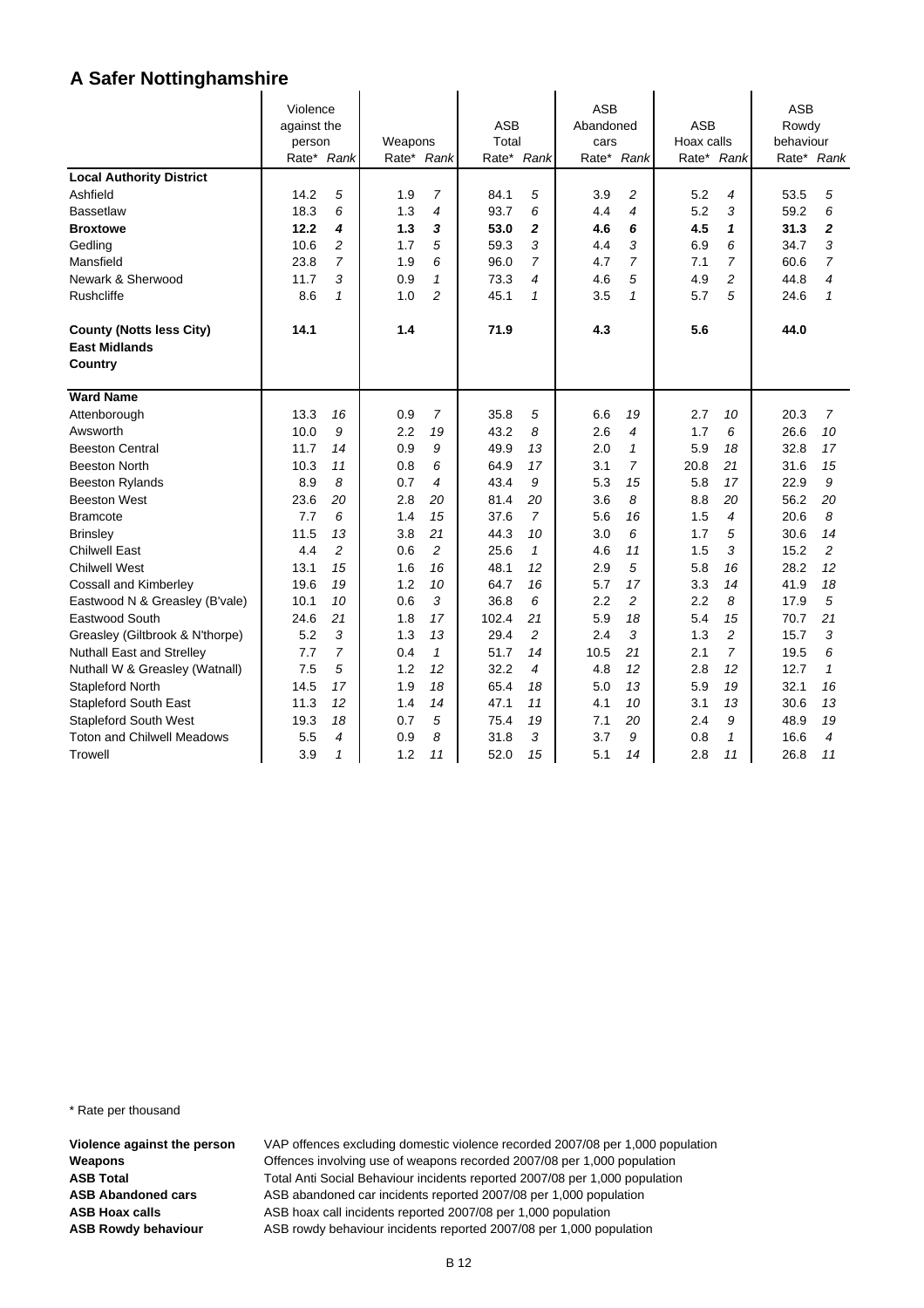|                                   | <b>ASB</b> |                |                     |                |                     |                          |         |                |                |                |
|-----------------------------------|------------|----------------|---------------------|----------------|---------------------|--------------------------|---------|----------------|----------------|----------------|
|                                   | Vehicle    |                | <b>RTA Children</b> |                | <b>RTA Children</b> |                          | RTA All |                | <b>RTA AII</b> |                |
|                                   | nuisance   |                | KSI                 |                | Total               |                          | KSI     |                | Total          |                |
|                                   | Rate* Rank |                |                     | Rate* Rank     |                     | Rate* Rank               |         | Rate* Rank     |                | Rate* Rank     |
| <b>Local Authority District</b>   |            |                |                     |                |                     |                          |         |                |                |                |
| Ashfield                          | 10.9       | 5              | 0.3                 | 3              | 2.7                 | 6                        | 0.5     | 4              | 3.5            | 5              |
| <b>Bassetlaw</b>                  | 13.0       | $\overline{7}$ | 0.4                 | 6              | 2.4                 | 5                        | 0.7     | 6              | 4.1            | 6              |
| <b>Broxtowe</b>                   | 5.0        | $\overline{2}$ | 0.3                 | 4              | 2.0                 | $\overline{2}$           | 0.5     | 3              | 3.2            | $\overline{2}$ |
| Gedling                           | 6.0        | 3              | 0.4                 | 5              | 2.2                 | 3                        | 0.4     | $\mathbf{1}$   | 2.7            | $\mathbf{1}$   |
| Mansfield                         | 11.2       | 6              | 0.2                 | $\overline{a}$ | 2.4                 | $\overline{\mathcal{A}}$ | 0.4     | $\overline{c}$ | 3.3            | 3              |
| Newark & Sherwood                 | 9.0        | 4              | 0.6                 | $\overline{7}$ | 3.0                 | 7                        | 1.0     | 7              | 4.4            | 7              |
| <b>Rushcliffe</b>                 | 3.9        | $\mathbf{1}$   | 0.2                 | $\mathbf{1}$   | 1.8                 | $\mathbf{1}$             | 0.6     | 5              | 3.4            | 4              |
| <b>County (Notts less City)</b>   | 8.4        |                | 0.3                 |                | 2.4                 |                          | 0.6     |                | 3.5            |                |
| <b>East Midlands</b>              |            |                |                     |                |                     |                          |         |                |                |                |
| Country                           |            |                |                     |                |                     |                          |         |                |                |                |
|                                   |            |                |                     |                |                     |                          |         |                |                |                |
| <b>Ward Name</b>                  |            |                |                     |                |                     |                          |         |                |                |                |
| Attenborough                      | 2.7        | 7              |                     |                |                     |                          |         |                |                |                |
| Awsworth                          | 4.4        | 10             |                     |                |                     |                          |         |                |                |                |
| <b>Beeston Central</b>            | 2.2        | 3              |                     |                |                     |                          |         |                |                |                |
| <b>Beeston North</b>              | 2.0        | $\overline{c}$ |                     |                |                     |                          |         |                |                |                |
| <b>Beeston Rylands</b>            | 3.1        | 8              |                     |                |                     |                          |         |                |                |                |
| <b>Beeston West</b>               | $2.2\,$    | 4              |                     |                |                     |                          |         |                |                |                |
| <b>Bramcote</b>                   | 6.5        | 15             |                     |                |                     |                          |         |                |                |                |
| <b>Brinsley</b>                   | 2.6        | 6              |                     |                |                     |                          |         |                |                |                |
| <b>Chilwell East</b>              | 0.6        | 1              |                     |                |                     |                          |         |                |                |                |
| <b>Chilwell West</b>              | 2.4        | 5              |                     |                |                     |                          |         |                |                |                |
| Cossall and Kimberley             | 6.2        | 14             |                     |                |                     |                          |         |                |                |                |
| Eastwood N & Greasley (B'vale)    | 9.1        | 19             |                     |                |                     |                          |         |                |                |                |
| Eastwood South                    | 5.1        | 13             |                     |                |                     |                          |         |                |                |                |
| Greasley (Giltbrook & N'thorpe)   | 4.8        | 12             |                     |                |                     |                          |         |                |                |                |
| Nuthall East and Strelley         | 9.8        | 20             |                     |                |                     |                          |         |                |                |                |
| Nuthall W & Greasley (Watnall)    | 8.9        | 18             |                     |                |                     |                          |         |                |                |                |
| Stapleford North                  | 12.4       | 21             |                     |                |                     |                          |         |                |                |                |
| Stapleford South East             | 3.1        | 9              |                     |                |                     |                          |         |                |                |                |
| <b>Stapleford South West</b>      | 4.4        | 11             |                     |                |                     |                          |         |                |                |                |
| <b>Toton and Chilwell Meadows</b> | 6.8        | 17             |                     |                |                     |                          |         |                |                |                |
| <b>Trowell</b>                    | 6.7        | 16             |                     |                |                     |                          |         |                |                |                |

\* Rate per thousand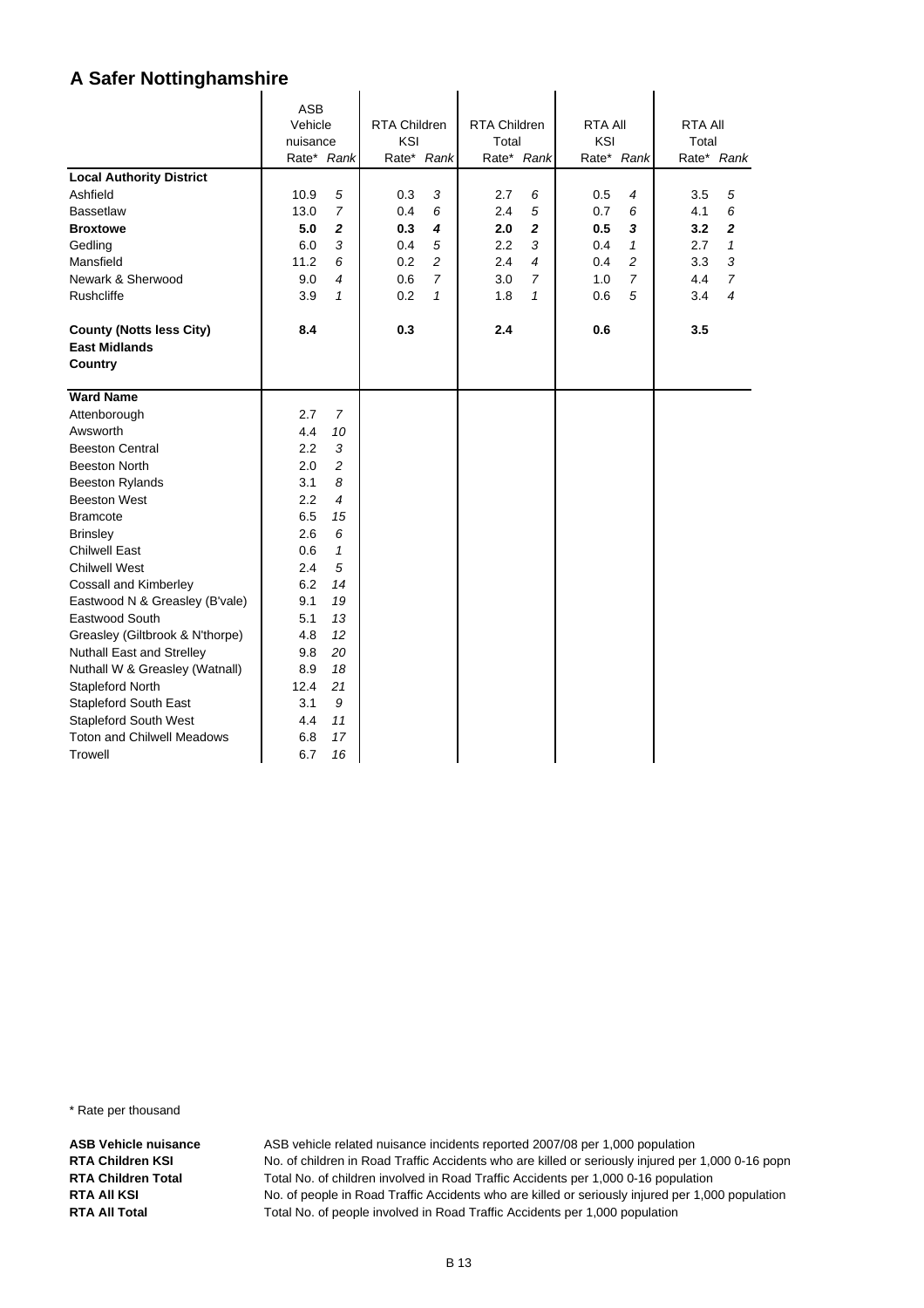|                                 | Total      |                |            |                |            |                |         |                |          |                |                  |                |
|---------------------------------|------------|----------------|------------|----------------|------------|----------------|---------|----------------|----------|----------------|------------------|----------------|
|                                 | Recorded   |                |            |                |            |                | Common  |                | Criminal |                |                  |                |
|                                 | Crime      |                | Arson      |                | Burglary   |                | assault |                | damage   |                | Drugs            |                |
|                                 | Rate* Rank |                | Rate* Rank |                | Rate* Rank |                | Rate*   | Rank           |          | Rate* Rank     |                  | Rate* Rank     |
| <b>Local Authority District</b> |            |                |            |                |            |                |         |                |          |                |                  |                |
| Ashfield                        | 101.7      | 5              | 0.9        | 3              | 22.0       | $\overline{7}$ | 4.1     | 6              | 27.7     | $\overline{7}$ | 2.3              | 5              |
| <b>Bassetlaw</b>                | 116.4      | 6              | 1.1        | $\overline{7}$ | 13.6       | $\overline{c}$ | 3.1     | 5              | 25.4     | 5              | 1.8              | $\mathbf{1}$   |
| <b>Broxtowe</b>                 | 74.8       | 2              | 0.6        | 2              | 17.1       | 4              | 2.5     | 4              | 16.0     | 2              | 2.6              | 6              |
| Gedling                         | 76.3       | 3              | 0.9        | 4              | 18.3       | 6              | 2.2     | 3              | 19.7     | 3              | $2.2\phantom{0}$ | 4              |
| Mansfield                       | 129.3      | $\overline{7}$ | 1.0        | 6              | 17.5       | 5              | 4.4     | $\overline{7}$ | 26.2     | 6              | 4.8              | $\overline{7}$ |
| Newark & Sherwood               | 78.6       | 4              | 1.0        | 5              | 8.8        | $\mathbf{1}$   | 2.1     | $\overline{c}$ | 20.2     | 4              | 1.9              | $\overline{c}$ |
| <b>Rushcliffe</b>               | 62.2       | $\mathbf{1}$   | 0.4        | 1              | 13.7       | 3              | 2.1     | $\mathbf{1}$   | 13.2     | $\mathbf{1}$   | 2.0              | 3              |
| <b>County (Notts less City)</b> | 90.9       |                | 0.9        |                | 15.9       |                | 2.9     |                | 21.2     |                | 2.5              |                |
| <b>East Midlands</b>            |            |                |            |                |            |                |         |                |          |                |                  |                |
| Country                         |            |                |            |                |            |                |         |                |          |                |                  |                |
| <b>Ward Name</b>                |            |                |            |                |            |                |         |                |          |                |                  |                |
| <b>Bestwood Village</b>         | 82.8       | 14             | 0.6        | 10             | 24.9       | 19             | 2.8     | 19             | 14.2     | 8              | 1.7              | 11             |
| Bonington                       | 74.8       | 12             | 1.5        | 18             | 20.9       | 15             | 2.4     | 14             | 24.3     | 16             | 2.4              | 17             |
| Burton Joyce & Stoke Bardolph   | 51.0       | 6              | 0.0        | $\mathbf{1}$   | 13.5       | 8              | 0.8     | $\overline{4}$ | 12.3     | 6              | 1.6              | 10             |
| Calverton                       | 67.0       | 10             | 1.2        | 16             | 10.1       | 5              | 1.6     | 8              | 19.0     | 11             | 2.2              | 16             |
| Carlton                         | 102.4      | 19             | 0.6        | 11             | 16.2       | 9              | 4.1     | 21             | 24.6     | 17             | 5.8              | 22             |
| <b>Carlton Hill</b>             | 85.5       | 15             | 0.7        | 13             | 21.5       | 17             | 2.6     | 16             | 22.1     | 15             | 1.8              | 13             |
| Daybrook                        | 147.1      | 22             | 1.2        | 17             | 36.1       | 21             | 4.2     | 22             | 31.7     | 20             | 3.6              | 19             |
| Gedling                         | 70.9       | 11             | 0.6        | 12             | 11.1       | 6              | 2.2     | 12             | 20.4     | 13             | 1.5              | 9              |
| Killisick                       | 99.5       | 17             | 2.2        | 19             | 39.8       | 22             | 2.5     | 15             | 39.8     | 22             | 1.4              | 8              |
| Kingswell                       | 94.1       | 16             | 0.9        | 14             | 34.7       | 20             | 2.6     | 17             | 17.5     | 10             | 1.1              | 6              |
| Lambley                         | 46.9       | 5              | 0.5        | 8              | 21.7       | 18             | 0.5     | 3              | 6.6      | $\overline{c}$ | 1.0              | 5              |
| <b>Mapperley Plains</b>         | 51.8       | $\overline{7}$ | 1.0        | 15             | 19.3       | 14             | 1.6     | $\overline{7}$ | 12.0     | 5              | 0.4              | 2              |
| Netherfield and Colwick         | 117.0      | 21             | 2.9        | 22             | 17.2       | 11             | 3.8     | 20             | 35.1     | 21             | 4.1              | 20             |
| Newstead                        | 104.3      | 20             | 2.8        | 21             | 13.5       | $\overline{7}$ | 1.8     | 10             | 21.1     | 14             | 5.1              | 21             |
| Phoenix                         | 63.2       | 9              | 0.0        | $\mathcal I$   | 8.8        | $\overline{c}$ | 1.8     | 9              | 25.9     | 18             | 1.8              | 12             |
| Porchester                      | 57.8       | 8              | 0.1        | 4              | 18.0       | 12             | 1.0     | 5              | 14.5     | 9              | 2.0              | 15             |
| Ravenshead                      | 39.0       | $\mathcal I$   | 0.5        | 9              | 21.5       | 16             | 0.0     | $\mathbf{1}$   | 7.0      | 3              | 0.7              | 3              |
| St. James                       | 42.8       | 3              | 0.5        | $\overline{7}$ | 7.0        | $\mathbf{1}$   | 2.1     | 11             | 13.7     | $\overline{7}$ | 1.2              | $\overline{7}$ |
| St. Mary's                      | 100.8      | 18             | 2.4        | 20             | 18.5       | 13             | 2.8     | 18             | 19.8     | 12             | 3.4              | 18             |
| Valley                          | 77.9       | 13             | 0.2        | 6              | 9.7        | 4              | 2.3     | 13             | 26.5     | 19             | 1.9              | 14             |
| Woodborough                     | 43.1       | 4              | 0.0        | $\mathcal I$   | 9.4        | 3              | 0.0     | $\mathbf{1}$   | 4.2      | $\mathbf{1}$   | 0.0              | $\mathbf{1}$   |
| Woodthorpe                      | 40.9       | $\overline{c}$ | 0.1        | 5              | 16.8       | 10             | 1.0     | 6              | 7.8      | 4              | 0.9              | 4              |

\* Rate per thousand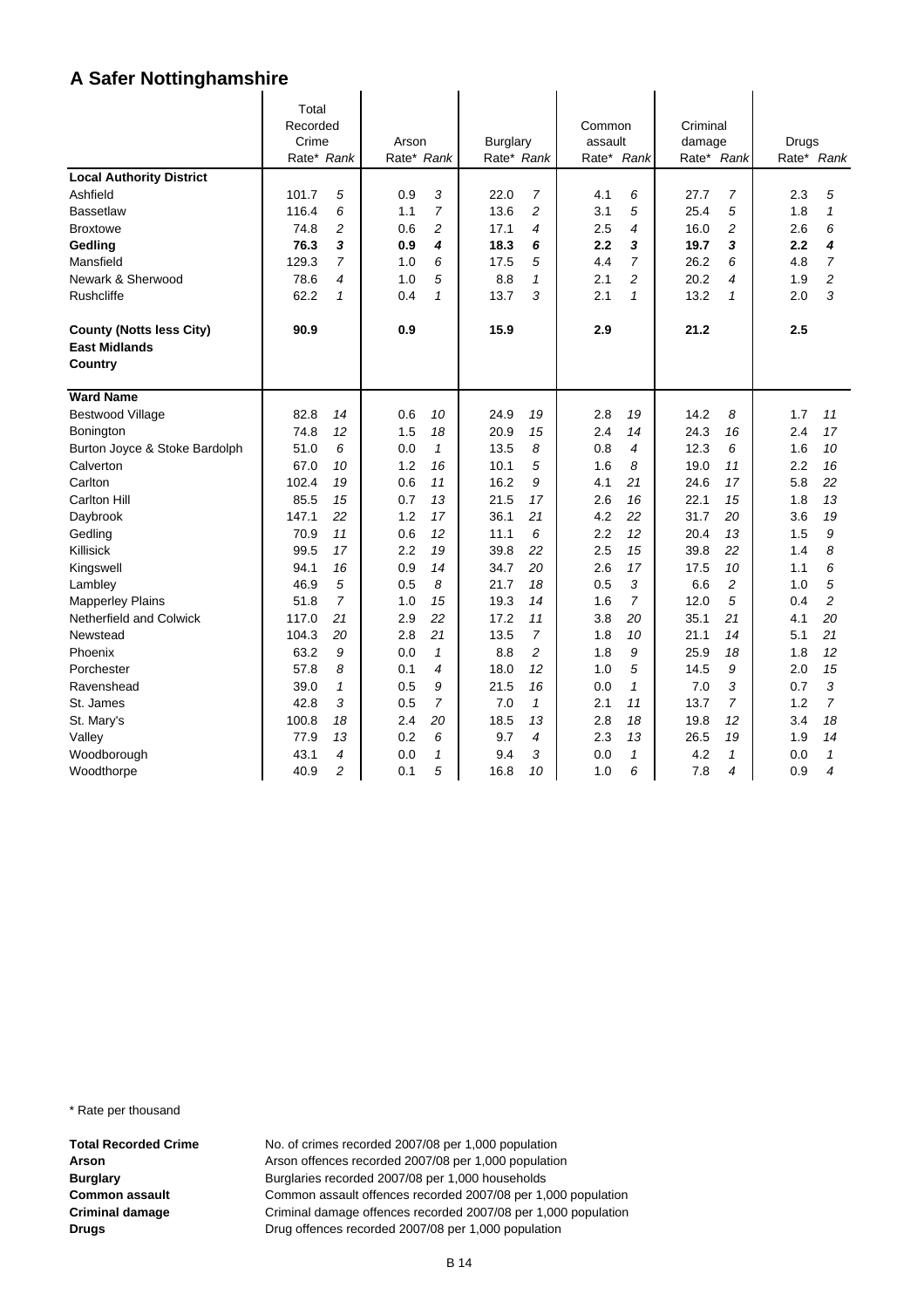|                                 | Fraud and             |                | Robbery    |                     | Sexual<br>offences |                     | Theft        |                | Theft from<br>vehicle |                     | Theft of   |                     |
|---------------------------------|-----------------------|----------------|------------|---------------------|--------------------|---------------------|--------------|----------------|-----------------------|---------------------|------------|---------------------|
|                                 | forgery<br>Rate* Rank |                | Rate*      | Rank                | Rate* Rank         |                     |              | Rate* Rank     | Rate*                 | Rank                | vehicle    | Rate* Rank          |
|                                 |                       |                |            |                     |                    |                     |              |                |                       |                     |            |                     |
| <b>Local Authority District</b> |                       |                |            |                     |                    |                     |              |                |                       |                     |            |                     |
| Ashfield                        | 1.5<br>2.0            | 2<br>6         | 0.8<br>0.4 | 3<br>$\overline{c}$ | 0.6<br>0.5         | 6<br>$\overline{4}$ | 20.6<br>25.5 | 5<br>6         | 10.3<br>13.3          | $\overline{4}$<br>6 | 3.8<br>6.7 | 5<br>$\overline{7}$ |
| <b>Bassetlaw</b>                |                       | 5              |            | 6                   |                    |                     | 12.0         | 2              |                       |                     |            | 2                   |
| <b>Broxtowe</b><br>Gedling      | 1.8<br>1.3            | 1              | 1.1<br>1.6 | $\overline{7}$      | 0.6<br>0.5         | 5<br>3              | 14.6         | 3              | 10.7<br>7.0           | 5<br>1              | 2.6<br>2.6 | 3                   |
| Mansfield                       | 2.4                   | $\overline{7}$ | 1.0        | 4                   | 1.0                | $\overline{7}$      | 28.3         | $\overline{7}$ | 16.4                  | $\overline{7}$      | 4.0        | 6                   |
| Newark & Sherwood               | 1.6                   | 3              | 0.3        | $\mathbf{1}$        | 0.4                | $\overline{c}$      | 19.2         | 4              | 7.4                   | 2                   | 2.7        | 4                   |
|                                 |                       |                |            | 5                   |                    | $\mathbf{1}$        |              | $\mathbf{1}$   |                       | 3                   |            |                     |
| <b>Rushcliffe</b>               | 1.8                   | 4              | 1.0        |                     | 0.3                |                     | 11.8         |                | 9.8                   |                     | 1.4        | $\mathbf{1}$        |
| <b>County (Notts less City)</b> | 1.8                   |                | 0.9        |                     | 0.6                |                     | 18.7         |                | 10.6                  |                     | 3.4        |                     |
| <b>East Midlands</b>            |                       |                |            |                     |                    |                     |              |                |                       |                     |            |                     |
| Country                         |                       |                |            |                     |                    |                     |              |                |                       |                     |            |                     |
| <b>Ward Name</b>                |                       |                |            |                     |                    |                     |              |                |                       |                     |            |                     |
| <b>Bestwood Village</b>         | 0.0                   | $\mathbf{1}$   | 2.8        | 21                  | 0.6                | 16                  | 10.8         | 12             | 9.6                   | 18                  | 7.4        | 22                  |
| Bonington                       | 0.3                   | 5              | 1.9        | 16                  | 0.3                | 10                  | 9.8          | 10             | 3.7                   | 3                   | 4.3        | 19                  |
| Burton Joyce & Stoke Bardolph   | 0.8                   | 13             | 0.5        | 4                   | 0.3                | 6                   | 8.5          | 8              | 8.0                   | 14                  | 1.4        | 5                   |
| Calverton                       | 2.4                   | 19             | 0.7        | $\overline{7}$      | 0.7                | 18                  | 11.7         | 13             | 6.7                   | 11                  | 2.4        | 11                  |
| Carlton                         | 3.1                   | 21             | 1.7        | 13                  | 0.4                | 12                  | 26.5         | 20             | 4.9                   | $\overline{7}$      | 1.7        | $\overline{7}$      |
| <b>Carlton Hill</b>             | 1.0                   | 14             | 2.3        | 18                  | 0.3                | 7                   | 16.7         | 16             | 8.6                   | 15                  | 2.6        | 14                  |
| Daybrook                        | 4.6                   | 22             | 2.6        | 20                  | 0.4                | 11                  | 26.5         | 21             | 14.8                  | 20                  | 6.0        | 20                  |
| Gedling                         | 2.7                   | 20             | 1.8        | 14                  | 0.0                | $\mathcal I$        | 12.5         | 14             | 5.7                   | 10                  | 3.3        | 16                  |
| Killisick                       | 0.0                   | $\mathcal I$   | 0.7        | 6                   | 0.0                | $\mathbf{1}$        | 8.0          | 6              | 7.6                   | 13                  | 2.5        | 12                  |
| Kingswell                       | 0.0                   | $\mathbf{1}$   | 5.3        | 22                  | 0.4                | 13                  | 22.1         | 18             | 5.0                   | 8                   | 3.9        | 17                  |
| Lambley                         | 0.5                   | $\overline{7}$ | 1.0        | 9                   | 0.5                | 15                  | 6.1          | 3              | 9.6                   | 17                  | 3.0        | 15                  |
| <b>Mapperley Plains</b>         | 1.4                   | 15             | 1.6        | 12                  | 0.3                | 8                   | 6.8          | 5              | 3.3                   | $\mathbf{1}$        | 1.0        | 3                   |
| <b>Netherfield and Colwick</b>  | 1.4                   | 16             | 1.9        | 15                  | 1.4                | 22                  | 23.8         | 19             | 9.8                   | 19                  | 4.1        | 18                  |
| Newstead                        | 0.0                   | $\mathbf{1}$   | 0.5        | 3                   | 0.5                | 14                  | 19.8         | 17             | 19.8                  | 22                  | 6.9        | 21                  |
| Phoenix                         | $2.2\,$               | 18             | 0.6        | 5                   | 0.8                | 19                  | 5.2          | 2              | 4.6                   | 4                   | 2.6        | 13                  |
| Porchester                      | 0.6                   | 10             | 0.9        | 8                   | 0.6                | 17                  | 10.4         | 11             | 7.3                   | 12                  | 2.2        | 9                   |
| Ravenshead                      | 0.5                   | 9              | 0.0        | $\mathbf{1}$        | 0.0                | $\mathbf{1}$        | 4.0          | $\mathbf{1}$   | 9.2                   | 16                  | 1.1        | 4                   |
| St. James                       | 0.5                   | 6              | 1.4        | 11                  | 0.0                | $\mathcal I$        | 8.4          | $\overline{7}$ | 3.5                   | 2                   | 0.9        | 2                   |
| St. Mary's                      | 1.5                   | 17             | 2.4        | 19                  | 0.9                | 20                  | 34.3         | 22             | 4.8                   | 5                   | 1.6        | 6                   |
| Valley                          | 0.7                   | 11             | 2.3        | 17                  | 0.9                | 21                  | 14.7         | 15             | 5.6                   | 9                   | 2.3        | 10                  |
| Woodborough                     | 0.5                   | 8              | 0.0        | $\mathbf{1}$        | 0.0                | $\mathbf{1}$        | 6.3          | 4              | 15.8                  | 21                  | 2.1        | 8                   |
| Woodthorpe                      | 0.7                   | 12             | 1.2        | 10                  | 0.3                | 9                   | 8.8          | 9              | 4.8                   | 6                   | 0.4        | $\mathbf{1}$        |

\* Rate per thousand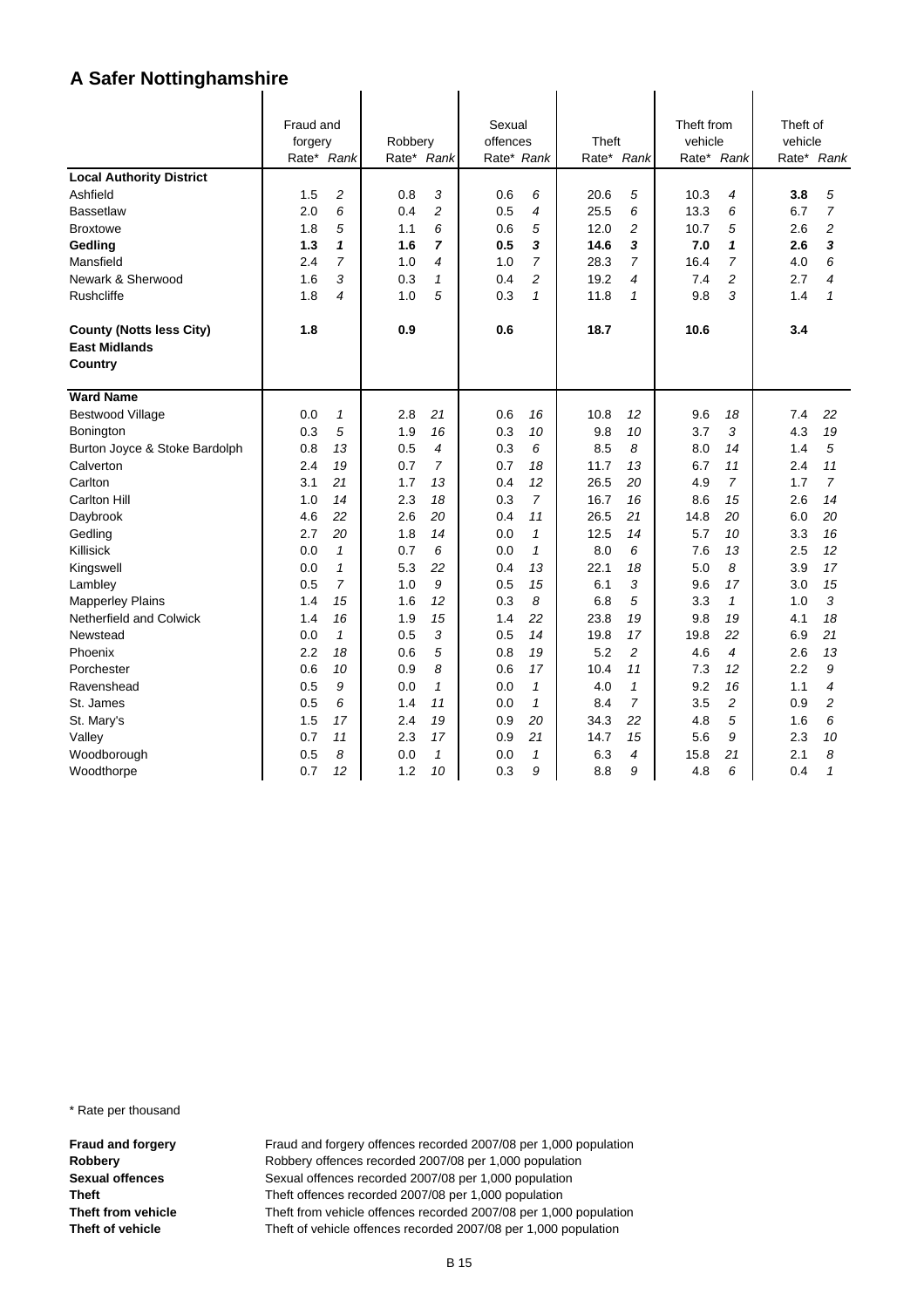|                                 | Violence    |                |         |                |       |                | <b>ASB</b> |                |            |      | <b>ASB</b> |                  |
|---------------------------------|-------------|----------------|---------|----------------|-------|----------------|------------|----------------|------------|------|------------|------------------|
|                                 | against the |                |         |                | ASB   |                | Abandoned  |                | <b>ASB</b> |      | Rowdy      |                  |
|                                 | person      |                | Weapons |                | Total |                | cars       |                | Hoax calls |      | behaviour  |                  |
|                                 |             | Rate* Rank     | Rate*   | Rank           |       | Rate* Rank     | Rate*      | Rank           | Rate*      | Rank | Rate*      | Rank             |
| <b>Local Authority District</b> |             |                |         |                |       |                |            |                |            |      |            |                  |
| Ashfield                        | 14.2        | 5              | 1.9     | 7              | 84.1  | 5              | 3.9        | 2              | 5.2        | 4    | 53.5       | 5                |
| <b>Bassetlaw</b>                | 18.3        | 6              | 1.3     | 4              | 93.7  | 6              | 4.4        | $\overline{4}$ | 5.2        | 3    | 59.2       | 6                |
| <b>Broxtowe</b>                 | 12.2        | 4              | 1.3     | 3              | 53.0  | 2              | 4.6        | 6              | 4.5        | 1    | 31.3       | $\overline{c}$   |
| Gedling                         | 10.6        | 2              | 1.7     | 5              | 59.3  | 3              | 4.4        | 3              | 6.9        | 6    | 34.7       | 3                |
| Mansfield                       | 23.8        | $\overline{7}$ | 1.9     | 6              | 96.0  | $\overline{7}$ | 4.7        | $\overline{7}$ | 7.1        | 7    | 60.6       | $\overline{7}$   |
| Newark & Sherwood               | 11.7        | 3              | 0.9     | $\mathbf{1}$   | 73.3  | 4              | 4.6        | 5              | 4.9        | 2    | 44.8       | $\boldsymbol{4}$ |
| <b>Rushcliffe</b>               | 8.6         | $\mathbf{1}$   | 1.0     | $\overline{2}$ | 45.1  | $\mathbf{1}$   | 3.5        | $\mathbf{1}$   | 5.7        | 5    | 24.6       | $\mathbf{1}$     |
| <b>County (Notts less City)</b> | 14.1        |                | 1.4     |                | 71.9  |                | 4.3        |                | 5.6        |      | 44.0       |                  |
| <b>East Midlands</b>            |             |                |         |                |       |                |            |                |            |      |            |                  |
| Country                         |             |                |         |                |       |                |            |                |            |      |            |                  |
| <b>Ward Name</b>                |             |                |         |                |       |                |            |                |            |      |            |                  |
| <b>Bestwood Village</b>         | 6.8         | 8              | 2.3     | 17             | 55.0  | 12             | 10.8       | 21             | 2.3        | 9    | 19.8       | $\overline{7}$   |
| Bonington                       | 10.8        | 13             | 1.3     | 10             | 61.0  | 13             | 4.1        | 13             | 7.1        | 19   | 34.2       | 14               |
| Burton Joyce & Stoke Bardolph   | 4.1         | 4              | 0.3     | 4              | 31.8  | 6              | 2.5        | 3              | 1.9        | 7    | 17.6       | 5                |
| Calverton                       | 9.7         | 11             | 1.2     | 9              | 39.8  | $\overline{7}$ | 3.9        | 10             | 1.5        | 5    | 22.6       | 8                |
| Carlton                         | 18.3        | 21             | 1.9     | 14             | 72.8  | 16             | 4.9        | 15             | 6.1        | 17   | 45.7       | 17               |
| <b>Carlton Hill</b>             | 10.9        | 14             | 1.9     | 15             | 40.5  | 8              | 3.2        | 5              | 1.4        | 4    | 25.8       | 11               |
| Daybrook                        | 26.5        | 22             | 4.4     | 22             | 83.4  | 19             | 6.8        | 19             | 6.6        | 18   | 51.1       | 18               |
| Gedling                         | 11.9        | 15             | 1.8     | 12             | 65.7  | 14             | 4.0        | 12             | 3.3        | 14   | 44.6       | 15               |
| Killisick                       | 16.3        | 20             | 4.3     | 21             | 75.6  | 17             | 4.7        | 14             | 3.3        | 13   | 51.7       | 19               |
| Kingswell                       | 9.4         | 10             | 2.0     | 16             | 46.8  | 11             | 3.9        | 11             | 2.0        | 8    | 30.4       | 12               |
| Lambley                         | 4.5         | 5              | 0.0     | 1              | 14.6  | $\overline{c}$ | 5.0        | 16             | 0.5        | 1    | 4.5        | $\mathbf{1}$     |
| <b>Mapperley Plains</b>         | 6.6         | 7              | 1.1     | 7              | 42.0  | 9              | 2.8        | 4              | 2.4        | 10   | 25.6       | 10               |
| Netherfield and Colwick         | 16.0        | 19             | 2.6     | 19             | 155.5 | 22             | 8.3        | 20             | 48.2       | 22   | 73.8       | 22               |
| Newstead                        | 13.3        | 16             | 2.3     | 18             | 106.6 | 21             | 12.9       | 22             | 28.0       | 21   | 32.2       | 13               |
| Phoenix                         | 10.0        | 12             | 0.6     | 5              | 85.9  | 20             | 3.6        | 9              | 3.2        | 11   | 63.6       | 21               |
| Porchester                      | 5.1         | 6              | 1.5     | 11             | 46.5  | 10             | 3.4        | 6              | 9.8        | 20   | 24.6       | 9                |
| Ravenshead                      | 2.0         | $\overline{c}$ | 0.0     | $\mathbf{1}$   | 13.9  | $\mathbf{1}$   | 2.2        | $\overline{c}$ | 1.1        | 3    | 6.3        | 3                |
| St. James                       | 7.7         | 9              | 1.9     | 13             | 31.6  | 5              | 1.9        | 1              | 3.3        | 12   | 19.1       | 6                |
| St. Mary's                      | 15.6        | 18             | 3.1     | 20             | 77.3  | 18             | 3.6        | 8              | 4.8        | 16   | 51.8       | 20               |
| Valley                          | 14.4        | 17             | 1.2     | 8              | 70.7  | 15             | 5.4        | 17             | 4.0        | 15   | 45.1       | 16               |
| Woodborough                     | 1.6         | $\mathcal I$   | 0.0     | $\mathbf{1}$   | 17.4  | 3              | 6.3        | 18             | 1.1        | 2    | 5.3        | $\overline{c}$   |
| Woodthorpe                      | 3.4         | 3              | 0.7     | 6              | 27.1  | 4              | 3.4        | $\overline{7}$ | 1.6        | 6    | 17.5       | 4                |

\* Rate per thousand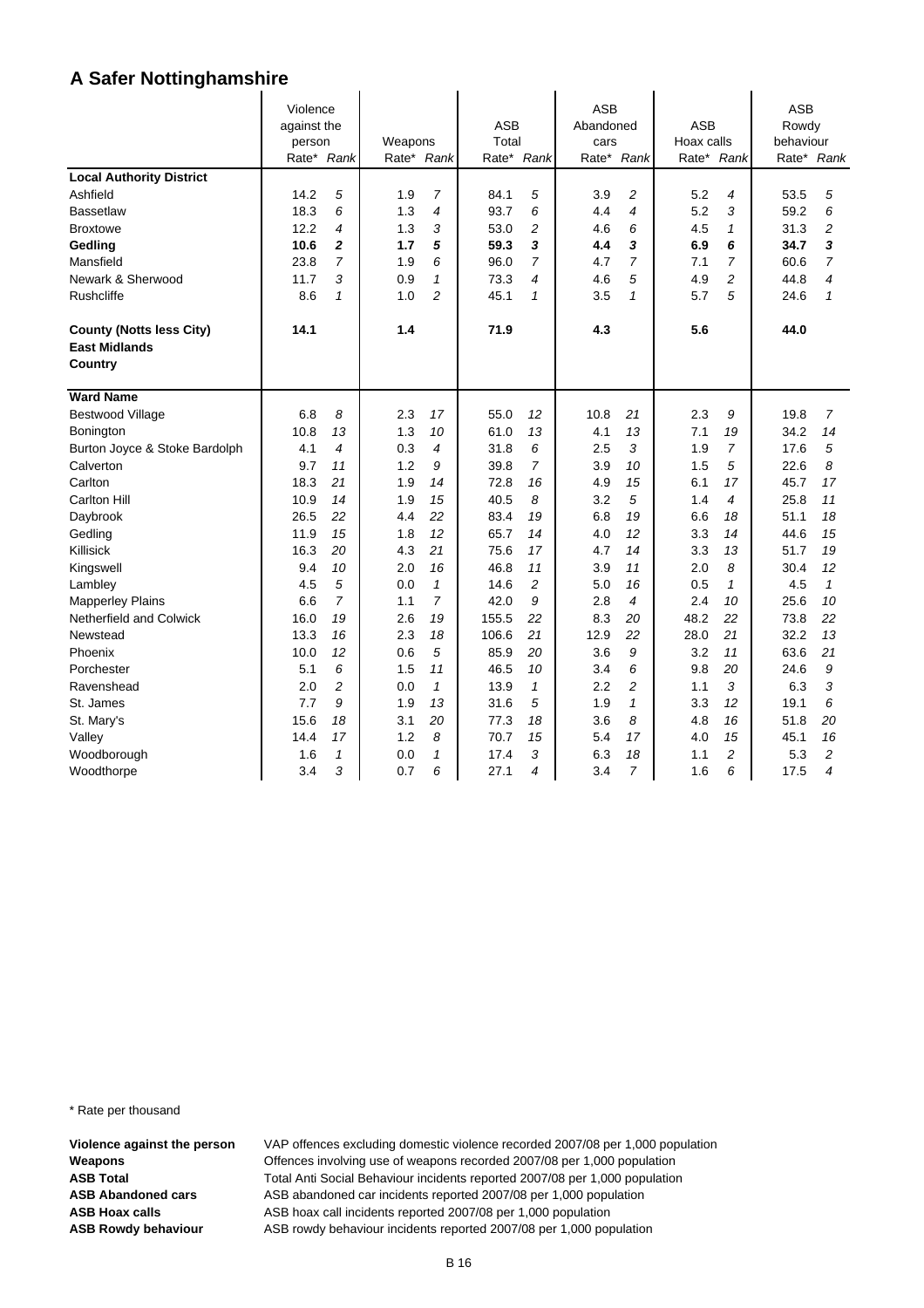|                                                         | <b>ASB</b> |                |                     |                |                     |                |                |                |                |                |
|---------------------------------------------------------|------------|----------------|---------------------|----------------|---------------------|----------------|----------------|----------------|----------------|----------------|
|                                                         | Vehicle    |                | <b>RTA Children</b> |                | <b>RTA Children</b> |                | <b>RTA All</b> |                | <b>RTA All</b> |                |
|                                                         | nuisance   |                | KSI                 |                | Total               |                | KSI            |                | Total          |                |
|                                                         | Rate* Rank |                |                     | Rate* Rank     |                     | Rate* Rank     |                | Rate* Rank     |                | Rate* Rank     |
| <b>Local Authority District</b>                         |            |                |                     |                |                     |                |                |                |                |                |
| Ashfield                                                | 10.9       | 5              | 0.3                 | 3              | 2.7                 | 6              | 0.5            | 4              | 3.5            | 5              |
| <b>Bassetlaw</b>                                        | 13.0       | $\overline{7}$ | 0.4                 | 6              | 2.4                 | 5              | 0.7            | 6              | 4.1            | 6              |
| <b>Broxtowe</b>                                         | 5.0        | $\overline{c}$ | 0.3                 | $\overline{4}$ | 2.0                 | $\overline{c}$ | 0.5            | 3              | 3.2            | 2              |
| Gedling                                                 | 6.0        | 3              | 0.4                 | $\sqrt{5}$     | 2.2                 | 3              | 0.4            | 1              | 2.7            | 1              |
| Mansfield                                               | 11.2       | 6              | 0.2                 | $\overline{c}$ | 2.4                 | 4              | 0.4            | 2              | 3.3            | 3              |
| Newark & Sherwood                                       | 9.0        | $\overline{4}$ | 0.6                 | $\overline{7}$ | 3.0                 | $\overline{7}$ | 1.0            | $\overline{7}$ | 4.4            | $\overline{7}$ |
| <b>Rushcliffe</b>                                       | 3.9        | $\mathbf{1}$   | 0.2                 | $\mathbf{1}$   | 1.8                 | $\mathbf{1}$   | 0.6            | 5              | 3.4            | 4              |
| <b>County (Notts less City)</b><br><b>East Midlands</b> | 8.4        |                | 0.3                 |                | 2.4                 |                | 0.6            |                | 3.5            |                |
| Country                                                 |            |                |                     |                |                     |                |                |                |                |                |
| <b>Ward Name</b>                                        |            |                |                     |                |                     |                |                |                |                |                |
| <b>Bestwood Village</b>                                 | 15.3       | 21             |                     |                |                     |                |                |                |                |                |
| Bonington                                               | 9.0        | 17             |                     |                |                     |                |                |                |                |                |
| Burton Joyce & Stoke Bardolph                           | 4.7        | 9              |                     |                |                     |                |                |                |                |                |
| Calverton                                               | 5.6        | 11             |                     |                |                     |                |                |                |                |                |
| Carlton                                                 | 6.1        | 13             |                     |                |                     |                |                |                |                |                |
| Carlton Hill                                            | 3.9        | 8              |                     |                |                     |                |                |                |                |                |
| Daybrook                                                | 9.6        | 18             |                     |                |                     |                |                |                |                |                |
| Gedling                                                 | 6.4        | 14             |                     |                |                     |                |                |                |                |                |
| Killisick                                               | 7.6        | 16             |                     |                |                     |                |                |                |                |                |
| Kingswell                                               | 4.8        | 10             |                     |                |                     |                |                |                |                |                |
| Lambley                                                 | 1.5        | $\overline{c}$ |                     |                |                     |                |                |                |                |                |
| <b>Mapperley Plains</b>                                 | 3.3        | 6              |                     |                |                     |                |                |                |                |                |
| Netherfield and Colwick                                 | 11.5       | 20             |                     |                |                     |                |                |                |                |                |
| Newstead                                                | 15.6       | 22             |                     |                |                     |                |                |                |                |                |
| Phoenix                                                 | 6.6        | 15             |                     |                |                     |                |                |                |                |                |
| Porchester                                              | 3.5        | $\overline{7}$ |                     |                |                     |                |                |                |                |                |
| Ravenshead                                              | 2.2        | $\overline{4}$ |                     |                |                     |                |                |                |                |                |
| St. James                                               | 3.0        | 5              |                     |                |                     |                |                |                |                |                |
| St. Mary's                                              | 9.7        | 19             |                     |                |                     |                |                |                |                |                |
| Valley                                                  | 6.0        | 12             |                     |                |                     |                |                |                |                |                |
| Woodborough                                             | 0.5        | $\mathbf{1}$   |                     |                |                     |                |                |                |                |                |
| Woodthorpe                                              | 1.8        | 3              |                     |                |                     |                |                |                |                |                |

\* Rate per thousand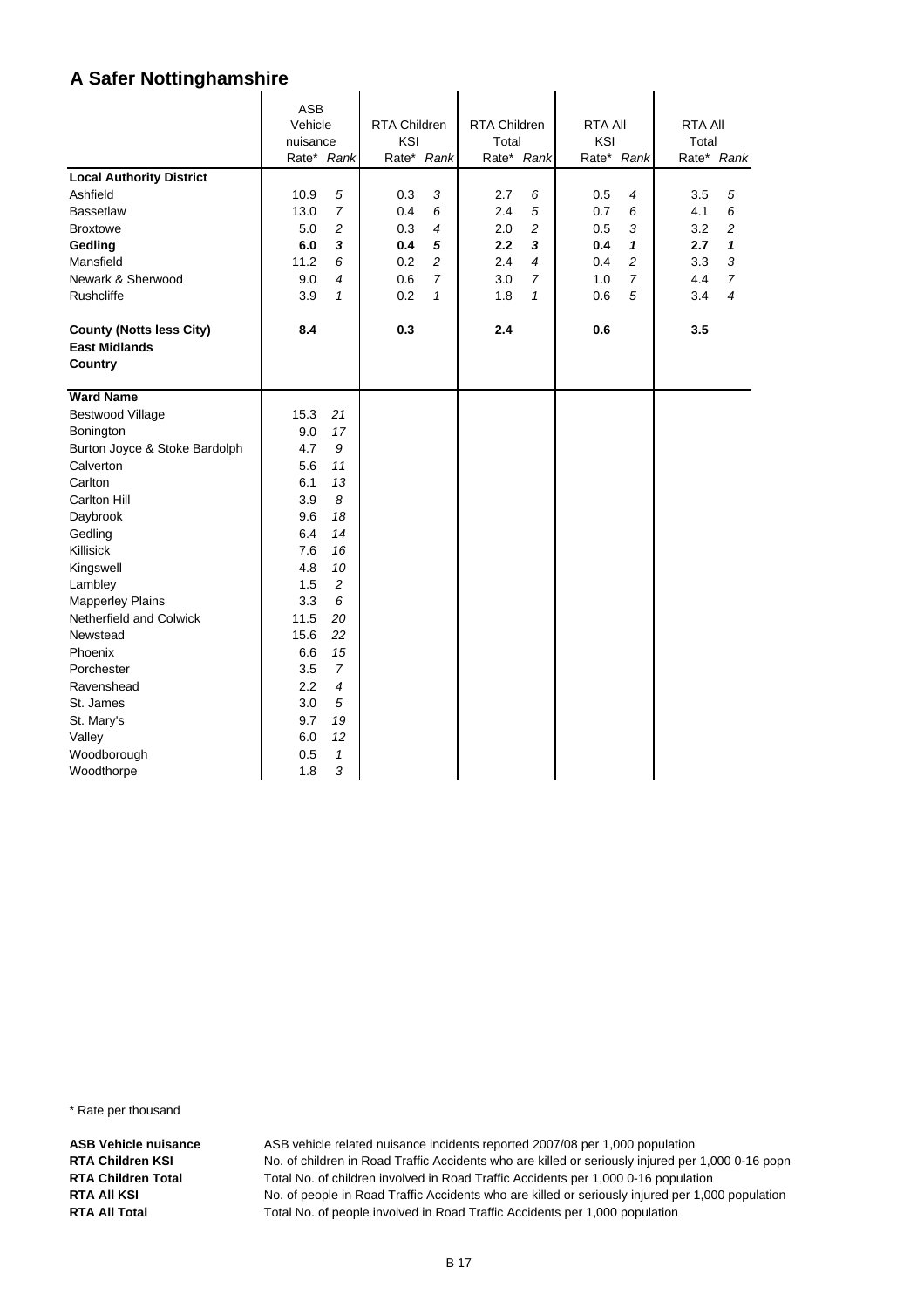|                                                                    | Total<br>Recorded<br>Crime<br>Rate* Rank |                | Arson<br>Rate* Rank |                | Burglary<br>Rate* Rank |                | Common<br>assault<br>Rate* | Rank           | Criminal<br>damage | Rate* Rank     | Drugs | Rate* Rank     |
|--------------------------------------------------------------------|------------------------------------------|----------------|---------------------|----------------|------------------------|----------------|----------------------------|----------------|--------------------|----------------|-------|----------------|
| <b>Local Authority District</b>                                    |                                          |                |                     |                |                        |                |                            |                |                    |                |       |                |
| Ashfield                                                           | 101.7                                    | 5              | 0.9                 | 3              | 22.0                   | $\overline{7}$ | 4.1                        | 6              | 27.7               | 7              | 2.3   | 5              |
| <b>Bassetlaw</b>                                                   | 116.4                                    | 6              | 1.1                 | $\overline{7}$ | 13.6                   | 2              | 3.1                        | 5              | 25.4               | 5              | 1.8   | $\mathbf{1}$   |
| <b>Broxtowe</b>                                                    | 74.8                                     | $\overline{c}$ | 0.6                 | $\overline{c}$ | 17.1                   | 4              | 2.5                        | 4              | 16.0               | $\overline{c}$ | 2.6   | 6              |
| Gedling                                                            | 76.3                                     | 3              | 0.9                 | 4              | 18.3                   | 6              | 2.2                        | 3              | 19.7               | 3              | 2.2   | 4              |
| <b>Mansfield</b>                                                   | 129.3                                    | $\overline{7}$ | 1.0                 | 6              | 17.5                   | 5              | 4.4                        | $\overline{ }$ | 26.2               | 6              | 4.8   | 7              |
| Newark & Sherwood                                                  | 78.6                                     | 4              | 1.0                 | 5              | 8.8                    | 1              | 2.1                        | 2              | 20.2               | 4              | 1.9   | 2              |
| Rushcliffe                                                         | 62.2                                     | $\mathbf{1}$   | 0.4                 | 1              | 13.7                   | 3              | 2.1                        | 1              | 13.2               | $\mathbf{1}$   | 2.0   | 3              |
| <b>County (Notts less City)</b><br><b>East Midlands</b><br>Country | 90.9                                     |                | 0.9                 |                | 15.9                   |                | 2.9                        |                | 21.2               |                | 2.5   |                |
| <b>Ward Name</b>                                                   |                                          |                |                     |                |                        |                |                            |                |                    |                |       |                |
| <b>Berry Hill</b>                                                  | 74.6                                     | $\overline{7}$ | 0.3                 | 4              | 20.1                   | 13             | 1.8                        | 5              | 8.4                | $\mathbf{1}$   | 0.8   | 6              |
| <b>Birklands</b>                                                   | 77.2                                     | 8              | 1.3                 | 15             | 9.6                    | 4              | 3.2                        | 12             | 24.2               | 9              | 0.9   | $\overline{7}$ |
| <b>Broomhill</b>                                                   | 118.2                                    | 12             | 0.2                 | 3              | 15.3                   | 10             | 5.8                        | 16             | 23.5               | 8              | 4.1   | 15             |
| Cumberlands                                                        | 74.2                                     | 6              | 0.0                 | $\mathbf{1}$   | 9.2                    | $\overline{c}$ | 1.2                        | $\overline{c}$ | 28.6               | 12             | 0.9   | 9              |
| Eakring                                                            | 114.0                                    | 11             | 1.1                 | 12             | 15.4                   | 11             | 3.2                        | 11             | 30.6               | 14             | 2.1   | 12             |
| Forest Town East                                                   | 69.8                                     | 5              | 0.8                 | 11             | 8.2                    | $\mathbf{1}$   | 2.5                        | 9              | 13.1               | 4              | 0.2   | $\overline{a}$ |
| <b>Forest Town West</b>                                            | 68.4                                     | 4              | 0.1                 | $\overline{c}$ | 14.1                   | 8              | 1.6                        | $\overline{4}$ | 10.7               | 2              | 0.7   | 5              |
| Grange Farm                                                        | 84.0                                     | 9              | 0.4                 | 6              | 12.7                   | 6              | 0.9                        | $\mathcal I$   | 13.2               | 5              | 0.4   | 4              |
| Ladybrook                                                          | 130.5                                    | 14             | 0.7                 | 10             | 18.1                   | 12             | 2.9                        | 10             | 29.9               | 13             | 12.5  | 17             |
| Leeming                                                            | 50.5                                     | $\mathbf{1}$   | 0.5                 | $\overline{7}$ | 14.8                   | 9              | 1.2                        | 3              | 14.3               | 6              | 0.3   | 3              |
| Lindhurst                                                          | 156.3                                    | 16             | 3.6                 | 19             | 29.2                   | 17             | 4.3                        | 13             | 33.7               | 15             | 2.8   | 14             |
| Meden                                                              | 51.4                                     | 2              | 0.6                 | 9              | 10.4                   | 5              | 1.9                        | $\overline{7}$ | 12.7               | 3              | 0.2   | $\mathbf{1}$   |
| Oak Tree                                                           | 144.9                                    | 15             | 0.6                 | 8              | 25.2                   | 15             | 5.5                        | 15             | 37.0               | 16             | 1.8   | 11             |
| Pleasley Hill                                                      | 111.2                                    | 10             | 1.4                 | 16             | 22.8                   | 14             | 4.3                        | 14             | 28.2               | 11             | 1.4   | 10             |
| Portland                                                           | 394.6                                    | 18             | 1.2                 | 14             | 26.0                   | 16             | 15.2                       | 17             | 61.4               | 18             | 32.3  | 18             |
| Priory                                                             | 119.7                                    | 13             | 1.1                 | 13             | 13.5                   | $\overline{7}$ | 2.2                        | 8              | 25.4               | 10             | 2.5   | 13             |
| Ravensdale                                                         | 310.6                                    | 17             | 3.1                 | 17             | 35.0                   | 19             | 16.2                       | 18             | 73.3               | 19             | 11.6  | 16             |
| Robin Hood                                                         | 64.7                                     | 3              | 0.3                 | 5              | 9.6                    | 3              | 1.8                        | 6              | 22.5               | 7              | 0.9   | 8              |
| Sherwood                                                           | 479.8                                    | 19             | 3.5                 | 18             | 34.4                   | 18             | 17.5                       | 19             | 41.2               | 17             | 33.3  | 19             |

\* Rate per thousand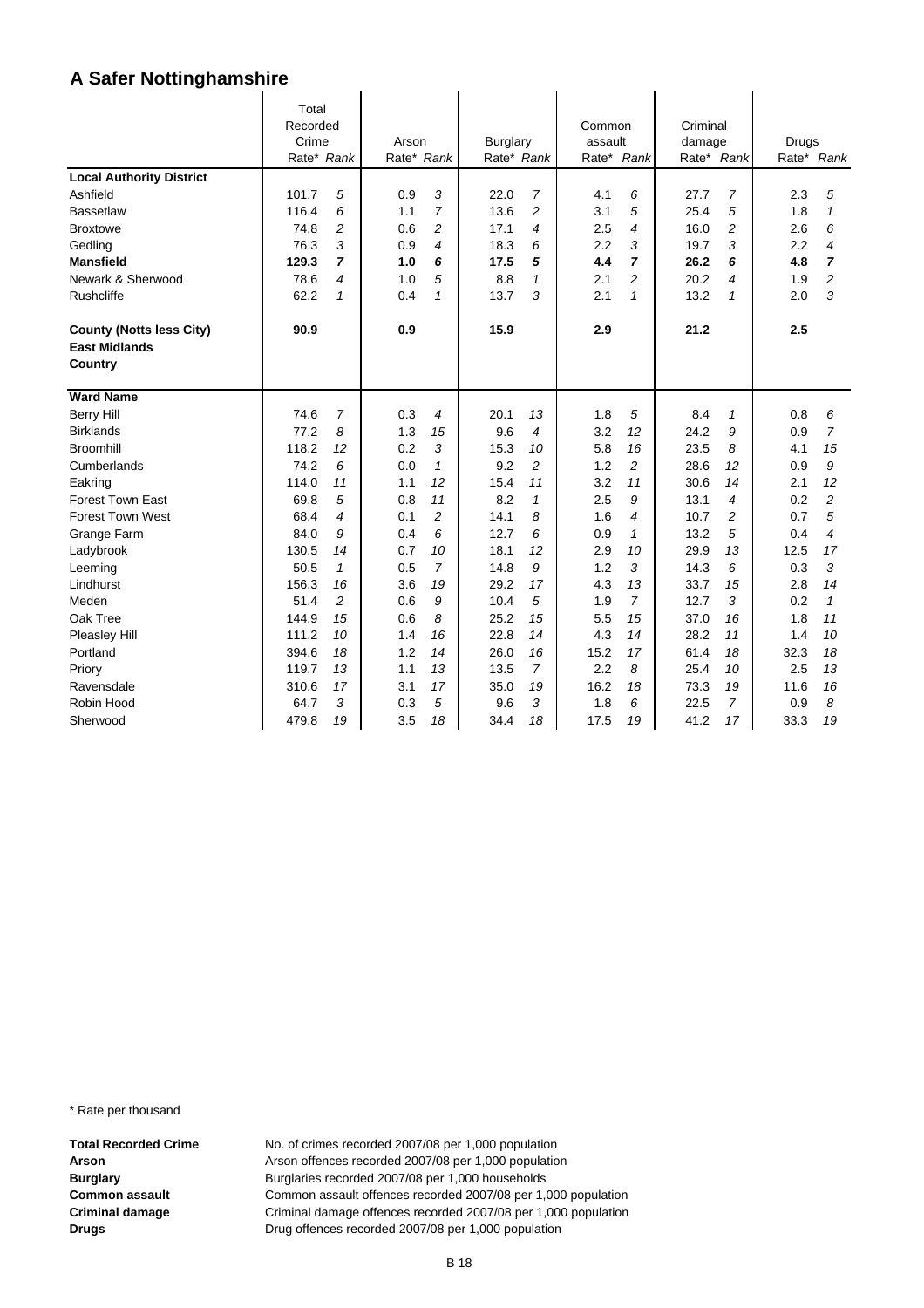|                                                         | Fraud and<br>forgery<br>Rate* Rank |                | Robbery<br>Rate* Rank |                          | Sexual<br>offences<br>Rate* Rank |                | Theft<br>Rate* | Rank           | Theft from<br>vehicle<br>Rate* | Rank           | Theft of<br>vehicle | Rate* Rank     |
|---------------------------------------------------------|------------------------------------|----------------|-----------------------|--------------------------|----------------------------------|----------------|----------------|----------------|--------------------------------|----------------|---------------------|----------------|
| <b>Local Authority District</b>                         |                                    |                |                       |                          |                                  |                |                |                |                                |                |                     |                |
| Ashfield                                                | 1.5                                | 2              | 0.8                   | 3                        | 0.6                              | 6              | 20.6           | 5              | 10.3                           | 4              | 3.8                 | 5              |
| <b>Bassetlaw</b>                                        | 2.0                                | 6              | 0.4                   | $\overline{2}$           | 0.5                              | 4              | 25.5           | 6              | 13.3                           | 6              | 6.7                 | $\overline{7}$ |
| <b>Broxtowe</b>                                         | 1.8                                | 5              | 1.1                   | 6                        | 0.6                              | 5              | 12.0           | 2              | 10.7                           | 5              | 2.6                 | $\overline{c}$ |
| Gedling                                                 | 1.3                                | $\mathbf{1}$   | 1.6                   | $\overline{7}$           | 0.5                              | 3              | 14.6           | 3              | 7.0                            | $\mathcal I$   | 2.6                 | 3              |
| <b>Mansfield</b>                                        | 2.4                                | $\overline{ }$ | 1.0                   | 4                        | 1.0                              | $\overline{ }$ | 28.3           | $\overline{ }$ | 16.4                           | $\overline{7}$ | 4.0                 | 6              |
| Newark & Sherwood                                       | 1.6                                | 3              | 0.3                   | 1                        | 0.4                              | 2              | 19.2           | 4              | 7.4                            | 2              | 2.7                 | 4              |
| Rushcliffe                                              | 1.8                                | 4              | 1.0                   | 5                        | 0.3                              | $\mathbf{1}$   | 11.8           | $\mathbf{1}$   | 9.8                            | 3              | 1.4                 | 1              |
| <b>County (Notts less City)</b><br><b>East Midlands</b> | 1.8                                |                | 0.9                   |                          | 0.6                              |                | 18.7           |                | 10.6                           |                | 3.4                 |                |
| Country                                                 |                                    |                |                       |                          |                                  |                |                |                |                                |                |                     |                |
| <b>Ward Name</b>                                        |                                    |                |                       |                          |                                  |                |                |                |                                |                |                     |                |
| <b>Berry Hill</b>                                       | 3.9                                | 14             | 1.1                   | 14                       | 0.6                              | 9              | 11.6           | 5              | 22.6                           | 15             | 2.2                 | 2              |
| <b>Birklands</b>                                        | 0.5                                | 4              | 0.2                   | $\overline{\mathcal{A}}$ | 0.9                              | 12             | 14.9           | 8              | 3.2                            | $\overline{c}$ | 3.2                 | 8              |
| <b>Broomhill</b>                                        | 1.2                                | 9              | 1.2                   | 15                       | 1.5                              | 14             | 21.4           | 14             | 20.6                           | 14             | 3.6                 | 12             |
| Cumberlands                                             | 0.9                                | 5              | 0.5                   | 10                       | 0.2                              | 3              | 9.2            | $\overline{c}$ | 11.3                           | 6              | 2.8                 | 5              |
| Eakring                                                 | 1.2                                | 10             | 0.9                   | 13                       | 0.6                              | 10             | 17.7           | 10             | 19.6                           | 12             | 4.7                 | 13             |
| <b>Forest Town East</b>                                 | 5.5                                | 16             | 0.4                   | 8                        | 0.4                              | 5              | 11.8           | 6              | 8.9                            | 5              | 3.6                 | 11             |
| <b>Forest Town West</b>                                 | 1.9                                | 11             | 0.4                   | 9                        | 0.3                              | 4              | 13.7           | $\overline{7}$ | 14.3                           | 8              | 2.3                 | 3              |
| Grange Farm                                             | 4.2                                | 15             | 0.2                   | 5                        | 0.4                              | 6              | 17.8           | 11             | 20.1                           | 13             | 1.6                 | 1              |
| Ladybrook                                               | 1.1                                | 6              | 0.9                   | 12                       | 1.8                              | 15             | 18.8           | 12             | 19.0                           | 11             | 3.4                 | 9              |
| Leeming                                                 | 0.0                                | $\mathbf{1}$   | 0.3                   | $\overline{7}$           | 0.5                              | $\overline{7}$ | 8.6            | $\mathbf{1}$   | 6.5                            | 4              | 3.2                 | $\overline{7}$ |
| Lindhurst                                               | 3.1                                | 12             | 0.5                   | 11                       | 0.9                              | 13             | 19.4           | 13             | 24.9                           | 16             | 5.2                 | 14             |
| Meden                                                   | 0.2                                | $\overline{c}$ | 0.2                   | 3                        | 0.6                              | 11             | 9.4            | 3              | 3.8                            | 3              | 5.4                 | 15             |
| Oak Tree                                                | 3.9                                | 13             | 1.6                   | 16                       | 0.0                              | $\mathcal I$   | 26.5           | 15             | 17.4                           | 10             | 3.6                 | 10             |
| <b>Pleasley Hill</b>                                    | 1.2                                | $\overline{7}$ | 0.2                   | 6                        | 1.9                              | 16             | 15.5           | 9              | 14.8                           | 9              | 3.1                 | 6              |
| Portland                                                | 5.9                                | 17             | 4.4                   | 19                       | 4.2                              | 19             | 110.8          | 18             | 43.1                           | 19             | 7.0                 | 17             |
| Priory                                                  | 6.0                                | 18             | 0.0                   | $\mathbf{1}$             | 0.2                              | 2              | 29.2           | 16             | 11.4                           | $\overline{7}$ | 7.4                 | 18             |
| Ravensdale                                              | 1.2                                | 8              | 4.1                   | 18                       | 3.9                              | 18             | 53.2           | 17             | 38.0                           | 18             | 8.2                 | 19             |
| Robin Hood                                              | 0.3                                | 3              | 0.0                   | 1                        | 0.5                              | 8              | 10.2           | 4              | 2.6                            | $\mathbf{1}$   | 2.6                 | 4              |
| Sherwood                                                | 6.7                                | 19             | 2.5                   | 17                       | 3.0                              | 17             | 189.2          | 19             | 29.4                           | 17             | 5.4                 | 16             |

\* Rate per thousand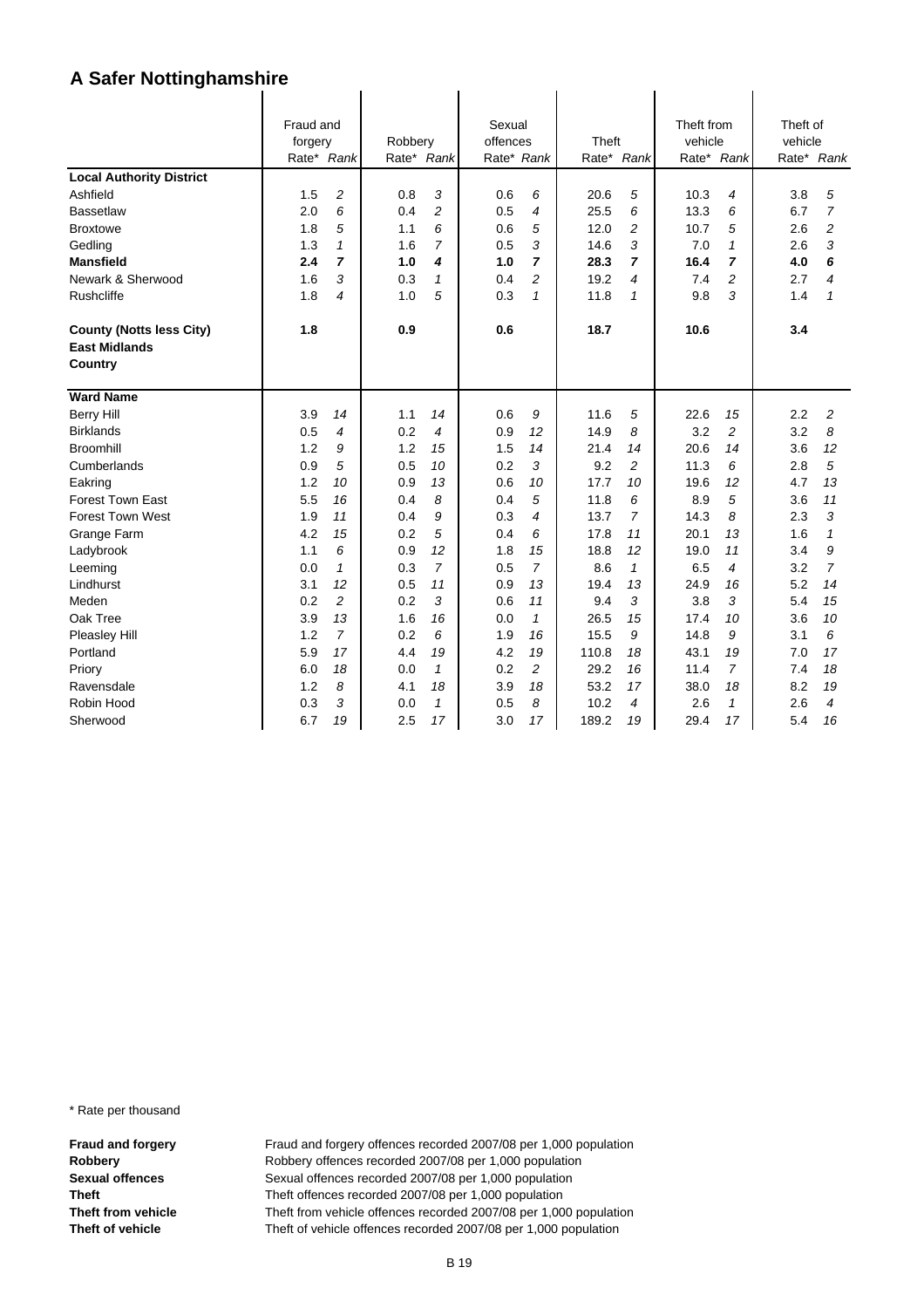| <b>Local Authority District</b><br>Ashfield<br><b>Bassetlaw</b><br><b>Broxtowe</b><br>Gedling | Violence<br>against the<br>person<br>Rate* Rank<br>14.2<br>18.3<br>12.2<br>10.6 | 5<br>6<br>4<br>2 | 1.9<br>1.3<br>1.3<br>1.7 | Weapons<br>Rate* Rank<br>7<br>4<br>3<br>5<br>1.9<br>6<br>0.9<br>1 |              | <b>ASB</b><br>Total<br>Rate* Rank<br>5<br>6<br>2<br>3 | <b>ASB</b><br>Abandoned<br>cars<br>Rate*<br>3.9<br>4.4<br>4.6<br>4.4 | Rank<br>2<br>$\overline{4}$<br>6<br>3 | <b>ASB</b><br>Hoax calls<br>Rate* Rank<br>5.2<br>5.2<br>4.5<br>6.9 | 4<br>3<br>$\mathbf{1}$<br>6 | <b>ASB</b><br>Rowdy<br>behaviour<br>Rate* Rank<br>53.5<br>59.2<br>31.3<br>34.7 | 5<br>6<br>2<br>3 |
|-----------------------------------------------------------------------------------------------|---------------------------------------------------------------------------------|------------------|--------------------------|-------------------------------------------------------------------|--------------|-------------------------------------------------------|----------------------------------------------------------------------|---------------------------------------|--------------------------------------------------------------------|-----------------------------|--------------------------------------------------------------------------------|------------------|
| <b>Mansfield</b><br>Newark & Sherwood                                                         | 23.8<br>11.7                                                                    | 7<br>3           |                          |                                                                   | 96.0<br>73.3 | 7<br>4                                                | 4.7<br>4.6                                                           | $\overline{7}$<br>5                   | 7.1<br>4.9                                                         | 7<br>2                      | 60.6<br>44.8                                                                   | 7<br>4           |
| Rushcliffe                                                                                    | 8.6                                                                             | $\mathbf{1}$     | 1.0                      | 2                                                                 | 45.1         | 1                                                     | 3.5                                                                  | 1                                     | 5.7                                                                | 5                           | 24.6                                                                           | 1                |
| <b>County (Notts less City)</b><br><b>East Midlands</b><br>Country                            | 14.1                                                                            |                  | 1.4                      |                                                                   | 71.9         |                                                       | 4.3                                                                  |                                       | 5.6                                                                |                             | 44.0                                                                           |                  |
| <b>Ward Name</b>                                                                              |                                                                                 |                  |                          |                                                                   |              |                                                       |                                                                      |                                       |                                                                    |                             |                                                                                |                  |
| <b>Berry Hill</b>                                                                             | 4.9                                                                             | $\mathbf{1}$     | 0.6                      | 2                                                                 | 28.0         | 1                                                     | 5.6                                                                  | 16                                    | 2.2                                                                | 2                           | 14.6                                                                           | 1                |
| <b>Birklands</b>                                                                              | 17.9                                                                            | 11               | 2.3                      | 15                                                                | 91.3         | 11                                                    | 3.4                                                                  | $\overline{7}$                        | 3.2                                                                | 6                           | 58.9                                                                           | 12               |
| <b>Broomhill</b>                                                                              | 23.1                                                                            | 15               | 1.9                      | 12                                                                | 91.8         | 12                                                    | 5.3                                                                  | 14                                    | 11.2                                                               | 15                          | 58.5                                                                           | 11               |
| Cumberlands                                                                                   | 8.3                                                                             | 5                | 1.2                      | $\overline{7}$                                                    | 89.4         | 10                                                    | 3.9                                                                  | 9                                     | 7.1                                                                | 14                          | 60.6                                                                           | 13               |
| Eakring                                                                                       | 16.7                                                                            | 10               | 1.5                      | 9                                                                 | 104.7        | 14                                                    | 5.2                                                                  | 12                                    | 7.0                                                                | 13                          | 62.5                                                                           | 15               |
| <b>Forest Town East</b>                                                                       | 13.3                                                                            | 8                | 1.9                      | 10                                                                | 71.0         | 7                                                     | 2.1                                                                  | 1                                     | 3.2                                                                | 4                           | 42.5                                                                           | $\overline{7}$   |
| <b>Forest Town West</b>                                                                       | 6.4<br>8.2                                                                      | 3<br>4           | 1.0<br>0.9               | 5<br>4                                                            | 48.2<br>51.3 | 3<br>4                                                | 5.3<br>2.7                                                           | 13<br>5                               | 2.5<br>3.3                                                         | 3<br>7                      | 28.2<br>31.2                                                                   | 3<br>4           |
| Grange Farm<br>Ladybrook                                                                      | 21.9                                                                            | 13               | 2.2                      | 13                                                                | 78.4         | 9                                                     | 3.8                                                                  | 8                                     | 3.8                                                                | 8                           | 56.3                                                                           | 9                |
| Leeming                                                                                       | 6.3                                                                             | 2                | 0.8                      | 3                                                                 | 40.3         | 2                                                     | 2.3                                                                  | $\overline{c}$                        | 1.5                                                                | $\mathbf{1}$                | 23.9                                                                           | 2                |
| Lindhurst                                                                                     | 23.0                                                                            | 14               | 2.8                      | 16                                                                | 106.3        | 15                                                    | 5.5                                                                  | 15                                    | 6.6                                                                | 12                          | 61.0                                                                           | 14               |
| Meden                                                                                         | 10.0                                                                            | 6                | 1.3                      | 8                                                                 | 67.7         | 6                                                     | 2.7                                                                  | 6                                     | 4.3                                                                | 9                           | 41.2                                                                           | 6                |
| Oak Tree                                                                                      | 29.2                                                                            | 16               | 2.2                      | 14                                                                | 101.3        | 13                                                    | 4.6                                                                  | 10                                    | 4.9                                                                | 11                          | 65.4                                                                           | 16               |
| Pleasley Hill                                                                                 | 21.3                                                                            | 12               | 1.9                      | 11                                                                | 119.1        | 16                                                    | 2.6                                                                  | $\overline{4}$                        | 35.6                                                               | 19                          | 56.7                                                                           | 10               |
| Portland                                                                                      | 73.3                                                                            | 17               | 5.2                      | 19                                                                | 278.9        | 19                                                    | 15.7                                                                 | 19                                    | 14.3                                                               | 17                          | 180.6                                                                          | 19               |
| Priory                                                                                        | 14.9                                                                            | 9                | 0.4                      | $\mathbf{1}$                                                      | 72.0         | 8                                                     | 5.1                                                                  | 11                                    | 4.9                                                                | 10                          | 41.0                                                                           | 5                |
| Ravensdale                                                                                    | 76.4                                                                            | 18               | 5.1                      | 18                                                                | 245.8        | 18                                                    | 7.0                                                                  | 17                                    | 21.0                                                               | 18                          | 165.2                                                                          | 18               |
| Robin Hood                                                                                    | 12.3                                                                            | 7                | 1.1                      | 6                                                                 | 66.4         | 5                                                     | 2.3                                                                  | 3                                     | 3.2                                                                | 5                           | 43.1                                                                           | 8                |
| Sherwood                                                                                      | 122.1                                                                           | 19               | 4.9                      | 17                                                                | 219.5        | 17                                                    | 8.1                                                                  | 18                                    | 13.3                                                               | 16                          | 159.8                                                                          | 17               |

 $\ddot{\phantom{a}}$ 

 $\ddot{\phantom{a}}$ 

 $\mathbf{r}$ 

\* Rate per thousand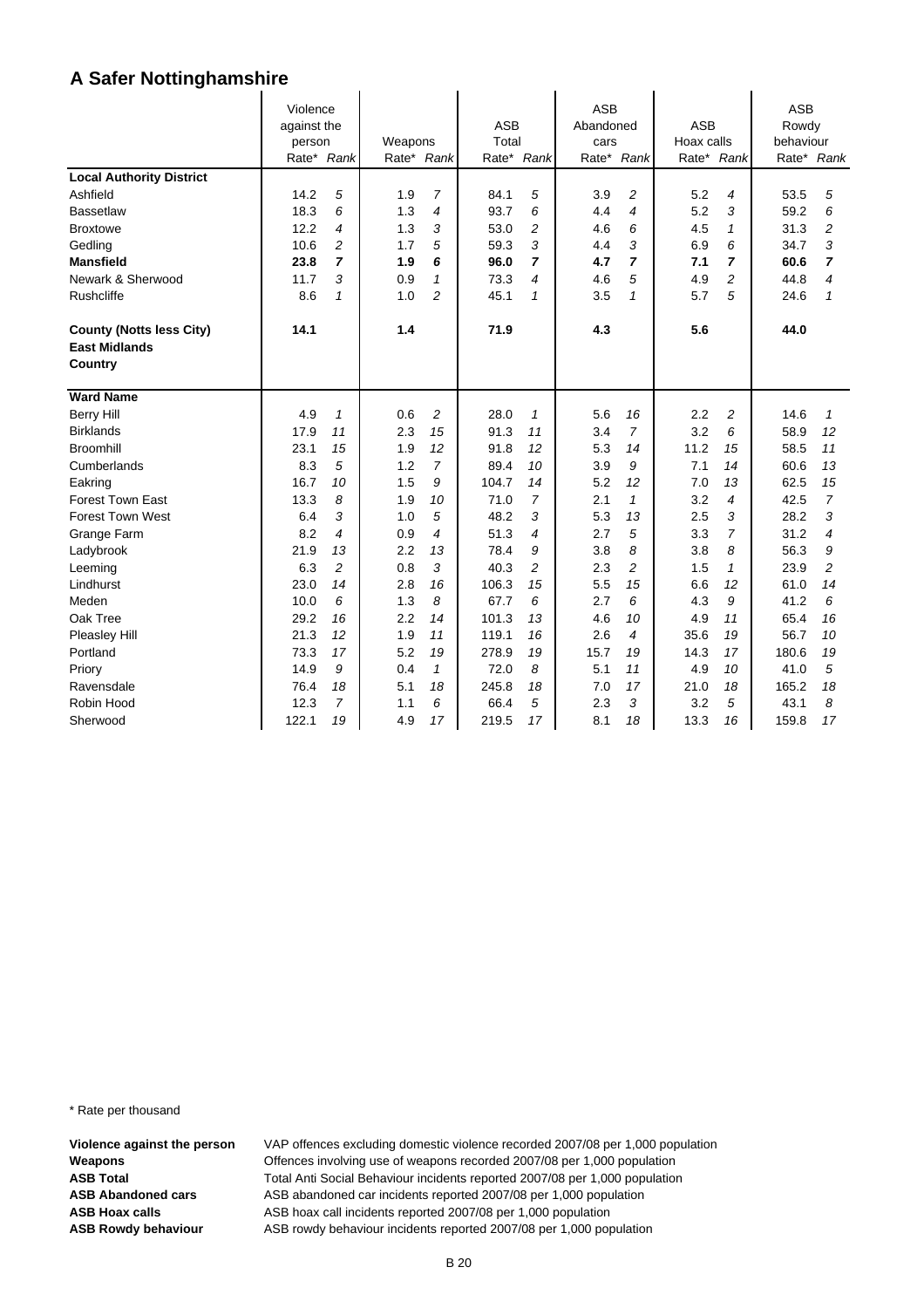|                                 | <b>ASB</b> |                |                     |                |              |                |                |                         |                |                |
|---------------------------------|------------|----------------|---------------------|----------------|--------------|----------------|----------------|-------------------------|----------------|----------------|
|                                 | Vehicle    |                | <b>RTA Children</b> |                | RTA Children |                | <b>RTA All</b> |                         | <b>RTA AII</b> |                |
|                                 | nuisance   |                | KSI                 |                | Total        |                | KSI            |                         | Total          |                |
|                                 | Rate* Rank |                |                     | Rate* Rank     | Rate* Rank   |                |                | Rate* Rank              |                | Rate* Rank     |
| <b>Local Authority District</b> |            |                |                     |                |              |                |                |                         |                |                |
| Ashfield                        | 10.9       | 5              | 0.3                 | 3              | 2.7          | 6              | 0.5            | 4                       | 3.5            | 5              |
| <b>Bassetlaw</b>                | 13.0       | $\overline{7}$ | 0.4                 | 6              | 2.4          | 5              | 0.7            | 6                       | 4.1            | 6              |
| <b>Broxtowe</b>                 | 5.0        | $\overline{c}$ | 0.3                 | $\overline{4}$ | 2.0          | $\overline{c}$ | 0.5            | 3                       | 3.2            | 2              |
| Gedling                         | 6.0        | 3              | 0.4                 | 5              | 2.2          | 3              | 0.4            | 1                       | 2.7            | $\mathbf{1}$   |
| <b>Mansfield</b>                | 11.2       | 6              | 0.2                 | $\overline{2}$ | 2.4          | 4              | 0.4            | $\overline{\mathbf{2}}$ | 3.3            | 3              |
| Newark & Sherwood               | 9.0        | 4              | 0.6                 | $\overline{7}$ | 3.0          | $\overline{7}$ | 1.0            | $\overline{7}$          | 4.4            | $\overline{7}$ |
| Rushcliffe                      | 3.9        | $\mathbf{1}$   | 0.2                 | $\mathbf{1}$   | 1.8          | $\mathbf{1}$   | 0.6            | 5                       | 3.4            | 4              |
| <b>County (Notts less City)</b> | 8.4        |                | 0.3                 |                | 2.4          |                | 0.6            |                         | 3.5            |                |
| <b>East Midlands</b>            |            |                |                     |                |              |                |                |                         |                |                |
| Country                         |            |                |                     |                |              |                |                |                         |                |                |
|                                 |            |                |                     |                |              |                |                |                         |                |                |
| <b>Ward Name</b>                |            |                |                     |                |              |                |                |                         |                |                |
| <b>Berry Hill</b>               | 2.1        | $\mathbf{1}$   |                     |                |              |                |                |                         |                |                |
| <b>Birklands</b>                | 14.0       | 14             |                     |                |              |                |                |                         |                |                |
| <b>Broomhill</b>                | 4.1        | $\overline{c}$ |                     |                |              |                |                |                         |                |                |
| Cumberlands                     | 7.8        | $\overline{7}$ |                     |                |              |                |                |                         |                |                |
| Eakring                         | 18.6       | 17             |                     |                |              |                |                |                         |                |                |
| Forest Town East                | 13.3       | 13             |                     |                |              |                |                |                         |                |                |
| <b>Forest Town West</b>         | 7.2        | 6              |                     |                |              |                |                |                         |                |                |
| Grange Farm                     | 4.5        | 4              |                     |                |              |                |                |                         |                |                |
| Ladybrook                       | 4.2        | 3              |                     |                |              |                |                |                         |                |                |
| Leeming                         | 4.8        | 5              |                     |                |              |                |                |                         |                |                |
| Lindhurst                       | 17.3       | 16             |                     |                |              |                |                |                         |                |                |
| Meden                           | 8.4        | 8              |                     |                |              |                |                |                         |                |                |
| Oak Tree                        | 12.6       | 12             |                     |                |              |                |                |                         |                |                |
| Pleasley Hill                   | 9.8        | 11             |                     |                |              |                |                |                         |                |                |
| Portland                        | 40.0       | 19             |                     |                |              |                |                |                         |                |                |
| Priory                          | 9.8        | 10             |                     |                |              |                |                |                         |                |                |
| Ravensdale                      | 19.8       | 18             |                     |                |              |                |                |                         |                |                |
| Robin Hood                      | 8.5        | 9              |                     |                |              |                |                |                         |                |                |
| Sherwood                        | 16.5       | 15             |                     |                |              |                |                |                         |                |                |

\* Rate per thousand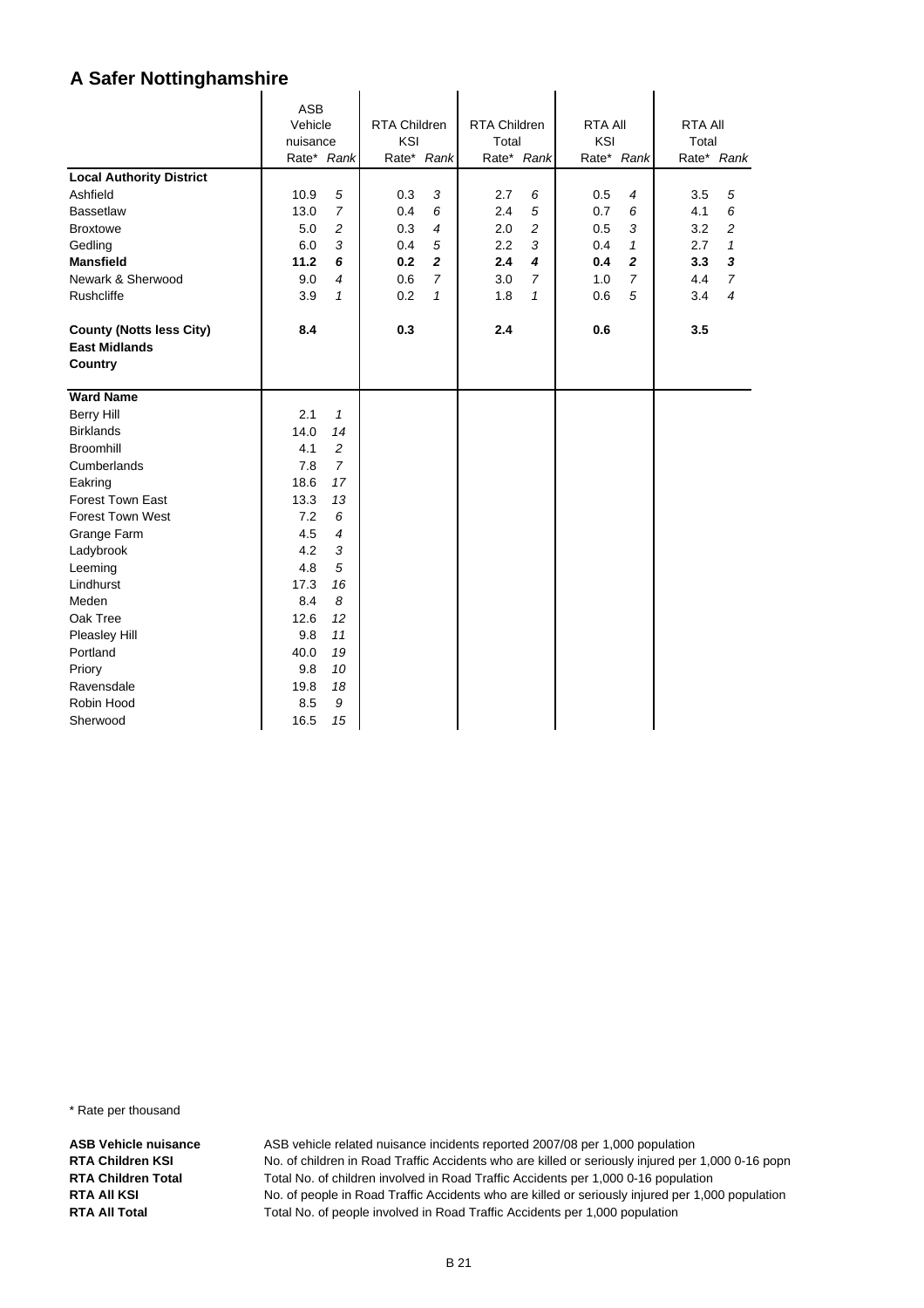|                                                         | Total      |                |            |                |                 |                |         |                |          |                |       |                |
|---------------------------------------------------------|------------|----------------|------------|----------------|-----------------|----------------|---------|----------------|----------|----------------|-------|----------------|
|                                                         | Recorded   |                |            |                |                 |                | Common  |                | Criminal |                |       |                |
|                                                         | Crime      |                | Arson      |                | <b>Burglary</b> |                | assault |                | damage   |                | Drugs |                |
|                                                         | Rate* Rank |                | Rate* Rank |                | Rate* Rank      |                | Rate*   | Rank           |          | Rate* Rank     |       | Rate* Rank     |
| <b>Local Authority District</b>                         |            |                |            |                |                 |                |         |                |          |                |       |                |
| Ashfield                                                | 101.7      | 5              | 0.9        | 3              | 22.0            | 7              | 4.1     | 6              | 27.7     | 7              | 2.3   | 5              |
| <b>Bassetlaw</b>                                        | 116.4      | 6              | 1.1        | $\overline{7}$ | 13.6            | 2              | 3.1     | 5              | 25.4     | 5              | 1.8   | $\mathbf{1}$   |
| <b>Broxtowe</b>                                         | 74.8       | $\overline{c}$ | 0.6        | $\overline{c}$ | 17.1            | 4              | 2.5     | 4              | 16.0     | $\overline{c}$ | 2.6   | 6              |
| Gedling                                                 | 76.3       | 3              | 0.9        | 4              | 18.3            | 6              | 2.2     | 3              | 19.7     | 3              | 2.2   | 4              |
| Mansfield                                               | 129.3      | $\overline{7}$ | 1.0        | 6              | 17.5            | 5              | 4.4     | $\overline{7}$ | 26.2     | 6              | 4.8   | $\overline{7}$ |
| <b>Newark &amp; Sherwood</b>                            | 78.6       | 4              | 1.0        | 5              | 8.8             | 1              | 2.1     | $\overline{2}$ | 20.2     | 4              | 1.9   | $\overline{2}$ |
| <b>Rushcliffe</b>                                       | 62.2       | $\mathbf{1}$   | 0.4        | 1              | 13.7            | 3              | 2.1     | $\mathbf{1}$   | 13.2     | $\mathbf{1}$   | 2.0   | 3              |
| <b>County (Notts less City)</b><br><b>East Midlands</b> | 90.9       |                | 0.9        |                | 15.9            |                | 2.9     |                | 21.2     |                | 2.5   |                |
| Country                                                 |            |                |            |                |                 |                |         |                |          |                |       |                |
| <b>Ward Name</b>                                        |            |                |            |                |                 |                |         |                |          |                |       |                |
| <b>Balderton North</b>                                  | 51.7       | 13             | 0.4        | 6              | 6.5             | 6              | 1.1     | 10             | 16.4     | 15             | 0.7   | 11             |
| <b>Balderton West</b>                                   | 46.0       | $\overline{7}$ | 0.7        | 11             | 3.7             | $\overline{c}$ | 2.4     | 21             | 15.6     | 13             | 1.7   | 20             |
| Beacon                                                  | 40.5       | 4              | 0.5        | 10             | 7.9             | 13             | 1.6     | 16             | 14.8     | 12             | 0.7   | 9              |
| <b>Bilsthorpe</b>                                       | 102.3      | 23             | 0.8        | 12             | 6.0             | 4              | 1.2     | 12             | 20.5     | 18             | 0.6   | 6              |
| <b>Blidworth</b>                                        | 56.6       | 16             | 0.4        | 9              | 7.3             | 10             | 1.3     | 14             | 16.9     | 16             | 0.4   | 5              |
| Boughton                                                | 97.3       | 20             | 2.4        | 26             | 9.0             | 14             | 2.0     | 18             | 32.2     | 22             | 5.0   | 25             |
| <b>Bridge</b>                                           | 107.4      | 24             | 1.5        | 20             | 11.4            | 22             | 3.1     | 22             | 38.1     | 24             | 2.7   | 22             |
| Castle                                                  | 284.7      | 26             | 1.5        | 22             | 15.3            | 26             | 8.1     | 26             | 55.5     | 26             | 10.3  | 26             |
| Caunton                                                 | 31.1       | $\mathbf{1}$   | 1.3        | 18             | 6.8             | $\overline{7}$ | 0.4     | 5              | 5.3      | 5              | 0.9   | 15             |
| Clipstone                                               | 69.4       | 17             | 1.0        | 14             | 7.7             | 11             | 2.2     | 20             | 19.4     | 17             | 0.7   | 10             |
| Collingham and Meering                                  | 42.0       | 5              | 2.0        | 23             | 7.7             | 12             | 0.0     | $\mathbf{1}$   | 10.2     | 9              | 0.7   | 8              |
| Devon                                                   | 77.9       | 18             | 0.8        | 13             | 6.0             | 5              | 4.0     | 24             | 25.5     | 20             | 3.2   | 23             |
| Edwinstowe                                              | 50.1       | 12             | 0.2        | 5              | 7.2             | 9              | 3.1     | 23             | 13.4     | 10             | 0.8   | 13             |
| Farndon                                                 | 40.4       | 3              | 0.4        | 8              | 10.0            | 18             | 0.2     | 3              | 9.9      | 8              | 1.0   | 17             |
| Farnsfield                                              | 54.1       | 14             | 1.0        | 16             | 9.4             | 16             | 1.2     | 13             | 13.5     | 11             | 0.6   | $\overline{7}$ |
| Lowdham                                                 | 45.2       | 6              | 0.2        | 3              | 10.5            | 20             | 0.6     | $\overline{7}$ | 5.0      | 4              | 1.9   | 21             |
| Magnus                                                  | 149.8      | 25             | 2.3        | 25             | 11.9            | 23             | 6.4     | 25             | 38.8     | 25             | 3.6   | 24             |
| Muskham                                                 | 35.7       | $\overline{c}$ | 0.0        | $\mathcal I$   | 6.9             | 8              | 0.7     | 8              | 2.9      | $\mathbf{1}$   | 1.1   | 18             |
| Ollerton                                                | 97.7       | 21             | 1.4        | 19             | 9.8             | 17             | 2.1     | 19             | 31.1     | 21             | 1.5   | 19             |
| Rainworth                                               | 47.8       | 9              | 0.2        | 4              | 10.2            | 19             | 1.2     | 11             | 9.8      | $\overline{7}$ | 0.4   | 4              |
| Southwell East                                          | 99.2       | 22             | 1.0        | 15             | 3.3             | $\mathbf{1}$   | 2.0     | 17             | 35.4     | 23             | 1.0   | 16             |
| Southwell North                                         | 48.9       | 11             | 2.2        | 24             | 14.4            | 25             | 0.4     | 6              | 22.0     | 19             | 0.0   | $\mathbf{1}$   |
| Southwell West                                          | 55.6       | 15             | 0.0        | $\mathbf{1}$   | 9.1             | 15             | 1.5     | 15             | 16.1     | 14             | 0.4   | 3              |
| Sutton-on-Trent                                         | 46.1       | 8              | 0.4        | 7              | 4.7             | 3              | 0.8     | 9              | 4.6      | 3              | 0.4   | 2              |
| Trent                                                   | 48.5       | 10             | 1.2        | 17             | 13.6            | 24             | 0.4     | $\overline{4}$ | 4.4      | 2              | 0.8   | 14             |
| Winthorpe                                               | 85.0       | 19             | 1.5        | 21             | 10.5            | 21             | 0.0     | $\mathbf{1}$   | 8.3      | 6              | 0.8   | 12             |

\* Rate per thousand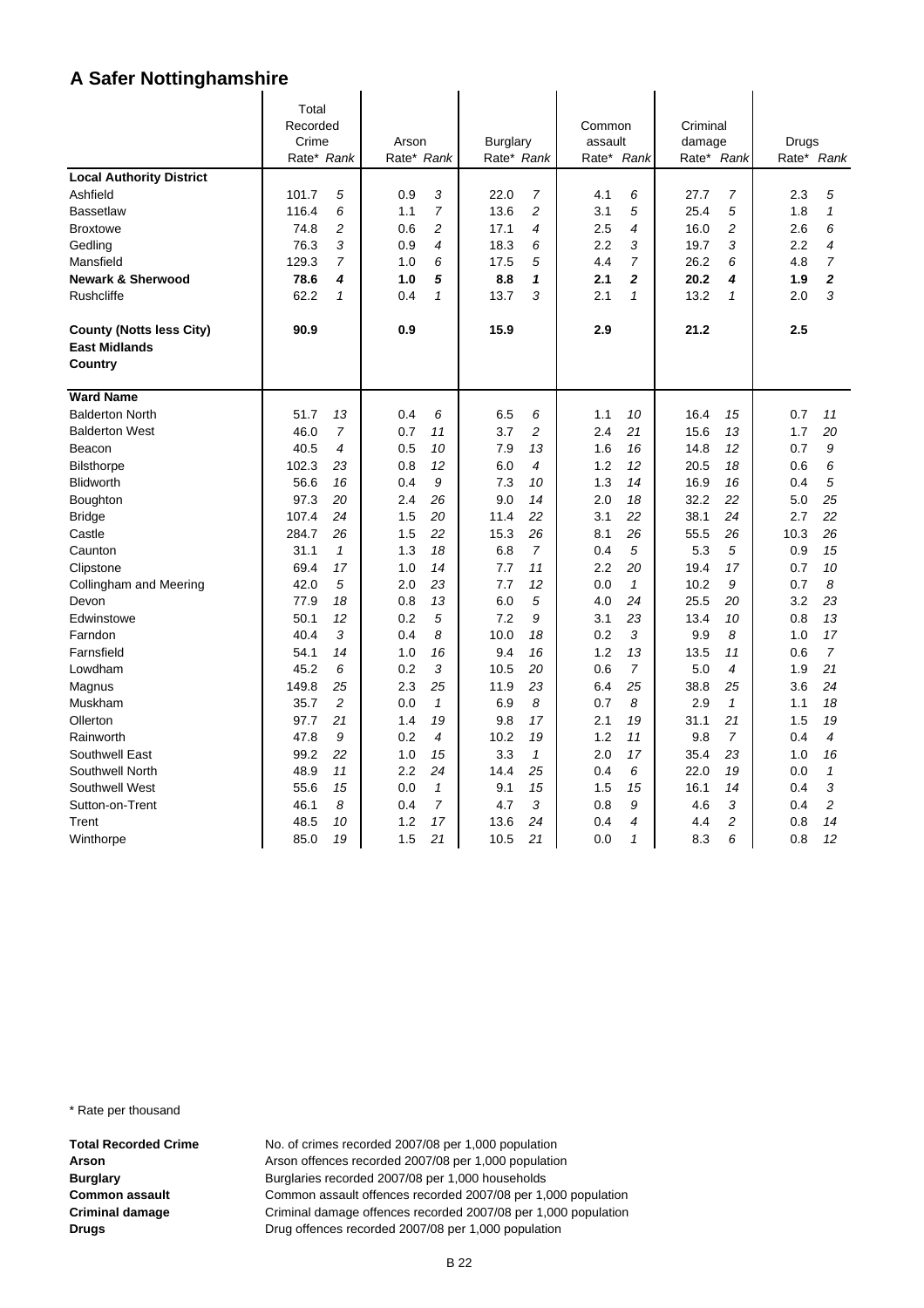|                                                         | Fraud and  |                |         |                  | Sexual     |              |       |                | Theft from |                | Theft of |                |
|---------------------------------------------------------|------------|----------------|---------|------------------|------------|--------------|-------|----------------|------------|----------------|----------|----------------|
|                                                         | forgery    |                | Robbery |                  | offences   |              | Theft |                | vehicle    |                | vehicle  |                |
|                                                         | Rate* Rank |                |         | Rate* Rank       | Rate* Rank |              | Rate* | Rank           |            | Rate* Rank     |          | Rate* Rank     |
| <b>Local Authority District</b>                         |            |                |         |                  |            |              |       |                |            |                |          |                |
| Ashfield                                                | 1.5        | $\overline{c}$ | 0.8     | 3                | 0.6        | 6            | 20.6  | 5              | 10.3       | 4              | 3.8      | 5              |
| <b>Bassetlaw</b>                                        | 2.0        | 6              | 0.4     | $\boldsymbol{2}$ | 0.5        | 4            | 25.5  | 6              | 13.3       | 6              | 6.7      | $\overline{7}$ |
| <b>Broxtowe</b>                                         | 1.8        | 5              | 1.1     | 6                | 0.6        | 5            | 12.0  | $\overline{c}$ | 10.7       | 5              | 2.6      | $\overline{c}$ |
| Gedling                                                 | 1.3        | $\mathbf{1}$   | 1.6     | 7                | 0.5        | 3            | 14.6  | 3              | 7.0        | $\mathcal I$   | 2.6      | 3              |
| Mansfield                                               | 2.4        | $\overline{7}$ | 1.0     | 4                | 1.0        | 7            | 28.3  | $\overline{7}$ | 16.4       | 7              | 4.0      | 6              |
| <b>Newark &amp; Sherwood</b>                            | 1.6        | 3              | 0.3     | 1                | 0.4        | $\mathbf{z}$ | 19.2  | 4              | 7.4        | $\overline{2}$ | 2.7      | 4              |
| Rushcliffe                                              | 1.8        | 4              | 1.0     | 5                | 0.3        | $\mathbf{1}$ | 11.8  | $\mathbf{1}$   | 9.8        | 3              | 1.4      | $\mathbf{1}$   |
| <b>County (Notts less City)</b><br><b>East Midlands</b> | 1.8        |                | 0.9     |                  | 0.6        |              | 18.7  |                | 10.6       |                | 3.4      |                |
| Country                                                 |            |                |         |                  |            |              |       |                |            |                |          |                |
| <b>Ward Name</b>                                        |            |                |         |                  |            |              |       |                |            |                |          |                |
| <b>Balderton North</b>                                  | 0.2        | 7              | 0.2     | 8                | 0.6        | 21           | 10.5  | 14             | 2.6        | 4              | 1.8      | 8              |
| <b>Balderton West</b>                                   | 0.0        | $\mathbf{1}$   | 0.2     | 12               | 0.7        | 22           | 7.2   | 5              | 1.7        | 2              | 2.2      | 12             |
| Beacon                                                  | 0.2        | 6              | 0.0     | $\mathbf{1}$     | 0.0        | $\mathbf{1}$ | 7.1   | 4              | 3.4        | $\overline{7}$ | 1.4      | 2              |
| Bilsthorpe                                              | 6.4        | 25             | 0.4     | 18               | 0.2        | 9            | 38.6  | 24             | 6.6        | 13             | 3.9      | 22             |
| Blidworth                                               | 0.2        | 8              | 0.2     | 13               | 0.9        | 25           | 10.0  | 12             | 5.1        | 8              | 3.3      | 20             |
| Boughton                                                | 1.0        | 19             | 0.8     | 25               | 0.2        | 11           | 17.2  | 21             | 6.0        | 12             | 3.4      | 21             |
| <b>Bridge</b>                                           | 0.4        | 9              | 0.2     | $\overline{7}$   | 0.7        | 23           | 21.6  | 23             | 10.2       | 20             | 2.4      | 15             |
| Castle                                                  | 3.2        | 23             | 1.0     | 26               | 1.0        | 26           | 108.1 | 26             | 12.0       | 22             | 5.9      | 26             |
| Caunton                                                 | 0.4        | 15             | 0.4     | 20               | 0.4        | 17           | 9.6   | 11             | 3.1        | 6              | 0.9      | $\mathcal I$   |
| Clipstone                                               | 0.0        | $\mathbf{1}$   | 0.0     | $\mathbf{1}$     | 0.5        | 19           | 14.1  | 15             | 8.0        | 15             | 1.7      | 5              |
| Collingham and Meering                                  | 0.0        | $\mathbf{1}$   | 0.4     | 21               | 0.0        | $\mathbf{1}$ | 15.1  | 17             | 1.8        | 3              | 2.2      | 14             |
| Devon                                                   | 0.6        | 16             | 0.0     | $\mathbf{1}$     | 0.2        | 10           | 14.2  | 16             | 3.0        | 5              | 4.2      | 23             |
| Edwinstowe                                              | 0.4        | 13             | 0.2     | 10               | 0.8        | 24           | 10.1  | 13             | 5.7        | 9              | 1.8      | 6              |
| Farndon                                                 | 0.6        | 17             | 0.0     | $\mathbf{1}$     | 0.0        | $\mathbf{1}$ | 8.7   | 8              | 5.8        | 11             | 2.5      | 18             |
| Farnsfield                                              | 0.8        | 18             | 0.4     | 19               | 0.2        | 12           | 9.4   | 9              | 10.7       | 21             | 2.2      | 13             |
| Lowdham                                                 | 0.4        | 11             | 0.2     | 9                | 0.4        | 15           | 5.5   | $\overline{c}$ | 16.4       | 25             | 1.9      | 9              |
| Magnus                                                  | 3.8        | 24             | 0.2     | 11               | 0.2        | 13           | 42.2  | 25             | 8.7        | 17             | 4.3      | 24             |
| Muskham                                                 | 1.1        | 20             | 0.4     | 15               | 0.0        | $\mathcal I$ | 6.3   | 3              | 9.6        | 18             | 1.5      | 3              |
| Ollerton                                                | 3.0        | 22             | 0.3     | 14               | 0.5        | 18           | 16.6  | 19             | 10.0       | 19             | 2.4      | 16             |
| Rainworth                                               | 0.4        | 12             | 0.6     | 23               | 0.4        | 16           | 8.1   | $\overline{7}$ | 7.3        | 14             | 1.9      | 11             |
| Southwell East                                          | 1.5        | 21             | 0.5     | 22               | 0.5        | 20           | 17.2  | 20             | 13.3       | 23             | 2.5      | 17             |
| Southwell North                                         | 0.0        | $\mathbf{1}$   | 0.0     | $\mathbf{1}$     | 0.0        | $\mathbf{1}$ | 4.4   | $\mathbf{1}$   | 0.9        | $\mathbf{1}$   | 1.8      | $\overline{7}$ |
| Southwell West                                          | 0.0        | $\mathbf{1}$   | 0.4     | 17               | 0.0        | $\mathbf{1}$ | 9.6   | 10             | 8.0        | 16             | 1.9      | 10             |
| Sutton-on-Trent                                         | 0.4        | 10             | 0.8     | 24               | 0.4        | 14           | 15.2  | 18             | 5.7        | 10             | 2.7      | 19             |
| Trent                                                   | 0.4        | 14             | 0.0     | $\mathbf{1}$     | 0.0        | $\mathcal I$ | 7.2   | 6              | 16.8       | 26             | 1.6      | 4              |
| Winthorpe                                               | 20.0       | 26             | 0.4     | 16               | 0.0        | $\mathbf{1}$ | 18.1  | 22             | 14.0       | 24             | 5.3      | 25             |

\* Rate per thousand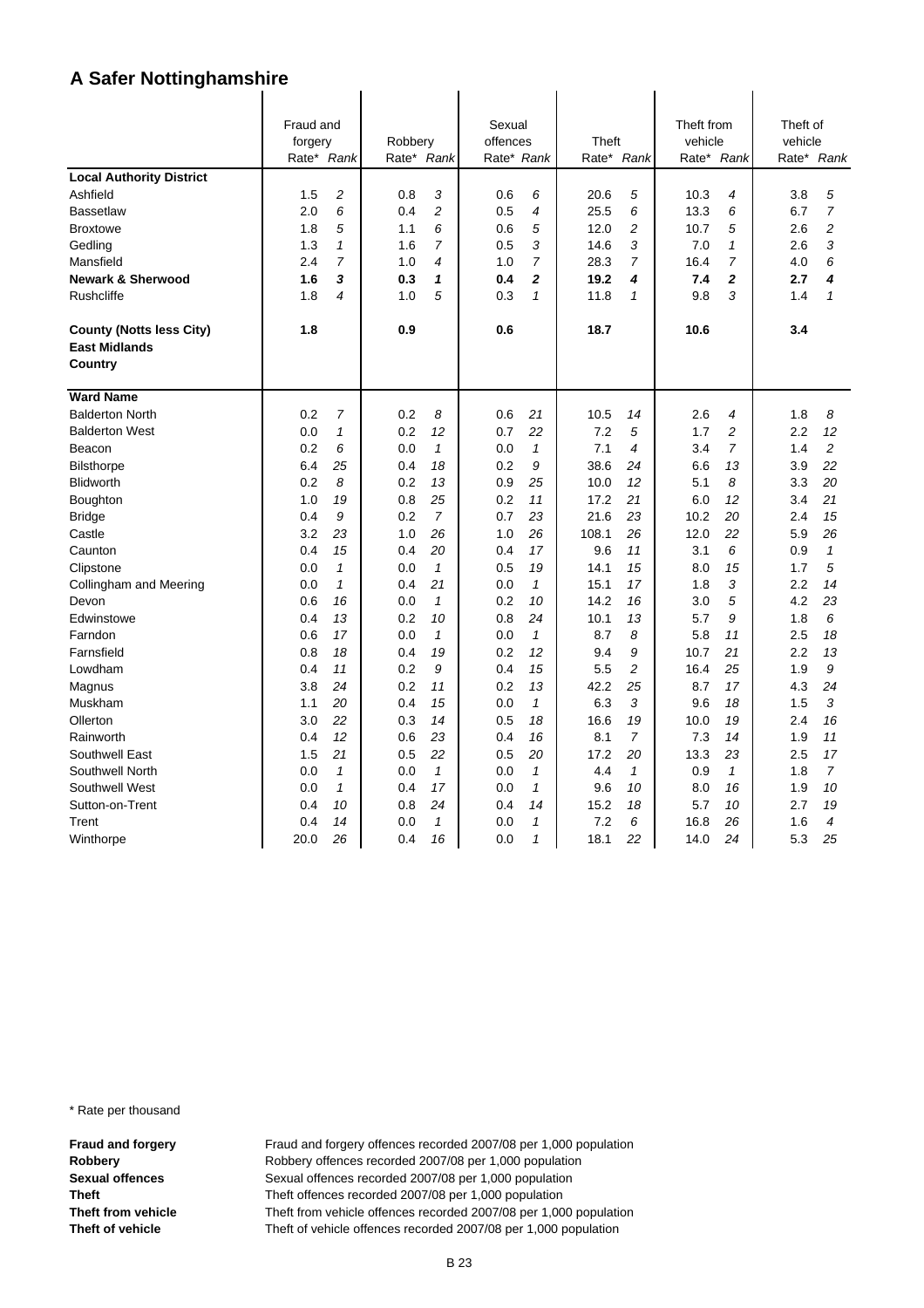|                                 | Violence    |                |         |                |            | ASB            |           |                |            | ASB            |           |                |
|---------------------------------|-------------|----------------|---------|----------------|------------|----------------|-----------|----------------|------------|----------------|-----------|----------------|
|                                 | against the |                |         |                | <b>ASB</b> |                | Abandoned |                | ASB        |                | Rowdy     |                |
|                                 | person      |                | Weapons |                | Total      |                | cars      |                | Hoax calls |                | behaviour |                |
|                                 |             | Rate* Rank     |         | Rate* Rank     | Rate* Rank |                | Rate*     | Rank           |            | Rate* Rank     |           | Rate* Rank     |
| <b>Local Authority District</b> |             |                |         |                |            |                |           |                |            |                |           |                |
| Ashfield                        | 14.2        | 5              | 1.9     | $\overline{7}$ | 84.1       | 5              | 3.9       | $\overline{c}$ | 5.2        | 4              | 53.5      | 5              |
| <b>Bassetlaw</b>                | 18.3        | 6              | 1.3     | 4              | 93.7       | 6              | 4.4       | 4              | 5.2        | 3              | 59.2      | 6              |
| <b>Broxtowe</b>                 | 12.2        | 4              | 1.3     | 3              | 53.0       | 2              | 4.6       | 6              | 4.5        | $\mathbf{1}$   | 31.3      | 2              |
| Gedling                         | 10.6        | $\overline{c}$ | 1.7     | 5              | 59.3       | 3              | 4.4       | 3              | 6.9        | 6              | 34.7      | 3              |
| Mansfield                       | 23.8        | 7              | 1.9     | 6              | 96.0       | 7              | 4.7       | $\overline{7}$ | 7.1        | 7              | 60.6      | $\overline{7}$ |
| <b>Newark &amp; Sherwood</b>    | 11.7        | 3              | 0.9     | 1              | 73.3       | 4              | 4.6       | 5              | 4.9        | 2              | 44.8      | 4              |
| <b>Rushcliffe</b>               | 8.6         | $\mathcal I$   | 1.0     | $\overline{c}$ | 45.1       | $\mathbf{1}$   | 3.5       | $\mathcal I$   | 5.7        | 5              | 24.6      | $\mathbf{1}$   |
| <b>County (Notts less City)</b> | 14.1        |                | 1.4     |                | 71.9       |                | 4.3       |                | 5.6        |                | 44.0      |                |
| <b>East Midlands</b>            |             |                |         |                |            |                |           |                |            |                |           |                |
| Country                         |             |                |         |                |            |                |           |                |            |                |           |                |
| <b>Ward Name</b>                |             |                |         |                |            |                |           |                |            |                |           |                |
| <b>Balderton North</b>          | 9.2         | 15             | 0.0     | $\mathcal I$   | 69.3       | 15             | 3.5       | 9              | 2.8        | 11             | 52.3      | 20             |
| <b>Balderton West</b>           | 9.8         | 16             | 0.9     | 16             | 66.2       | 13             | 2.2       | $\overline{4}$ | 2.6        | 10             | 41.5      | 16             |
| Beacon                          | 5.3         | 10             | 0.0     | $\mathbf{1}$   | 61.7       | 12             | 3.7       | 12             | 2.3        | 8              | 33.0      | 13             |
| <b>Bilsthorpe</b>               | 12.5        | 19             | 1.0     | 19             | 71.2       | 17             | 6.4       | 23             | 6.8        | 21             | 32.6      | 12             |
| <b>Blidworth</b>                | 9.8         | 17             | 1.1     | 21             | 86.0       | 21             | 3.6       | 10             | 15.2       | 26             | 41.9      | 17             |
| Boughton                        | 13.0        | 20             | 1.2     | 23             | 96.1       | 23             | 2.0       | 3              | 10.6       | 23             | 59.0      | 22             |
| <b>Bridge</b>                   | 13.8        | 21             | 0.9     | 17             | 122.5      | 24             | 4.7       | 19             | 3.6        | 12             | 79.5      | 24             |
| Castle                          | 55.9        | 26             | 3.9     | 26             | 205.6      | 26             | 11.0      | 25             | 12.5       | 24             | 145.2     | 26             |
| Caunton                         | 0.4         | $\mathbf{1}$   | 0.4     | 10             | 39.5       | 9              | 1.8       | $\overline{c}$ | 0.4        | $\mathbf{1}$   | 16.2      | 6              |
| Clipstone                       | 10.9        | 18             | 0.7     | 15             | 76.2       | 20             | 5.6       | 22             | 5.8        | 19             | 41.0      | 15             |
| Collingham and Meering          | 2.2         | 3              | 0.4     | 11             | 32.7       | 6              | 2.7       | 6              | 0.4        | 2              | 14.4      | 5              |
| Devon                           | 17.2        | 23             | 1.8     | 25             | 75.9       | 19             | 2.6       | 5              | 4.3        | 16             | 46.6      | 19             |
| Edwinstowe                      | 8.6         | 13             | 0.6     | 13             | 66.7       | 14             | 3.7       | 11             | 4.1        | 15             | 45.6      | 18             |
| Farndon                         | 3.3         | $\overline{7}$ | 0.6     | 14             | 39.3       | 8              | 4.6       | 18             | 1.2        | 5              | 17.8      | $\overline{7}$ |
| Farnsfield                      | 3.8         | 8              | 0.4     | 9              | 34.8       | $\overline{7}$ | 4.4       | 17             | 1.6        | 6              | 18.7      | 8              |
| Lowdham                         | 2.3         | 5              | 0.6     | 12             | 20.8       | $\overline{c}$ | 5.0       | 20             | 1.1        | 4              | 6.9       | 2              |
| Magnus                          | 24.1        | 25             | 1.1     | 20             | 145.7      | 25             | 5.3       | 21             | 6.8        | 20             | 103.1     | 25             |
| Muskham                         | 2.9         | 6              | 0.0     | $\mathbf{1}$   | 22.1       | 3              | 2.9       | 8              | 3.7        | 14             | 5.5       | $\mathbf{1}$   |
| Ollerton                        | 17.3        | 24             | 1.7     | 24             | 92.3       | 22             | 3.9       | 13             | 4.7        | 18             | 63.9      | 23             |
| Rainworth                       | 8.4         | 12             | 1.0     | 18             | 52.8       | 10             | 7.3       | 24             | 3.6        | 13             | 27.3      | 10             |
| Southwell East                  | 16.7        | 22             | 0.0     | $\mathbf{1}$   | 72.2       | 18             | 4.4       | 16             | 2.5        | 9              | 54.5      | 21             |
| Southwell North                 | 4.4         | 9              | 0.0     | 1              | 31.7       | 5              | 0.9       | $\mathbf{1}$   | 1.8        | $\overline{7}$ | 25.1      | 9              |
| Southwell West                  | 8.8         | 14             | 1.1     | 22             | 56.7       | 11             | 4.2       | 15             | 7.3        | 22             | 33.7      | 14             |
| Sutton-on-Trent                 | 2.3         | 4              | 0.4     | 8              | 28.2       | 4              | 4.2       | 14             | 4.6        | 17             | 10.3      | 4              |
| Trent                           | 1.6         | $\overline{c}$ | 0.0     | 1              | 15.2       | $\mathbf{1}$   | 2.8       | $\overline{7}$ | 0.8        | 3              | 7.2       | 3              |
| Winthorpe                       | 5.7         | 11             | 0.4     | 7              | 70.6       | 16             | 12.5      | 26             | 13.2       | 25             | 29.1      | 11             |

\* Rate per thousand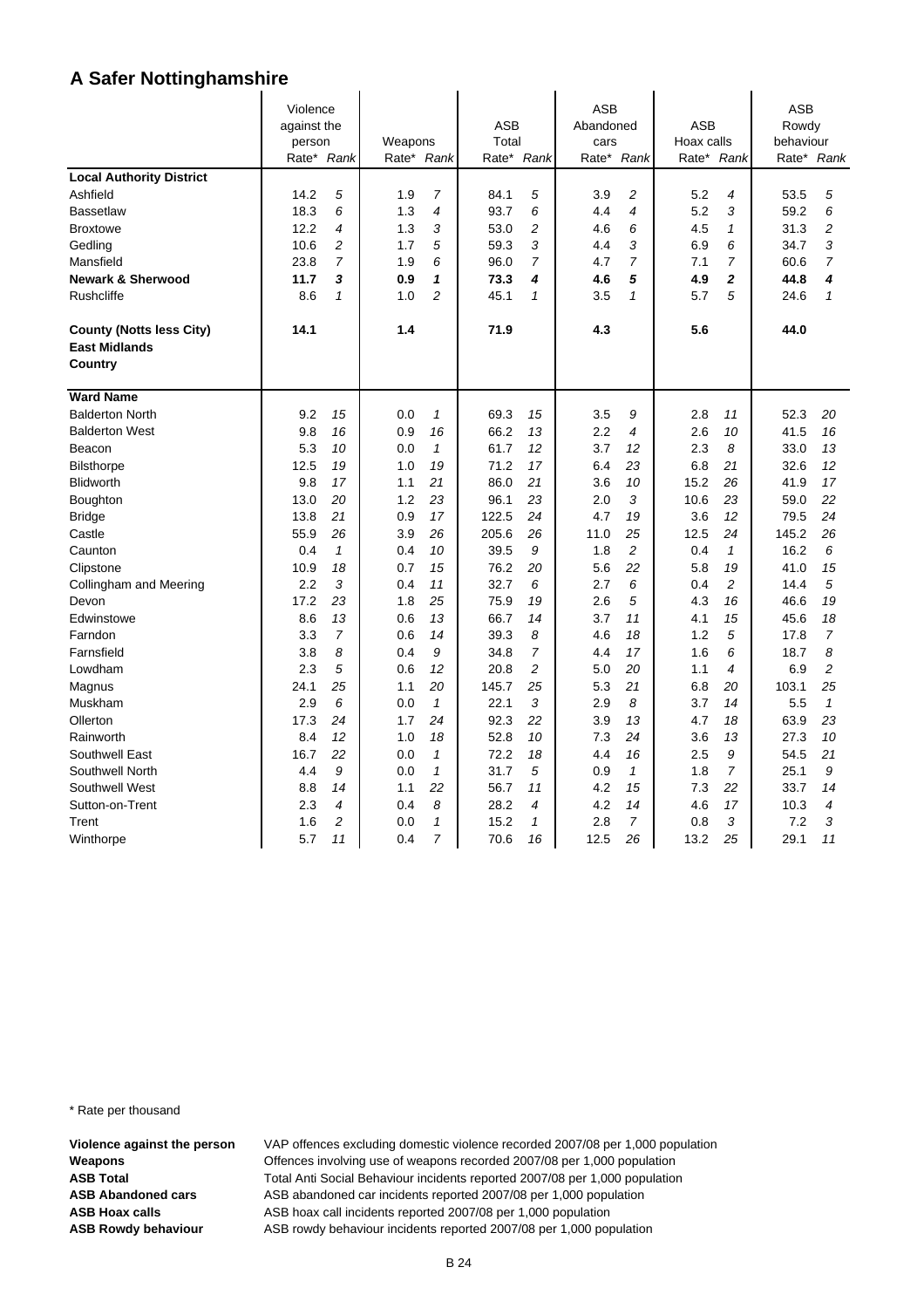|                                 | <b>ASB</b> |                |                     |                |                     |                |                |              |                |                |
|---------------------------------|------------|----------------|---------------------|----------------|---------------------|----------------|----------------|--------------|----------------|----------------|
|                                 | Vehicle    |                | <b>RTA Children</b> |                | <b>RTA Children</b> |                | <b>RTA AII</b> |              | <b>RTA AII</b> |                |
|                                 | nuisance   |                | KSI                 |                | Total               |                | KSI            |              | Total          |                |
|                                 |            | Rate* Rank     |                     | Rate* Rank     |                     | Rate* Rank     |                | Rate* Rank   |                | Rate* Rank     |
| <b>Local Authority District</b> |            |                |                     |                |                     |                |                |              |                |                |
| Ashfield                        | 10.9       | 5              | 0.3                 | 3              | 2.7                 | 6              | 0.5            | 4            | 3.5            | 5              |
| <b>Bassetlaw</b>                | 13.0       | $\overline{7}$ | 0.4                 | 6              | 2.4                 | 5              | 0.7            | 6            | 4.1            | 6              |
| <b>Broxtowe</b>                 | 5.0        | $\overline{c}$ | 0.3                 | 4              | 2.0                 | 2              | 0.5            | 3            | 3.2            | 2              |
| Gedling                         | 6.0        | 3              | 0.4                 | 5              | 2.2                 | 3              | 0.4            | $\mathbf{1}$ | 2.7            | $\mathbf{1}$   |
| Mansfield                       | 11.2       | 6              | 0.2                 | $\overline{2}$ | 2.4                 | $\overline{4}$ | 0.4            | 2            | 3.3            | 3              |
| <b>Newark &amp; Sherwood</b>    | 9.0        | 4              | 0.6                 | $\overline{7}$ | 3.0                 | $\overline{ }$ | 1.0            | 7            | 4.4            | $\overline{ }$ |
| <b>Rushcliffe</b>               | 3.9        | $\mathbf{1}$   | 0.2                 | $\mathbf{1}$   | 1.8                 | $\mathbf{1}$   | 0.6            | 5            | 3.4            | 4              |
|                                 |            |                |                     |                |                     |                |                |              |                |                |
| <b>County (Notts less City)</b> | 8.4        |                | 0.3                 |                | 2.4                 |                | 0.6            |              | 3.5            |                |
| <b>East Midlands</b>            |            |                |                     |                |                     |                |                |              |                |                |
| Country                         |            |                |                     |                |                     |                |                |              |                |                |
|                                 |            |                |                     |                |                     |                |                |              |                |                |
| <b>Ward Name</b>                |            |                |                     |                |                     |                |                |              |                |                |
| <b>Balderton North</b>          | 3.3        | 6              |                     |                |                     |                |                |              |                |                |
| <b>Balderton West</b>           | 7.4        | 14             |                     |                |                     |                |                |              |                |                |
| Beacon                          | 13.9       | 21             |                     |                |                     |                |                |              |                |                |
| <b>Bilsthorpe</b>               | 15.2       | 23             |                     |                |                     |                |                |              |                |                |
| <b>Blidworth</b>                | 15.6       | 24             |                     |                |                     |                |                |              |                |                |
| Boughton                        | 11.8       | 20             |                     |                |                     |                |                |              |                |                |
| <b>Bridge</b>                   | 18.0       | 26             |                     |                |                     |                |                |              |                |                |
| Castle                          | 17.1       | 25             |                     |                |                     |                |                |              |                |                |
| Caunton                         | 6.6        | 12             |                     |                |                     |                |                |              |                |                |
| Clipstone                       | 11.6       | 19             |                     |                |                     |                |                |              |                |                |
| Collingham and Meering          | 6.9        | 13             |                     |                |                     |                |                |              |                |                |
| Devon                           | 8.9        | 17             |                     |                |                     |                |                |              |                |                |
| Edwinstowe                      | 5.7        | 11             |                     |                |                     |                |                |              |                |                |
| Farndon                         | 9.5        | 18             |                     |                |                     |                |                |              |                |                |
| Farnsfield                      | 3.6        | 7              |                     |                |                     |                |                |              |                |                |
| Lowdham                         | 2.9        | 3              |                     |                |                     |                |                |              |                |                |
| Magnus                          | 15.1       | 22             |                     |                |                     |                |                |              |                |                |
| <b>Muskham</b>                  | 5.2        | 10             |                     |                |                     |                |                |              |                |                |
| Ollerton                        | 7.8        | 15             |                     |                |                     |                |                |              |                |                |
| Rainworth                       | 5.0        | 9              |                     |                |                     |                |                |              |                |                |
| Southwell East                  | 2.9        | 4              |                     |                |                     |                |                |              |                |                |
| Southwell North                 | 2.6        | $\overline{c}$ |                     |                |                     |                |                |              |                |                |
| Southwell West                  | 4.2        | 8              |                     |                |                     |                |                |              |                |                |
| Sutton-on-Trent                 | 3.0        | 5              |                     |                |                     |                |                |              |                |                |
| Trent                           | 1.6        | $\mathbf{1}$   |                     |                |                     |                |                |              |                |                |
| Winthorpe                       | 8.3        | 16             |                     |                |                     |                |                |              |                |                |

 $\ddot{\phantom{a}}$ 

 $\ddot{\phantom{a}}$ 

l.

\* Rate per thousand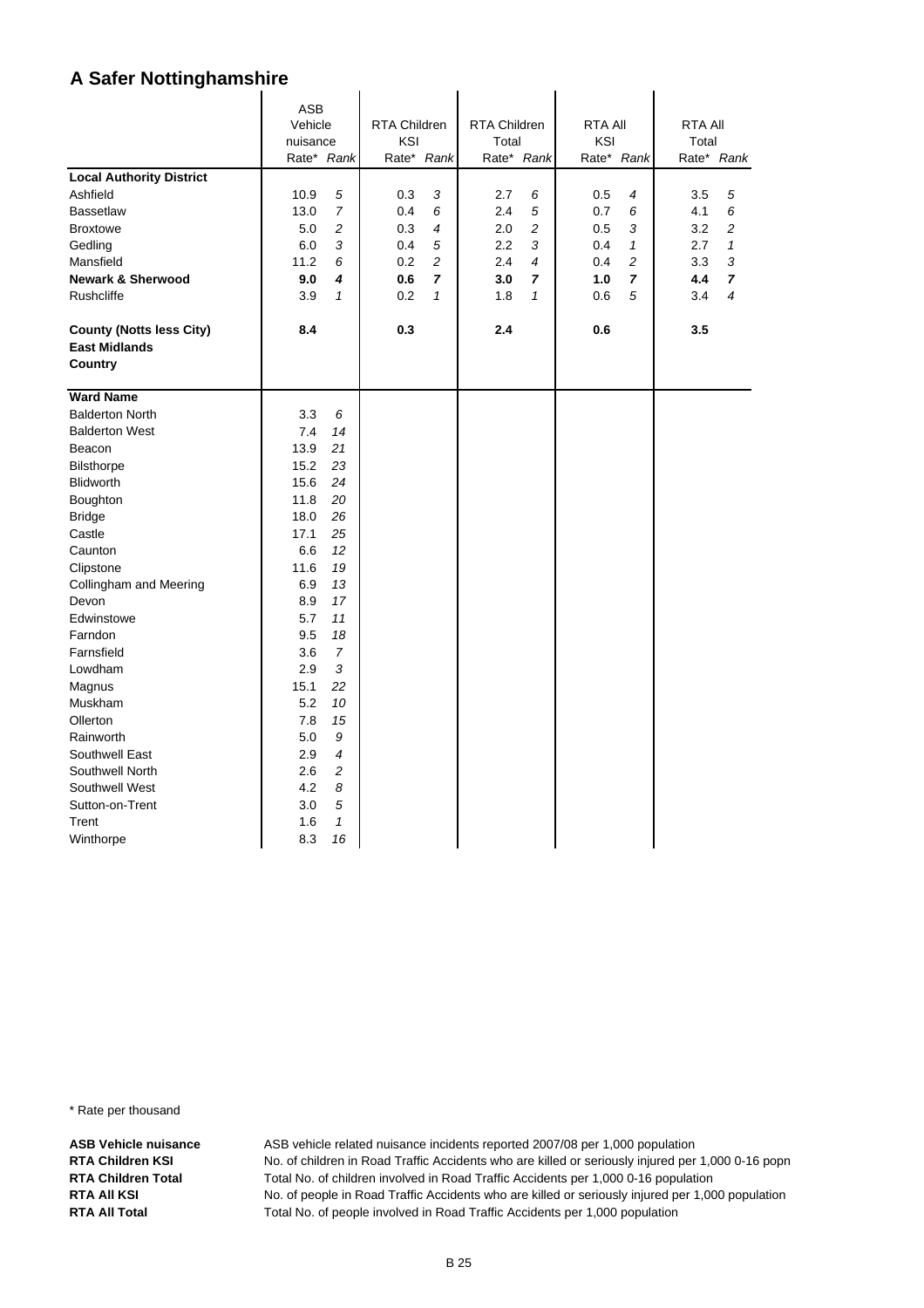|                                 | Total      |                |            |                |            |                 |         |                |          |                |       |                |  |
|---------------------------------|------------|----------------|------------|----------------|------------|-----------------|---------|----------------|----------|----------------|-------|----------------|--|
|                                 | Recorded   |                |            |                |            |                 | Common  |                | Criminal |                |       |                |  |
|                                 | Crime      |                |            | Arson          |            | <b>Burglary</b> | assault |                | damage   |                | Drugs |                |  |
|                                 | Rate* Rank |                | Rate* Rank |                | Rate* Rank |                 | Rate*   | Rank           |          | Rate* Rank     | Rate* | Rank           |  |
| <b>Local Authority District</b> |            |                |            |                |            |                 |         |                |          |                |       |                |  |
| Ashfield                        | 101.7      | 5              | 0.9        | 3              | 22.0       | $\overline{7}$  | 4.1     | 6              | 27.7     | $\overline{7}$ | 2.3   | 5              |  |
| <b>Bassetlaw</b>                | 116.4      | 6              | 1.1        | 7              | 13.6       | $\overline{c}$  | 3.1     | 5              | 25.4     | 5              | 1.8   | $\mathbf{1}$   |  |
| <b>Broxtowe</b>                 | 74.8       | 2              | 0.6        | $\overline{2}$ | 17.1       | 4               | 2.5     | 4              | 16.0     | 2              | 2.6   | 6              |  |
| Gedling                         | 76.3       | 3              | 0.9        | 4              | 18.3       | 6               | 2.2     | 3              | 19.7     | 3              | 2.2   | 4              |  |
| Mansfield                       | 129.3      | $\overline{7}$ | 1.0        | 6              | 17.5       | 5               | 4.4     | $\overline{7}$ | 26.2     | 6              | 4.8   | $\overline{7}$ |  |
| Newark & Sherwood               | 78.6       | 4              | 1.0        | 5              | 8.8        | $\mathbf{1}$    | 2.1     | $\overline{c}$ | 20.2     | 4              | 1.9   | 2              |  |
| <b>Rushcliffe</b>               | 62.2       | 1              | 0.4        | 1              | 13.7       | 3               | 2.1     | 1              | 13.2     | 1              | 2.0   | 3              |  |
|                                 |            |                |            |                |            |                 |         |                |          |                |       |                |  |
| <b>County (Notts less City)</b> | 90.9       |                | 0.9        |                | 15.9       |                 | 2.9     |                | 21.2     |                | 2.5   |                |  |
| <b>East Midlands</b>            |            |                |            |                |            |                 |         |                |          |                |       |                |  |
| Country                         |            |                |            |                |            |                 |         |                |          |                |       |                |  |
| <b>Ward Name</b>                |            |                |            |                |            |                 |         |                |          |                |       |                |  |
| Abbey                           | 35.2       | 5              | 0.0        | $\mathcal I$   | 14.1       | 20              | 1.3     | 12             | 11.5     | 18             | 1.1   | 14             |  |
| <b>Bingham East</b>             | 65.6       | 20             | 0.2        | 15             | 19.0       | 25              | 3.8     | 26             | 17.3     | 22             | 3.5   | 23             |  |
| <b>Bingham West</b>             | 48.6       | 14             | 0.2        | 14             | 8.6        | 5               | 2.2     | 22             | 18.6     | 23             | 1.1   | 13             |  |
| <b>Compton Acres</b>            | 90.7       | 25             | 0.4        | 19             | 24.6       | 27              | 1.6     | 16             | 10.3     | 16             | 1.8   | 19             |  |
| Cotgrave                        | 92.6       | 26             | 1.6        | 28             | 8.4        | 3               | 4.7     | 27             | 30.6     | 28             | 4.7   | 27             |  |
| Cranmer                         | 23.1       | $\overline{c}$ | 0.0        | $\mathbf{1}$   | 5.1        | $\mathbf{1}$    | 0.8     | 8              | 3.1      | 3              | 0.0   | $\mathbf{1}$   |  |
| <b>Edwalton Village</b>         | 77.8       | 24             | 0.8        | 26             | 18.5       | 24              | 3.3     | 25             | 24.0     | 27             | 3.8   | 24             |  |
| Gamston                         | 76.5       | 23             | 0.2        | 12             | 13.0       | 17              | 0.6     | 6              | 7.8      | 11             | 2.1   | 21             |  |
| Gotham                          | 38.7       | 6              | 0.0        | $\mathbf{1}$   | 11.6       | 14              | 1.5     | 14             | 5.9      | 8              | 0.0   | $\mathbf{1}$   |  |
| Keyworth North                  | 14.6       | $\mathcal I$   | 0.0        | $\mathbf{1}$   | 8.5        | 4               | 0.6     | $\overline{7}$ | 4.3      | 4              | 0.6   | 8              |  |
| Keyworth South                  | 34.7       | 4              | 0.4        | 18             | 10.7       | 12              | 1.6     | 15             | 8.4      | 12             | 1.4   | 18             |  |
| Lady Bay                        | 51.1       | 16             | 0.2        | 13             | 20.8       | 26              | 2.4     | 23             | 9.3      | 13             | 2.0   | 20             |  |
| Leake                           | 45.5       | 12             | 0.6        | 25             | 10.0       | 11              | 0.3     | $\overline{c}$ | 7.7      | 10             | 0.6   | 9              |  |
| Lutterell                       | 110.6      | 27             | 0.5        | 23             | 10.0       | 10              | 3.2     | 24             | 19.0     | 24             | 4.5   | 26             |  |
| Manvers                         | 26.3       | 3              | 0.2        | 16             | 6.7        | $\overline{c}$  | 1.0     | 10             | 5.9      | $\overline{7}$ | 0.5   | 5              |  |
| Melton                          | 57.9       | 18             | 0.0        | $\mathbf{1}$   | 14.3       | 21              | 2.0     | 21             | 16.0     | 21             | 1.1   | 12             |  |
| <b>Musters</b>                  | 53.3       | 17             | 0.0        | $\mathbf{1}$   | 16.0       | 23              | 1.9     | 19             | 14.1     | 19             | 1.2   | 15             |  |
| Nevile                          | 42.3       | 9              | 0.0        | $\mathbf{1}$   | 9.6        | 9               | 0.5     | $\overline{4}$ | 2.1      | $\mathbf{1}$   | 0.0   | $\mathbf{1}$   |  |
| Oak                             | 63.3       | 19             | 0.0        | $\mathbf{1}$   | 8.8        | 6               | 1.4     | 13             | 11.2     | 17             | 0.9   | 10             |  |
| Ruddington                      | 68.0       | 22             | 1.2        | 27             | 15.6       | 22              | 1.7     | 18             | 15.0     | 20             | 3.9   | 25             |  |
| Soar Valley                     | 41.2       | $\overline{7}$ | 0.4        | 21             | 11.2       | 13              | 0.4     | 3              | 9.4      | 14             | 0.4   | 4              |  |
| Stanford                        | 43.8       | 11             | 0.0        | $\mathbf{1}$   | 11.7       | 15              | 1.7     | 17             | 2.5      | 2              | 2.5   | 22             |  |
| Thoroton                        | 41.3       | 8              | 0.5        | 22             | 12.6       | 16              | 0.0     | $\mathbf{1}$   | 6.5      | 9              | 0.5   | 6              |  |
| Tollerton                       | 46.4       | 13             | 0.6        | 24             | 9.2        | 7               | 0.6     | 5              | 5.0      | 6              | 0.6   | $\overline{7}$ |  |
| Trent                           | 66.6       | 21             | 0.0        | $\mathbf{1}$   | 9.3        | 8               | 2.0     | 20             | 22.3     | 26             | 1.3   | 16             |  |
| <b>Trent Bridge</b>             | 156.7      | 28             | 0.4        | 20             | 31.8       | 28              | 7.3     | 28             | 19.3     | 25             | 4.9   | 28             |  |
| Wiverton                        | 49.3       | 15             | 0.3        | 17             | 13.0       | 18              | 1.3     | 11             | 9.8      | 15             | 1.3   | 17             |  |
| Wolds                           | 43.4       | 10             | 0.0        | 1              | 13.8       | 19              | 1.0     | 9              | 4.4      | 5              | 1.0   | 11             |  |

\* Rate per thousand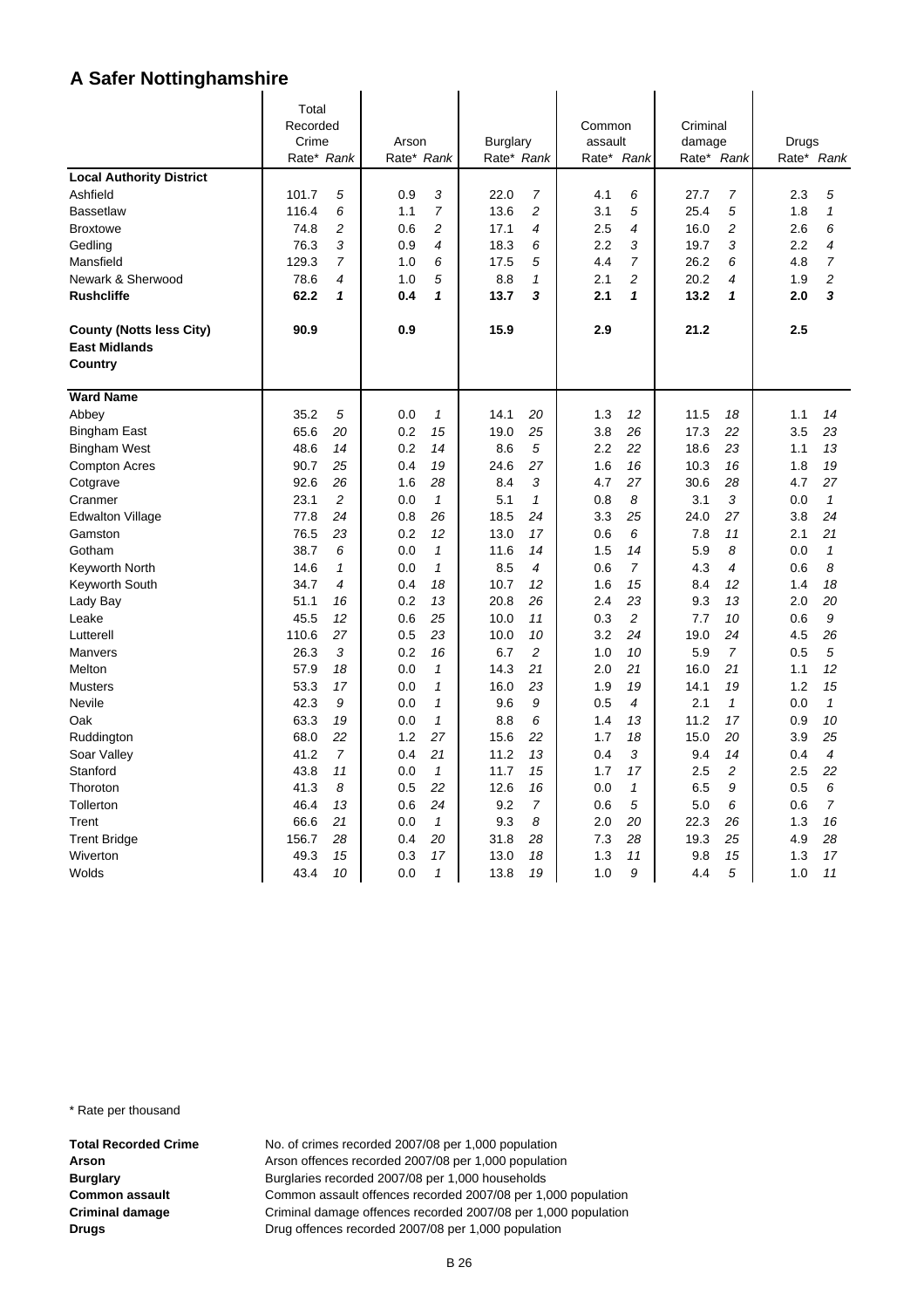|                                 | Fraud and<br>forgery |                    | Robbery    |                | Sexual<br>offences |                              |            |                        | Theft from<br>vehicle |                | Theft of<br>vehicle |                |
|---------------------------------|----------------------|--------------------|------------|----------------|--------------------|------------------------------|------------|------------------------|-----------------------|----------------|---------------------|----------------|
|                                 | Rate* Rank           |                    |            | Rate*<br>Rank  |                    | Rate* Rank                   |            | Theft<br>Rate*<br>Rank |                       | Rate*<br>Rank  |                     | Rank           |
| <b>Local Authority District</b> |                      |                    |            |                |                    |                              |            |                        |                       |                | Rate*               |                |
| Ashfield                        | 1.5                  | $\overline{c}$     | 0.8        | 3              | 0.6                | 6                            | 20.6       | 5                      | 10.3                  | 4              | 3.8                 | 5              |
| <b>Bassetlaw</b>                | 2.0                  | 6                  | 0.4        | $\overline{c}$ | 0.5                | $\overline{\mathcal{A}}$     | 25.5       | 6                      | 13.3                  | 6              | 6.7                 | $\overline{7}$ |
| <b>Broxtowe</b>                 | 1.8                  | 5                  | 1.1        | 6              | 0.6                | 5                            | 12.0       | $\overline{c}$         | 10.7                  | 5              | 2.6                 | $\overline{c}$ |
| Gedling                         | 1.3                  | $\mathbf{1}$       | 1.6        | $\overline{7}$ | 0.5                | 3                            | 14.6       | 3                      | 7.0                   | 1              | 2.6                 | 3              |
| Mansfield                       | 2.4                  | $\overline{7}$     | 1.0        | $\overline{4}$ | 1.0                | 7                            | 28.3       | 7                      | 16.4                  | 7              | 4.0                 | 6              |
| Newark & Sherwood               | 1.6                  | 3                  | 0.3        | 1              | 0.4                | $\overline{c}$               | 19.2       | 4                      | 7.4                   | 2              | 2.7                 | 4              |
| <b>Rushcliffe</b>               | 1.8                  | 4                  | 1.0        | 5              | 0.3                | $\mathbf{1}$                 | 11.8       | $\mathbf{1}$           | 9.8                   | 3              | 1.4                 | 1              |
| <b>County (Notts less City)</b> | 1.8                  |                    | 0.9        |                | 0.6                |                              | 18.7       |                        | 10.6                  |                | 3.4                 |                |
| <b>East Midlands</b>            |                      |                    |            |                |                    |                              |            |                        |                       |                |                     |                |
| Country                         |                      |                    |            |                |                    |                              |            |                        |                       |                |                     |                |
| <b>Ward Name</b>                |                      |                    |            |                |                    |                              |            |                        |                       |                |                     |                |
| Abbey                           | 0.0                  | $\mathcal I$       | 1.1        | 23             | 0.0                | $\mathbf{1}$                 | 4.9        | 5                      | 2.9                   | 3              | 0.7                 | 6              |
| <b>Bingham East</b>             | 0.2                  | 11                 | 0.4        | 10             | 0.9                | 27                           | 11.1       | 20                     | 4.4                   | 6              | 0.2                 | 3              |
| <b>Bingham West</b>             | 1.5                  | 20                 | 0.2        | 6              | 0.2                | 14                           | 2.2        | 2                      | 3.8                   | 5              | 1.1                 | 12             |
| <b>Compton Acres</b>            | 0.6                  | 16                 | 2.0        | 26             | 0.0                | $\mathbf{1}$                 | 19.5       | 26                     | 25.8                  | 27             | 1.6                 | 17             |
| Cotgrave                        | 0.5                  | 15                 | 1.0        | 20             | 0.3                | 16                           | 11.9       | 23                     | 8.8                   | 15             | 2.5                 | 23             |
| Cranmer                         | 0.0                  | $\mathbf{1}$       | 0.4        | 8              | 0.4                | 17                           | 4.7        | 4                      | 7.5                   | 11             | 0.8                 | 8              |
| <b>Edwalton Village</b>         | 0.0                  | $\mathbf{1}$       | 0.5        | 14             | 0.3                | 15                           | 9.0        | 16                     | 12.8                  | 23             | 0.3                 | 4              |
| Gamston                         | 5.5                  | 26                 | 0.2        | 5              | 0.2                | 11                           | 12.0       | 24                     | 30.3                  | 28             | 1.9                 | 19             |
| Gotham                          | 0.0                  | $\mathbf{1}$       | 1.0        | 21             | 0.5                | 21                           | 4.4        | 3                      | 2.4                   | $\mathbf{1}$   | 3.9                 | 28             |
| Keyworth North                  | 0.0                  | $\mathbf{1}$       | 0.0        | $\mathbf{1}$   | 0.6                | 25                           | 0.6        | $\mathbf{1}$           | 3.0                   | 4              | 0.0                 | $\mathbf{1}$   |
| Keyworth South                  | 0.2                  | 10                 | 0.6        | 15             | 0.2                | 12                           | 6.1        | 9                      | 2.7                   | $\overline{c}$ | 0.6                 | 5              |
| Lady Bay                        | 1.0                  | 18                 | 1.4        | 24             | 0.6                | 24                           | 7.1        | 11                     | 9.3                   | 18             | 1.6                 | 18             |
| Leake                           | 0.3                  | 13                 | 0.6        | 17             | 0.8                | 26                           | 11.4       | 22                     | 8.4                   | 13             | 0.8                 | 9              |
| Lutterell                       | 3.7                  | 23                 | 2.4        | 27             | 0.5                | 23                           | 44.1       | 27                     | 9.0                   | 17             | 1.3                 | 14             |
| Manvers                         | 0.2                  | 12                 | 0.5        | 13             | 0.5                | 20                           | 4.9        | 6                      | 5.1                   | 8              | 0.7                 | $\overline{7}$ |
| Melton                          | 1.3                  | 19                 | 2.0        | 25             | 0.2                | 13                           | 13.8       | 25                     | 4.8                   | $\overline{7}$ | 0.2                 | $\overline{c}$ |
| <b>Musters</b><br>Nevile        | 0.7<br>0.0           | 17<br>$\mathbf{1}$ | 0.7<br>0.0 | 18<br>1        | 0.0<br>0.0         | $\mathcal I$<br>$\mathbf{1}$ | 9.2<br>9.9 | 17<br>18               | 10.1<br>15.7          | 21<br>26       | 1.2<br>2.6          | 13<br>24       |
| Oak                             | 15.8                 | 28                 | 0.0        | $\mathbf{1}$   | 0.5                | 19                           | 8.4        | 14                     | 8.4                   | 14             | 3.3                 | 26             |
| Ruddington                      | 4.4                  | 24                 | 0.6        | 16             | 0.0                | $\mathbf{1}$                 | 11.2       | 21                     | 8.8                   | 16             | 1.4                 | 16             |
| Soar Valley                     | 0.0                  | $\mathbf{1}$       | 0.4        | 11             | 0.0                | $\mathbf{1}$                 | 8.5        | 15                     | 9.4                   | 19             | 1.3                 | 15             |
| Stanford                        | 2.9                  | 22                 | 0.4        | 9              | 0.0                | $\mathcal I$                 | 7.1        | 12                     | 12.9                  | 24             | 0.8                 | 10             |
| Thoroton                        | 0.0                  | $\mathbf{1}$       | 0.0        | $\mathbf{1}$   | 0.5                | 22                           | 7.0        | 10                     | 8.1                   | 12             | 1.0                 | 11             |
| Tollerton                       | 13.3                 | 27                 | 1.1        | 22             | 0.0                | $\mathbf{1}$                 | 7.2        | 13                     | 7.2                   | 9              | 2.8                 | 25             |
| Trent                           | 0.0                  | $\mathcal I$       | 0.9        | 19             | 0.4                | 18                           | 10.7       | 19                     | 7.2                   | 10             | 2.0                 | 20             |
| <b>Trent Bridge</b>             | 1.9                  | 21                 | 6.0        | 28             | 1.3                | 28                           | 44.5       | 28                     | 13.8                  | 25             | 2.1                 | 22             |
| Wiverton                        | 4.5                  | 25                 | 0.3        | $\overline{7}$ | 0.0                | $\mathbf{1}$                 | 5.0        | 7                      | 10.9                  | 22             | 2.1                 | 21             |
| Wolds                           | 0.5                  | 14                 | 0.5        | 12             | 0.0                | $\mathbf{1}$                 | 5.4        | 8                      | 9.8                   | 20             | 3.9                 | 27             |

\* Rate per thousand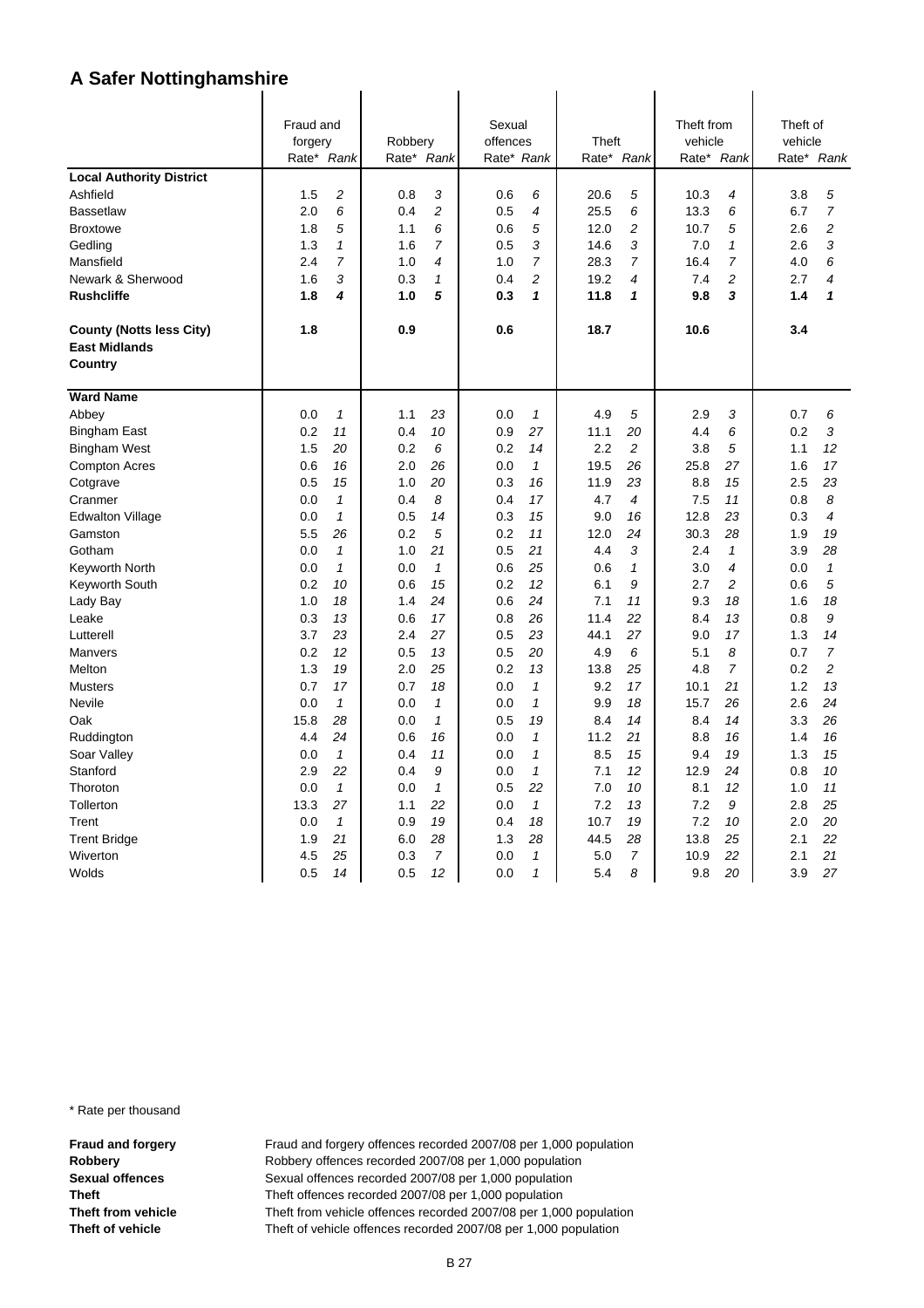|                                 | Violence    |                |            |                |             | <b>ASB</b>           |            |                      |            | <b>ASB</b>     |              |                |
|---------------------------------|-------------|----------------|------------|----------------|-------------|----------------------|------------|----------------------|------------|----------------|--------------|----------------|
|                                 | against the |                |            |                | <b>ASB</b>  |                      | Abandoned  |                      | <b>ASB</b> |                | Rowdy        |                |
|                                 | person      |                | Weapons    |                | Total       |                      | cars       |                      | Hoax calls |                | behaviour    |                |
|                                 |             | Rate* Rank     | Rate*      | Rank           | Rate*       | Rank                 | Rate*      | Rank                 | Rate*      | Rank           | Rate*        | Rank           |
| <b>Local Authority District</b> |             |                |            |                |             |                      |            |                      |            |                |              |                |
| Ashfield                        | 14.2        | 5              | 1.9        | $\overline{7}$ | 84.1        | 5                    | 3.9        | $\overline{c}$       | 5.2        | 4              | 53.5         | 5              |
| <b>Bassetlaw</b>                | 18.3        | 6              | 1.3        | 4              | 93.7        | 6                    | 4.4        | $\overline{4}$       | 5.2        | 3              | 59.2         | 6              |
| <b>Broxtowe</b>                 | 12.2        | 4              | 1.3        | 3              | 53.0        | 2                    | 4.6        | 6                    | 4.5        | $\mathbf{1}$   | 31.3         | 2              |
| Gedling                         | 10.6        | $\overline{c}$ | 1.7        | 5              | 59.3        | 3                    | 4.4        | 3                    | 6.9        | 6              | 34.7         | 3              |
| Mansfield                       | 23.8        | $\overline{7}$ | 1.9        | 6              | 96.0        | $\overline{7}$       | 4.7        | $\overline{7}$       | 7.1        | $\overline{7}$ | 60.6         | $\overline{7}$ |
| Newark & Sherwood               | 11.7        | 3              | 0.9        | $\mathbf{1}$   | 73.3        | 4                    | 4.6        | 5                    | 4.9        | 2              | 44.8         | 4              |
| <b>Rushcliffe</b>               | 8.6         | 1              | 1.0        | $\overline{2}$ | 45.1        | 1                    | 3.5        | 1                    | 5.7        | 5              | 24.6         | 1              |
|                                 |             |                |            |                |             |                      |            |                      |            |                |              |                |
| <b>County (Notts less City)</b> | 14.1        |                | 1.4        |                | 71.9        |                      | 4.3        |                      | 5.6        |                | 44.0         |                |
| <b>East Midlands</b>            |             |                |            |                |             |                      |            |                      |            |                |              |                |
| Country                         |             |                |            |                |             |                      |            |                      |            |                |              |                |
| <b>Ward Name</b>                |             |                |            |                |             |                      |            |                      |            |                |              |                |
| Abbey                           | 3.8         | 11             | 0.0        | $\mathcal I$   | 33.0        | 17                   | 4.9        | 22                   | 1.3        | 11             | 19.5         | 21             |
| <b>Bingham East</b>             | 13.3        | 25             | 1.6        | 23             | 133.5       | 28                   | 1.8        | $\overline{4}$       | 80.9       | 28             | 36.8         | 24             |
| <b>Bingham West</b>             | 8.8         | 22             | 1.3        | 20             | 28.5        | 13                   | 1.3        | $\mathbf{1}$         | 2.0        | 21             | 15.0         | 11             |
| <b>Compton Acres</b>            | 6.2         | 16             | 1.8        | 25             | 35.1        | 19                   | 3.0        | 14                   | 1.6        | 16             | 18.1         | 17             |
| Cotgrave                        | 21.8        | 27             | 1.9        | 26             | 98.7        | 27                   | 2.2        | 8                    | 2.5        | 23             | 69.5         | 28             |
| Cranmer                         | 3.1         | 6              | 0.8        | 15             | 16.9        | 4                    | 1.6        | 3                    | 0.0        | $\mathbf{1}$   | 10.6         | 9              |
| <b>Edwalton Village</b>         | 10.6        | 23             | 0.3        | 8              | 69.6        | 23                   | 3.5        | 17                   | 1.9        | 19             | 48.8         | 25             |
| Gamston                         | 3.6         | 8              | 0.2        | 6              | 36.2        | 20                   | 4.4        | 20                   | 3.2        | 25             | 15.4         | 12             |
| Gotham                          | 3.9         | 13             | 0.0        | $\mathbf{1}$   | 81.8        | 25                   | 6.4        | 27                   | 43.1       | 27             | 16.2         | 13             |
| Keyworth North                  | 0.6         | $\mathbf{1}$   | 0.0        | 1              | 7.3         | $\mathbf{1}$         | 1.8        | 5                    | 0.0        | 1              | 3.0          | 2              |
| Keyworth South                  | 6.5         | 17             | 0.2        | $\overline{7}$ | 27.5        | 12                   | 1.4        | $\overline{c}$       | 1.2        | 10             | 18.6         | 19             |
| Lady Bay                        | 5.9         | 15             | 0.6        | 13             | 30.9        | 15                   | 3.2        | 16                   | 1.4        | 13             | 17.8         | 16             |
| Leake                           | 6.5         | 18             | 0.9        | 18             | 28.9        | 14                   | 1.9        | 6                    | 1.1        | 9              | 17.5         | 14             |
| Lutterell                       | 13.7        | 26             | 2.6        | 27             | 57.6        | 22                   | 5.0        | 23                   | 2.6        | 24             | 33.3         | 23             |
| Manvers                         | 3.7         | 9              | 0.5        | 12             | 23.2        | 9                    | 4.1        | 19                   | 2.2        | 22             | 9.5          | 8              |
| Melton                          | 7.7         | 21             | 1.1        | 19             | 37.3        | 21                   | 5.0        | 24                   | 1.8        | 17             | 21.0         | 22             |
| <b>Musters</b>                  | 6.8         | 20             | 0.7        | 14             | 25.9        | 10                   | 2.4        | 9                    | 0.5        | 5              | 18.4         | 18             |
| Nevile                          | 2.1         | 4              | 0.0        | $\mathbf{1}$   | 20.9        | 6                    | 5.2        | 25                   | 1.6        | 15             | 2.6          | $\mathbf{1}$   |
| Oak                             | 3.7         | 10             | 1.4        | 21             | 26.5        | 11                   | 2.8        | 12                   | 0.0        | $\mathbf{1}$   | 17.7         | 15             |
| Ruddington                      | 6.8         | 19             | 0.9        | 17             | 35.0        | 18                   | 4.1        | 18                   | 1.4        | 12             | 19.1         | 20             |
| Soar Valley                     | 1.3         | $\overline{a}$ | 0.4        | 10             | 21.5        | $\overline{7}$       | 2.7        | 10                   | 0.9        | 7              | 9.0          | $\overline{7}$ |
| Stanford                        | 5.4         | 14             | 0.4        | 9              | 13.3        | 3                    | 2.9        | 13                   | 0.8        | 6              | 3.8          | 3              |
| Thoroton                        | 1.5         | 3              | 0.0        | $\mathbf{1}$   | 17.6        | 5                    | 3.0        | 15                   | 1.0        | 8              | 7.0          | 6              |
| Tollerton<br>Trent              | 2.2<br>11.4 | 5<br>24        | 1.7<br>1.5 | 24<br>22       | 9.4<br>74.3 | $\overline{c}$<br>24 | 2.8<br>2.2 | 11<br>$\overline{7}$ | 0.0<br>2.0 | 1<br>20        | 3.9          | 4<br>26        |
|                                 | 34.8        | 28             | 3.4        | 28             | 87.5        | 26                   | 9.0        | 28                   | 3.9        | 26             | 55.3<br>55.7 | 27             |
| <b>Trent Bridge</b><br>Wiverton | 3.4         | $\overline{7}$ | 0.8        | 16             | 31.0        | 16                   | 4.8        | 21                   | 1.9        | 18             | 12.5         | 10             |
| Wolds                           | 3.9         | 12             | 0.5        | 11             | 22.0        | 8                    | 5.9        | 26                   | 1.5        | 14             | 4.4          | 5              |
|                                 |             |                |            |                |             |                      |            |                      |            |                |              |                |

\* Rate per thousand